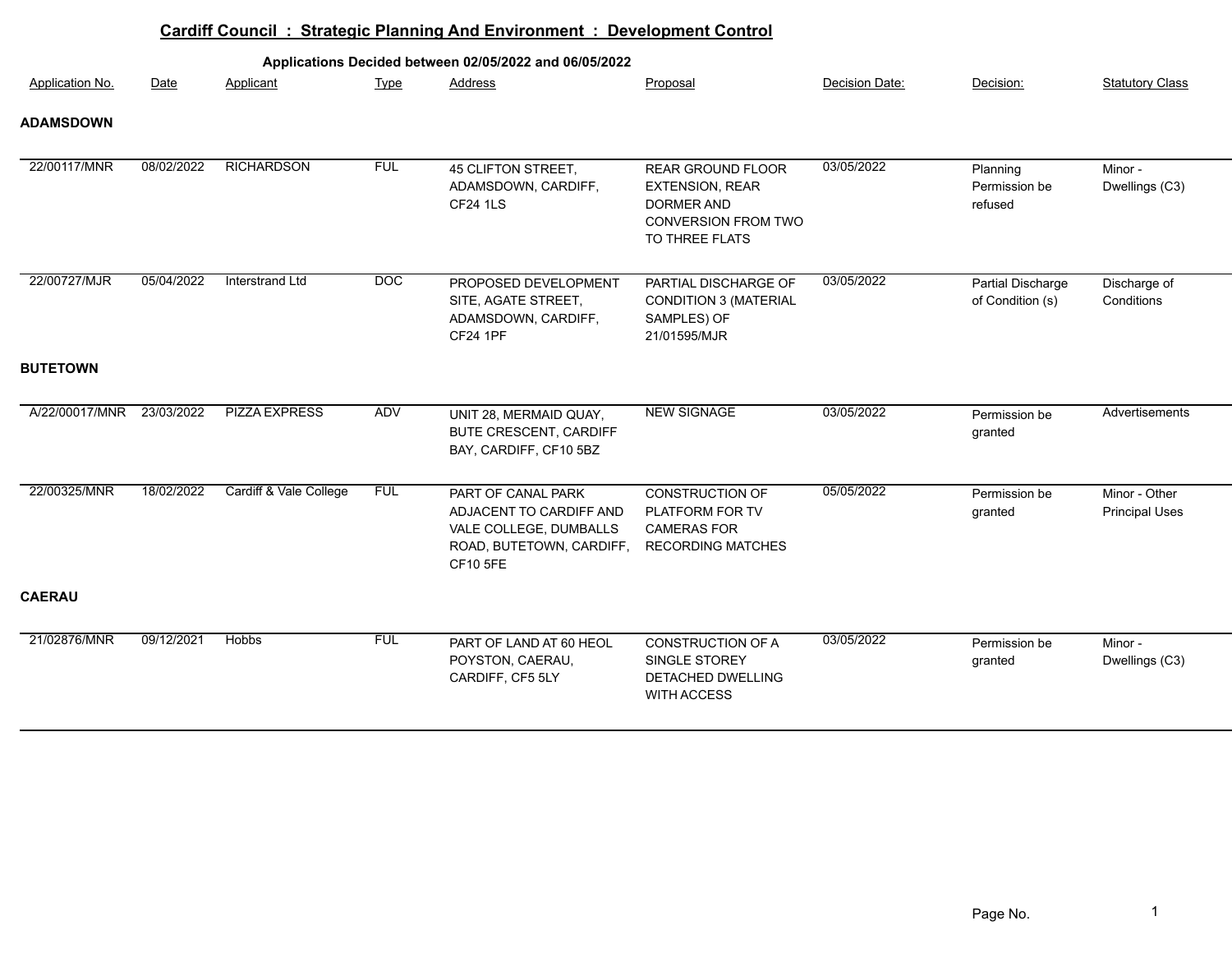| Application No. | Date       | Applicant                           | <b>Type</b> | <b>Address</b>                                                                                                              | Proposal                                                                                                                                                                                                                                                        | Decision Date: | Decision:                             | <b>Statutory Class</b>                 |
|-----------------|------------|-------------------------------------|-------------|-----------------------------------------------------------------------------------------------------------------------------|-----------------------------------------------------------------------------------------------------------------------------------------------------------------------------------------------------------------------------------------------------------------|----------------|---------------------------------------|----------------------------------------|
| 22/00152/MNR    | 28/01/2022 | <b>ATHWAL</b>                       | <b>FUL</b>  | 173-175 COWBRIDGE ROAD<br>WEST, CAERAU, CARDIFF,<br>CF5 5TB                                                                 | TAKE DOWN EXISTING<br><b>BUILDING AND</b><br>CONSTRUCTION OF A<br>NEW THREE-STOREY<br><b>BUILDING CONTAINING</b><br><b>GROUND-FLOOR RETAIL</b><br><b>AND</b><br>RESTAURANT/TAKEAWAY<br>UNITS, 7 NO. FLATS<br>ABOVE, CAR AND CYCLE<br>PARKING, AMENITY<br>SPACE. | 04/05/2022     | Planning<br>Permission be<br>refused  | Minor -<br>Dwellings (C3)              |
| <b>CANTON</b>   |            |                                     |             |                                                                                                                             |                                                                                                                                                                                                                                                                 |                |                                       |                                        |
| 22/00715/MJR    | 31/03/2022 | Ely Mill Development<br>Company Ltd | <b>DOC</b>  | PHASES D AND E, FORMER<br>PAPER MILL ARJO WIGGINS,<br>OLD MILL BUSINESS PARK,<br>SANATORIUM ROAD,<br><b>CANTON, CARDIFF</b> | PARTIAL DISCHARGE OF<br>CONDITION 3 (SCHEDULE<br>OF MATERIALS) OF<br>19/03206/MJR                                                                                                                                                                               | 03/05/2022     | Full Discharge of<br>Condition        | Discharge of<br>Conditions             |
| 22/00564/MNR    | 29/03/2022 | Ana Belle Beauty @<br>Aesthetics    | <b>FUL</b>  | 330 COWBRIDGE ROAD<br>EAST, CANTON, CARDIFF,<br>CF5 1HD                                                                     | CHANGE OF USE TO<br><b>BEAUTY SALON (SUI</b><br>GENERIS)                                                                                                                                                                                                        | 03/05/2022     | Permission be<br>granted              | Minor - Other<br><b>Principal Uses</b> |
| 22/00422/DCH    | 15/03/2022 | Meads                               | <b>CLD</b>  | 14 PENCISELY AVENUE,<br>CANTON, CARDIFF, CF5 1DZ                                                                            | HIP TO GABLE ROOF<br><b>EXTENSION AND REAR</b><br><b>DORMER</b>                                                                                                                                                                                                 | 04/05/2022     | Permission be<br>granted              | Other Consent<br>Types                 |
| 22/00583/DCH    | 17/03/2022 | Richards                            | <b>HSE</b>  | 35 WEST ORCHARD<br>CRESCENT, CANTON,<br>CARDIFF, CF5 1AR                                                                    | SINGLE STOREY REAR<br><b>EXTENSION</b>                                                                                                                                                                                                                          | 04/05/2022     | Permission be<br>granted              | Householder                            |
| 22/00257/MJR    | 08/02/2022 | Ely Mill Development<br>Company     | <b>DOC</b>  | FORMER PAPER MILL ARJO<br>WIGGINS, OLD MILL<br><b>BUSINESS PARK,</b><br>SANATORIUM ROAD,<br>CANTON, CARDIFF                 | PARTIAL DISCHARGE OF<br><b>CONDITIONS 12 (ROADS</b><br>AND FOOTPATHS) AND 13<br>(PHASING PROGRAMME)<br>OF 18/01190/MNR                                                                                                                                          | 03/05/2022     | Partial Discharge<br>of Condition (s) | Discharge of<br>Conditions             |
| 22/00352/DCH    | 21/02/2022 | Phillips                            | <b>HSE</b>  | 23 PENCISELY CRESCENT,<br>CANTON, CARDIFF, CF5 1DS                                                                          | SINGLE STOREY FLAT<br>ROOF EXTENSION TO<br>REAR OF PROPERTY                                                                                                                                                                                                     | 03/05/2022     | Permission be<br>granted              | Householder                            |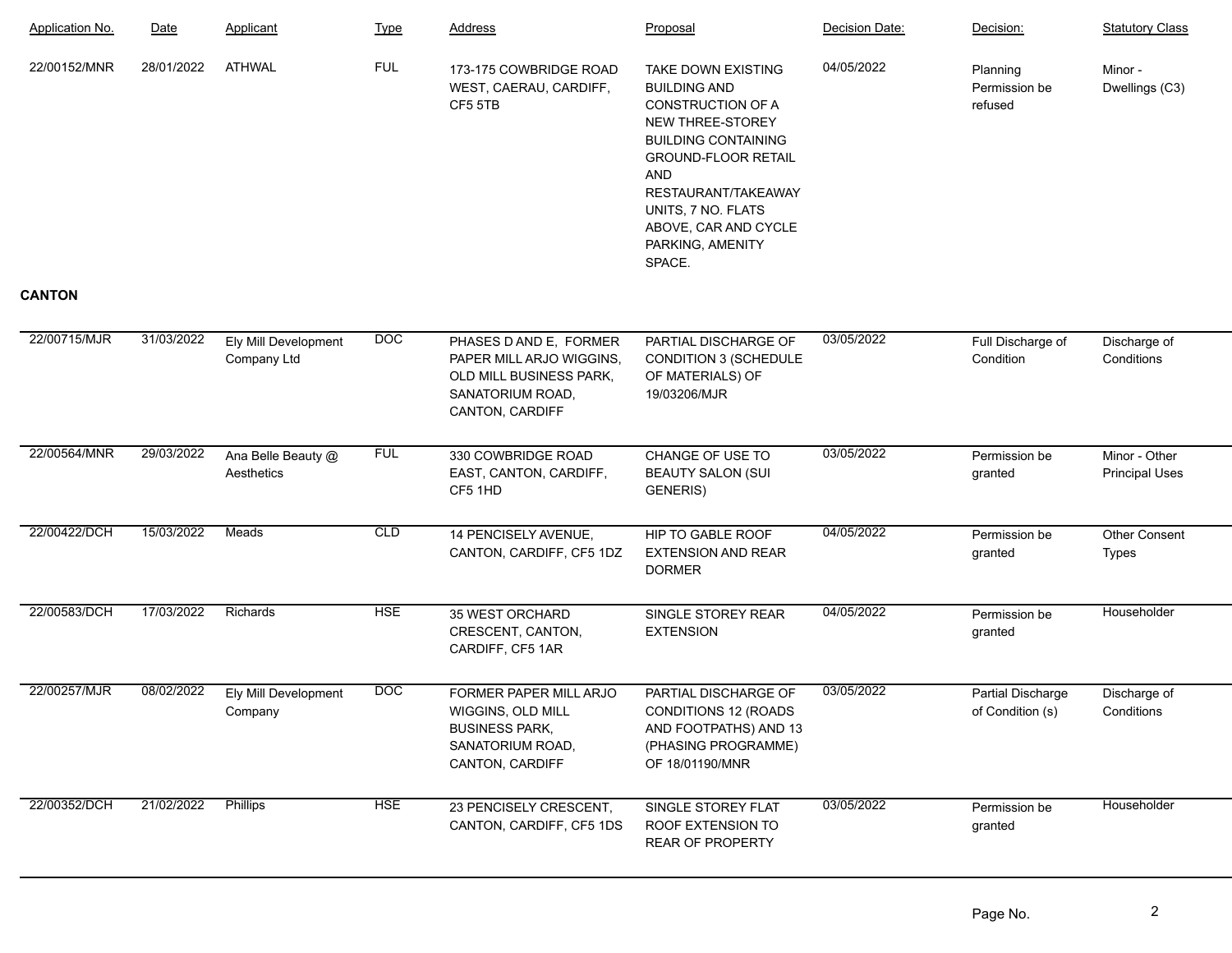| <b>Application No.</b> | Date       | Applicant                                 | Type       | <b>Address</b>                                          | Proposal                                                                                                                                                                         | Decision Date: | Decision:                            | <b>Statutory Class</b>                     |
|------------------------|------------|-------------------------------------------|------------|---------------------------------------------------------|----------------------------------------------------------------------------------------------------------------------------------------------------------------------------------|----------------|--------------------------------------|--------------------------------------------|
| 22/00497/MJR           | 10/03/2022 | Berriman<br>Developments Ltd              | <b>FUL</b> | 365 COWBRIDGE ROAD<br>EAST, CANTON, CARDIFF,<br>CF5 1JF | PROPOSED DEMOLITION<br>OF EXISTING BUILDINGS.<br><b>CONSTRUCTION OF 12</b><br><b>RESIDENTIAL UNITS WITH</b><br>ON SITE PARKING, CYCLE<br>AND REFUSE STORAGE<br><b>FACILITIES</b> | 03/05/2022     | Withdrawn by<br>Applicant            | Major -<br>Dwellings (C3)                  |
| 22/00702/DCH           | 31/03/2022 | Palfrey                                   | <b>HSE</b> | 69 SLOPER ROAD,<br>LECKWITH, CARDIFF, CF11<br>8AE       | <b>GROUND FLOOR</b><br><b>EXTENSION TO FRONT</b><br><b>ELEVATION</b>                                                                                                             | 06/05/2022     | Permission be<br>granted             | Householder                                |
| <b>CATHAYS</b>         |            |                                           |            |                                                         |                                                                                                                                                                                  |                |                                      |                                            |
| 21/02724/MNR           | 16/12/2021 | <b>USMAN</b>                              | <b>FUL</b> | 142A CRWYS ROAD,<br>CATHAYS, CARDIFF, CF24<br>4NR       | <b>CONVERSION OF FIRST</b><br>FLOOR FLAT TO 2 FLATS<br>WITH SIDE AND REAR<br><b>DORMERS</b>                                                                                      | 06/05/2022     | Permission be<br>granted             | Minor-<br>Dwellings (C3)                   |
| 22/00144/MNR           | 15/02/2022 | Ali                                       | <b>FUL</b> | 186 RHYMNEY STREET,<br>CATHAYS, CARDIFF, CF24<br>4DJ    | <b>GROUND FLOOR</b><br><b>EXTENSION AND REAR</b><br>DORMER EXTENSION AND<br>ALTERATIONS TO CREATE<br>CLASS C4 HOUSE IN<br>MULTIPLE OCCUPATION                                    | 06/05/2022     | Permission be<br>granted             | Minor-<br>Dwellings (C3)                   |
| 22/00400/MNR           | 23/02/2022 | <b>MAYA GENERAL</b><br><b>TRADING LTD</b> | <b>FUL</b> | 22 BRUCE STREET,<br>CATHAYS, CARDIFF, CF24<br>4QA       | <b>CONVERT PROPERTY</b><br>INTO 4NO. SELF<br><b>CONTAINED FLATS WITH</b><br>SINGLE STOREY REAR<br><b>EXTENSION AND</b><br><b>EXTERNAL ALTERATIONS</b>                            | 06/05/2022     | Permission be<br>granted             | Minor-<br>Dwellings (C3)                   |
| 22/00388/MNR           | 24/02/2022 | <b>JWA &amp; Associates</b><br>Limited    | <b>VAR</b> | 92 CRWYS ROAD, CATHAYS,<br>CARDIFF, CF24 4NP            | VARIATION OF CONDITION<br>1 OF 21/01670/MNR TO<br>SUBSTITUTE APPROVED<br><b>PLANS</b>                                                                                            | 06/05/2022     | Planning<br>Permission be<br>refused | Renewals and<br>Variation of<br>Conditions |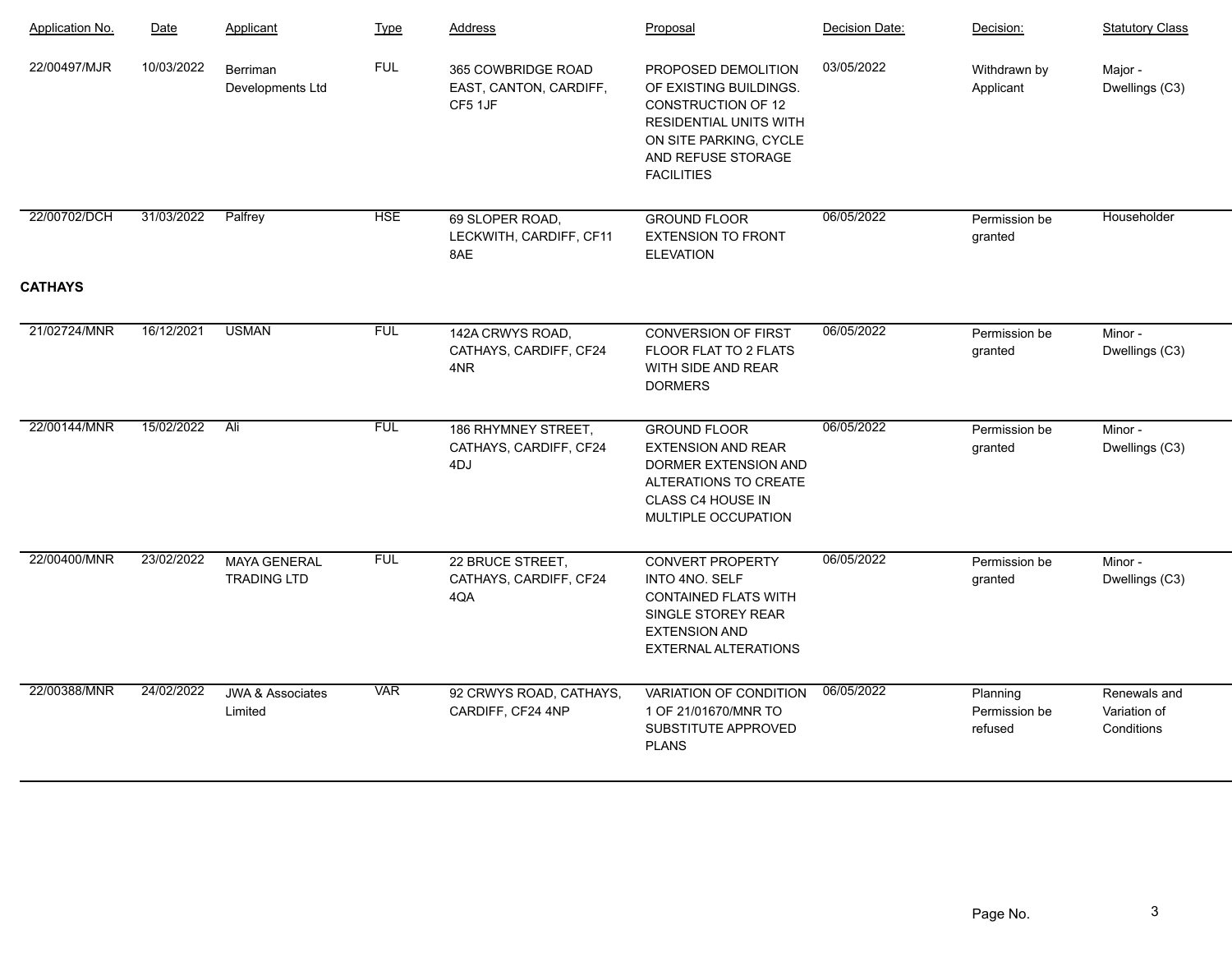| <b>Application No.</b> | Date       | Applicant                           | <b>Type</b> | <b>Address</b>                                          | Proposal                                                                                                                                                                                                           | Decision Date: | Decision:                | <b>Statutory Class</b>    |
|------------------------|------------|-------------------------------------|-------------|---------------------------------------------------------|--------------------------------------------------------------------------------------------------------------------------------------------------------------------------------------------------------------------|----------------|--------------------------|---------------------------|
| 22/00398/DCH           | 24/02/2022 | Phillips                            | <b>HSE</b>  | 86 COSMESTON STREET,<br>CATHAYS, CARDIFF, CF24<br>4LR   | RETENTION OF TWO<br><b>STOREY AND SINGLE</b><br><b>STOREY REAR</b><br><b>EXTENSIONS AND REAR</b><br>DORMER EXTENSION,<br>AND PROPOSED<br>ALTERATIONS TO REAR<br>DORMER EXTENSION.                                  | 06/05/2022     | Permission be<br>granted | Householder               |
| 22/00391/MNR           | 25/02/2022 | <b>T&amp;A Properties Ltd</b>       | <b>FUL</b>  | 24 GLYNRHONDDA STREET,<br>CATHAYS, CARDIFF, CF24<br>4AN | CONVERSION OF<br>PROPERTY TO 8-PERSON<br>HOUSE IN MULTIPLE<br><b>OCCUPATION (HMO - SUI</b><br>GENERIS)                                                                                                             | 06/05/2022     | Permission be<br>granted | Minor-<br>Dwellings (C3)  |
| 21/02998/MNR           | 11/01/2022 | <b>MICALLEF</b>                     | <b>FUL</b>  | 70 MAY STREET, CATHAYS,<br>CARDIFF, CF24 4EY            | CHANGE OF USE FROM<br>CLASS C4 HOUSE IN<br>MULTIPLE OCCUPATION<br>TO SUI GENERIS LARGE<br>HOUSE IN MULTIPLE<br><b>OCCUPATION WITH REAR</b><br><b>GROUND FLOOR</b><br><b>EXTENSION AND REAR</b><br>DORMER EXTENSION | 06/05/2022     | Permission be<br>granted | Minor-<br>Dwellings (C3)  |
| 22/00119/MNR           | 08/02/2022 | <b>TIMES PROPERTY</b><br><b>LTD</b> | <b>FUL</b>  | 50 LETTY STREET, CATHAYS,<br>CARDIFF, CF24 4EL          | <b>CONVERSION TO C4</b><br>HOUSE IN MULTIPLE<br><b>OCCUPATION WITH REAR</b><br>SINGLE STOREY<br><b>EXTENSION, DORMER</b><br>LOFT CONVERSION AND<br><b>ALTERATIONS</b>                                              | 06/05/2022     | Permission be<br>granted | Minor -<br>Dwellings (C3) |
| 22/00450/DCH           | 17/03/2022 | <b>KIRK</b>                         | <b>FUL</b>  | 85 MALEFANT STREET,<br>CATHAYS, CARDIFF, CF24<br>4QD    | <b>ALTERATIONS TO</b><br><b>EXISTING CLASS C4</b><br><b>HOUSE IN MULTIPLE</b><br><b>OCCUPATION INCLUDING</b><br>PART DEMOLITION OF<br>REAR GROUND FLOOR                                                            | 03/05/2022     | Permission be<br>granted | Householder               |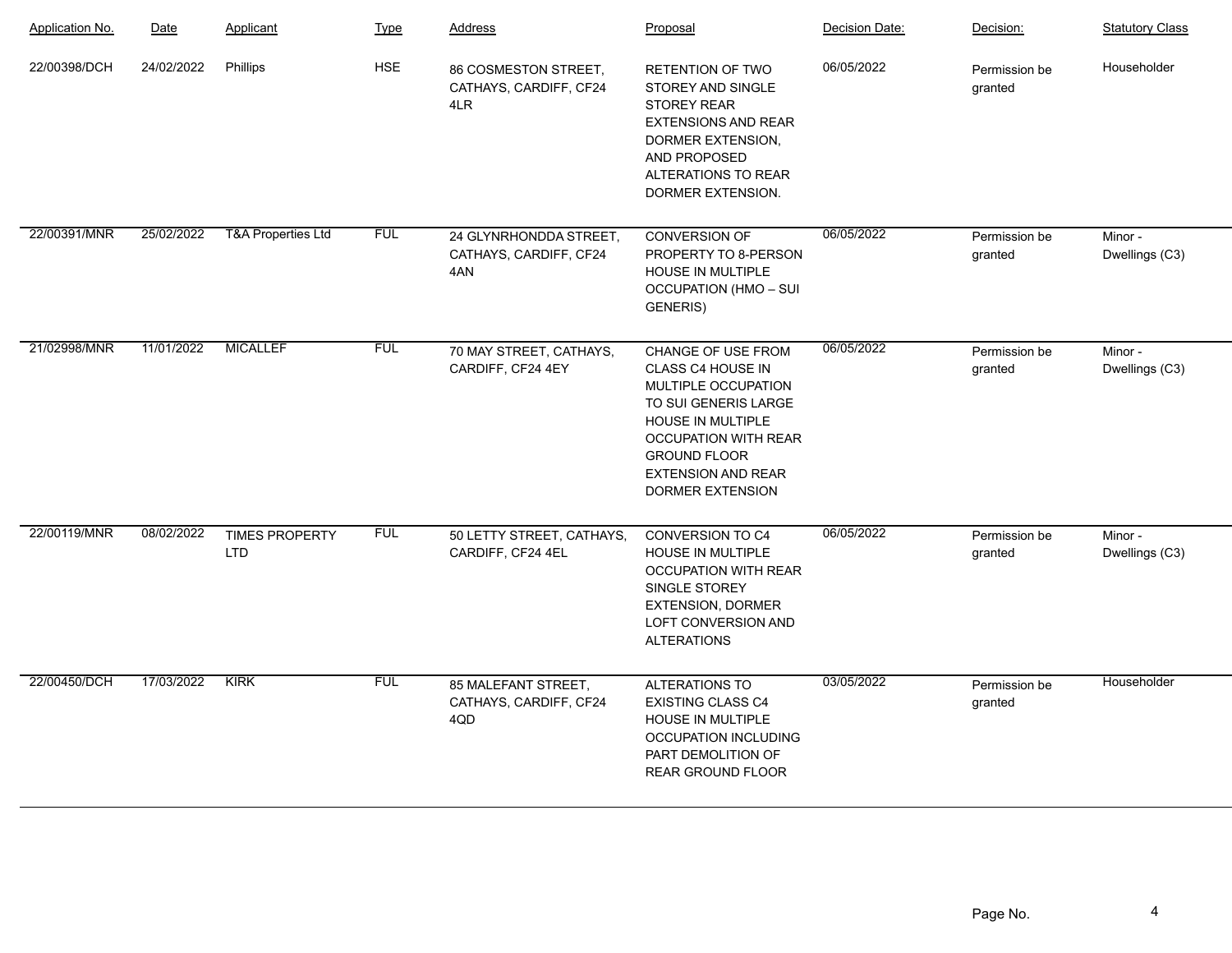| Application No. | Date       | Applicant                 | <b>Type</b> | <b>Address</b>                                                          | Proposal                                                                                                                                                                                       | Decision Date: | Decision:                      | <b>Statutory Class</b>     |
|-----------------|------------|---------------------------|-------------|-------------------------------------------------------------------------|------------------------------------------------------------------------------------------------------------------------------------------------------------------------------------------------|----------------|--------------------------------|----------------------------|
| 22/00058/DCH    | 25/01/2022 | Akbar                     | <b>FUL</b>  | FLAT 4, 6A MISKIN STREET,<br>CATHAYS, CARDIFF, CF24<br>4AQ              | REPLACEMENT OF<br><b>EXISTING ROOF</b><br>WINDOWS WITH DORMER<br>WINDOWS TO TOP FLOOR<br><b>FLAT</b>                                                                                           | 03/05/2022     | Permission be<br>granted       | Householder                |
| 20/01893/MNR    | 21/09/2020 | Happy Place Hotels<br>Ltd | <b>FUL</b>  | 5-6 HIGH STREET, CITY<br>CENTRE, CARDIFF, CF10<br>1AW                   | CHANGE OF USE FIRST,<br><b>SECOND AND THIRD</b><br>FLOORS FROM OFFICES<br>(CLASS B1) TO SERVICED<br><b>HOLIDAY</b><br><b>ACCOMMODATION (CLASS</b><br>$C1$ )                                    | 03/05/2022     | Permission be<br>granted       | Minor -<br>Dwellings (C3)  |
| 20/01894/MNR    | 21/09/2020 | Happy Place Hotels<br>Ltd | <b>LBC</b>  | 5-6 HIGH STREET, CITY<br>CENTRE, CARDIFF, CF10<br>1AW                   | CHANGE OF USE FIRST,<br><b>SECOND AND THIRD</b><br>FLOORS FROM OFFICES<br>(CLASS B1) TO SERVICED<br><b>HOLIDAY</b><br><b>ACCOMMODATION (CLASS</b><br>C <sub>1</sub>                            | 03/05/2022     | Permission be<br>granted       | Listed<br><b>Buildings</b> |
| 22/00559/MJR    | 21/03/2022 | <b>Cardiff University</b> | DOC         | MAINDY PARK CAMPUS,<br>MAINDY ROAD, CATHAYS,<br>CARDIFF, CF24 4HQ       | <b>DISCHARGE OF</b><br><b>CONDITIONS 17</b><br>(REMEDIATION<br>VALIDATION SCHEME) AND<br>31 (CYCLE PARKING) OF<br>15/02724/MJR                                                                 | 04/05/2022     | Full Discharge of<br>Condition | Discharge of<br>Conditions |
| A/22/00021/MNR  | 11/04/2022 | Clear channel             | ADV         | <b>BUS SHELTER ADJACENT TO</b><br>30 CATHAYS TERRACE,<br><b>CATHAYS</b> | <b>INSTALLATION OF A</b><br>DOUBLE-SIDED BUS<br>SHELTER ADVERTISING<br><b>DISPLAYS COMPRISING</b><br>ONE DIGITAL DISPLAY AND<br><b>ONE INTERNALLY</b><br>ILLUMINATED 6-SHEET<br><b>DISPLAY</b> | 04/05/2022     | Permission be<br>granted       | Advertisements             |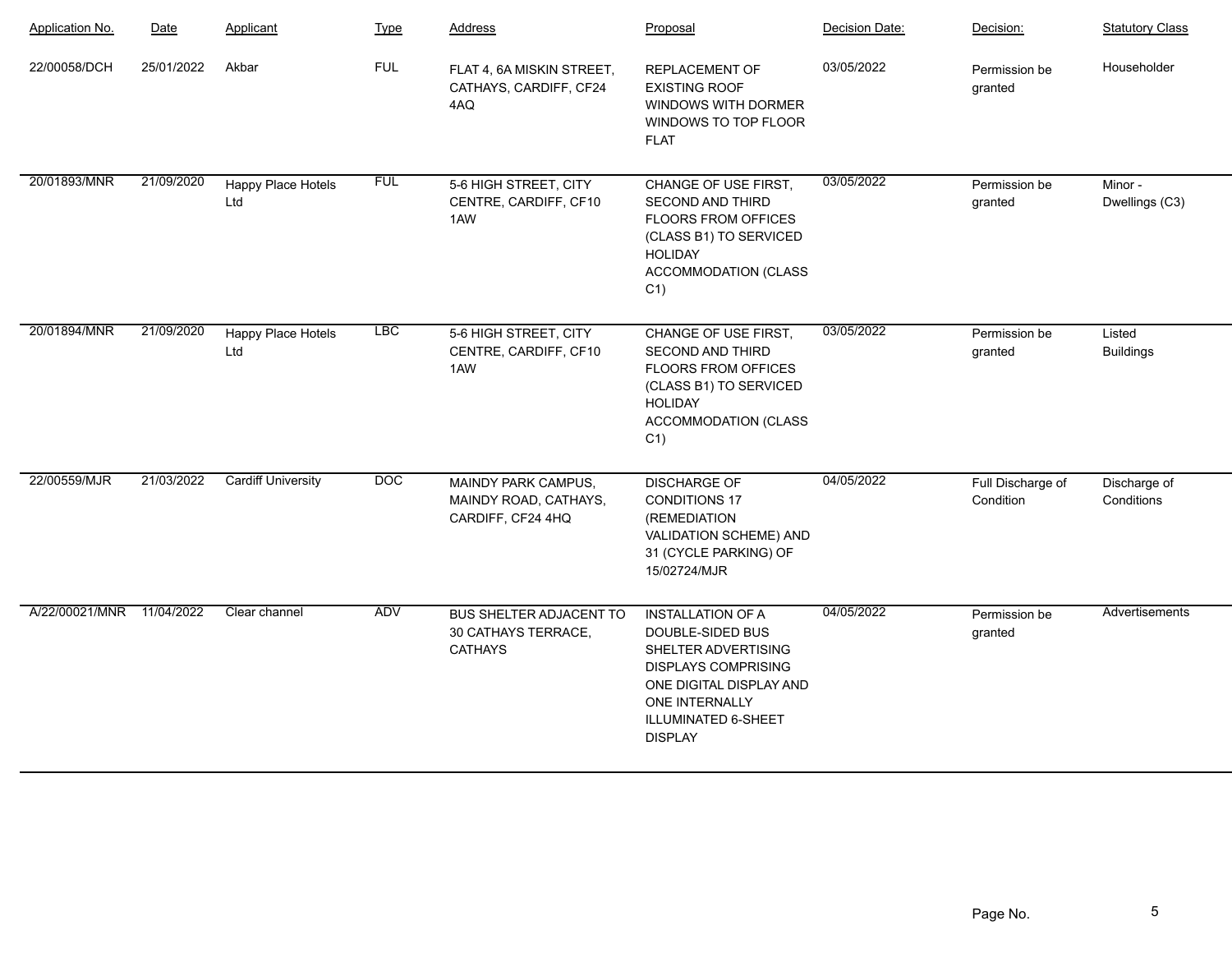| <b>Application No.</b>     | Date       | Applicant                          | <b>Type</b> | Address                                                                                    | Proposal                                                                                                                                                 | Decision Date: | Decision:                             | <b>Statutory Class</b>                 |
|----------------------------|------------|------------------------------------|-------------|--------------------------------------------------------------------------------------------|----------------------------------------------------------------------------------------------------------------------------------------------------------|----------------|---------------------------------------|----------------------------------------|
| 22/00527/MJR               | 11/03/2022 | <b>Thackeray Estates</b>           | <b>DOC</b>  | HOWELLS OF CARDIFF, ST<br>MARY STREET, CITY<br>CENTRE, CARDIFF, CF10 1TT                   | <b>DISCHARGE OF</b><br><b>CONDITIONS 7</b><br>(ARCHAEOLOGICAL<br>WATCHING BRIEF) AND 8<br>(HISTORIC BUILDING<br>RECORDING) OF<br>19/1837/MJR             | 04/05/2022     | Partial Discharge<br>of Condition (s) | Discharge of<br>Conditions             |
| 22/00526/MJR               | 11/03/2022 | <b>Thackeray Estates</b>           | DOC         | HOWELLS OF CARDIFF, ST<br><b>MARY STREET, CITY</b><br>CENTRE, CARDIFF, CF10 1TT            | <b>DISCHARGE OF</b><br><b>CONDITIONS 5</b><br>(ARCHAEOLOGICAL<br>WATCHING BRIEF) AND 6<br>OF (HISTORIC BUILDING<br>RECORDING) OF<br>19/1838/MJR          | 04/05/2022     | Partial Discharge<br>of Condition (s) | Discharge of<br>Conditions             |
| PRAP/22/00004/MJR1/02/2022 |            | Amey Infrastructure                | <b>PRAP</b> | LAND NORTH OF CARDIFF<br>QUEEN STREET STATION,<br>STATION TERRACE, CITY<br>CENTRE, CARDIFF | PRIOR APPROVAL<br>REQUEST FOR THE<br>CONSTRUCTION OF A<br><b>TRACTION POWER</b><br>SYSTEM TO THE NORTH<br>OF QUEEN STREET<br><b>STATION</b>              | 04/05/2022     | Prior Approval be<br>granted          | Other Consent<br><b>Types</b>          |
| <b>CREIGAU/ST FAGANS</b>   |            |                                    |             |                                                                                            |                                                                                                                                                          |                |                                       |                                        |
| 22/00063/MNR               | 17/01/2022 | <b>HCE ADVENTURE</b><br><b>LTD</b> | <b>FUL</b>  | RED OAK CREEK, CANADA<br>LAKE LODGE, HEOL<br>PANT-Y-GORED, CREIGIAU,<br>CARDIFF, CF15 9NF  | TO DEMOLISH EXISTING<br>OUTBUILDINGS AND TO<br>EXTEND AND INTERNALLY<br><b>RECONFIGURE THE MAIN</b><br>LODGE BUILDING                                    | 03/05/2022     | Permission be<br>granted              | Minor - Other<br><b>Principal Uses</b> |
| 22/00279/MNR               | 21/02/2022 | MacDonald                          | OUT         | PART OF LAND AT<br>PENYBRYN, HEOL CREIGIAU,<br>CREIGIAU, CARDIFF, CF15<br>9NN              | ADDITIONAL DWELLING<br><b>WITHIN GROUNDS OF</b><br><b>EXISTING RESIDENTIAL</b><br>PROPERTY WITH NEW<br><b>HIGHWAY ACCESS TO</b><br><b>EXISTING HOUSE</b> | 03/05/2022     | Permission be<br>granted              | Minor -<br>Dwellings (C3)              |
| <b>CYNCOED</b>             |            |                                    |             |                                                                                            |                                                                                                                                                          |                |                                       |                                        |
| 22/00402/MNR               | 24/02/2022 | Shad                               | <b>FUL</b>  | PART OF LAND AT 10 CEFN<br>COED ROAD, CYNCOED,<br>CARDIFF, CF23 6AQ                        | <b>CONSTRUCTION OF NEW</b><br><b>DWELLING</b>                                                                                                            | 03/05/2022     | Permission be<br>granted              | Minor -<br>Dwellings (C3)              |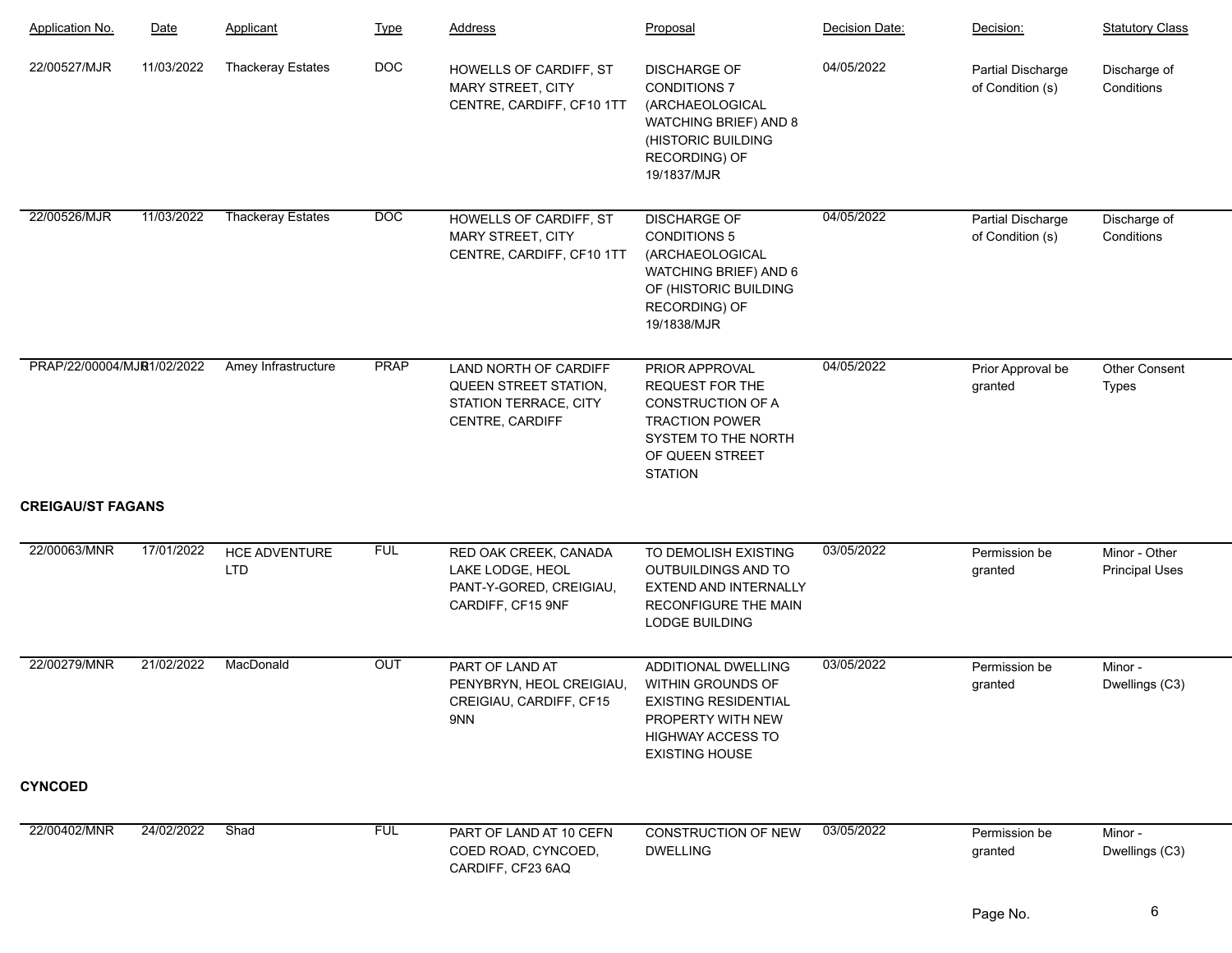| Application No.            | Date       | Applicant      | <b>Type</b> | <b>Address</b>                                          | Proposal                                                                                                                                                                                                          | Decision Date: | Decision:                      | <b>Statutory Class</b>               |
|----------------------------|------------|----------------|-------------|---------------------------------------------------------|-------------------------------------------------------------------------------------------------------------------------------------------------------------------------------------------------------------------|----------------|--------------------------------|--------------------------------------|
|                            |            |                |             |                                                         |                                                                                                                                                                                                                   |                |                                |                                      |
| 21/02839/DCH               | 08/12/2021 | Child          | <b>HSE</b>  | 21 BERRYMEAD ROAD,<br>CYNCOED, CARDIFF, CF23<br>6QA     | <b>CONVERSION OF</b><br><b>INTEGRAL GARAGE INTO</b><br><b>HABITABLE SPACE,</b><br><b>EXTENSION TO EXISTING</b><br>DORMER,<br><b>CONSTRUCTION OF</b><br>FRONT PORCH AND NEW<br>DETACHED DOUBLE<br><b>GARAGE</b>    | 03/05/2022     | Permission be<br>granted       | Householder                          |
| 21/02254/DCH               | 05/10/2021 | <b>Davies</b>  | <b>HSE</b>  | 6 HUNTERS RIDGE,<br>LAKESIDE, CARDIFF, CF23<br>6HL      | SINGLE STOREY GROUND<br><b>FLOOR EXTENSION AND</b><br>LOFT CONVERSION WITH<br>NEW FRONT DORMER,<br>PLUS ALL ASSOCIATED<br><b>WORKS</b>                                                                            | 03/05/2022     | Permission be<br>granted       | Householder                          |
| 22/00312/DCH               | 18/02/2022 | <b>HIGGINS</b> | <b>DOC</b>  | 3 DAN-Y-COED RISE,<br>CYNCOED, CARDIFF, CF23<br>6NN     | <b>DISCHARGE OF</b><br><b>CONDITION 6 (TREE</b><br>PROTECTION) OF<br>21/01740/DCH                                                                                                                                 | 03/05/2022     | Full Discharge of<br>Condition | Discharge of<br>Conditions           |
| PRAP/22/00011/MNB9/03/2022 |            | Cornerstone    | <b>PRAP</b> | <b>GRASS VERGE OFF CELYN</b><br>AVENUE, LAKESIDE        | THE INSTALLATION OF A 20<br>METRE MONOPOLE,<br>ACCOMMODATING 6NO.<br>ANTENNAS & 2NO.<br>MICROWAVE DISHES, THE<br><b>INSTALLATION OF 1NO.</b><br><b>EQUIPMENT CABINET,</b><br>ALONG WITH ANCILLARY<br><b>WORKS</b> | 03/05/2022     | No Prior Approval<br>required  | Other Consent<br><b>Types</b>        |
| <b>FAIRWATER</b>           |            |                |             |                                                         |                                                                                                                                                                                                                   |                |                                |                                      |
| 22/00393/DCH               | 25/02/2022 | Coleman        | CLD         | 34 FAIRWAYS CRESCENT,<br>FAIRWATER, CARDIFF, CF5<br>3EA | HIP TO GABLE PLUS REAR<br><b>DORMER</b>                                                                                                                                                                           | 04/05/2022     | Permission be<br>granted       | <b>Other Consent</b><br><b>Types</b> |
| <b>GABALFA</b>             |            |                |             |                                                         |                                                                                                                                                                                                                   |                |                                |                                      |
|                            |            |                |             |                                                         |                                                                                                                                                                                                                   |                |                                |                                      |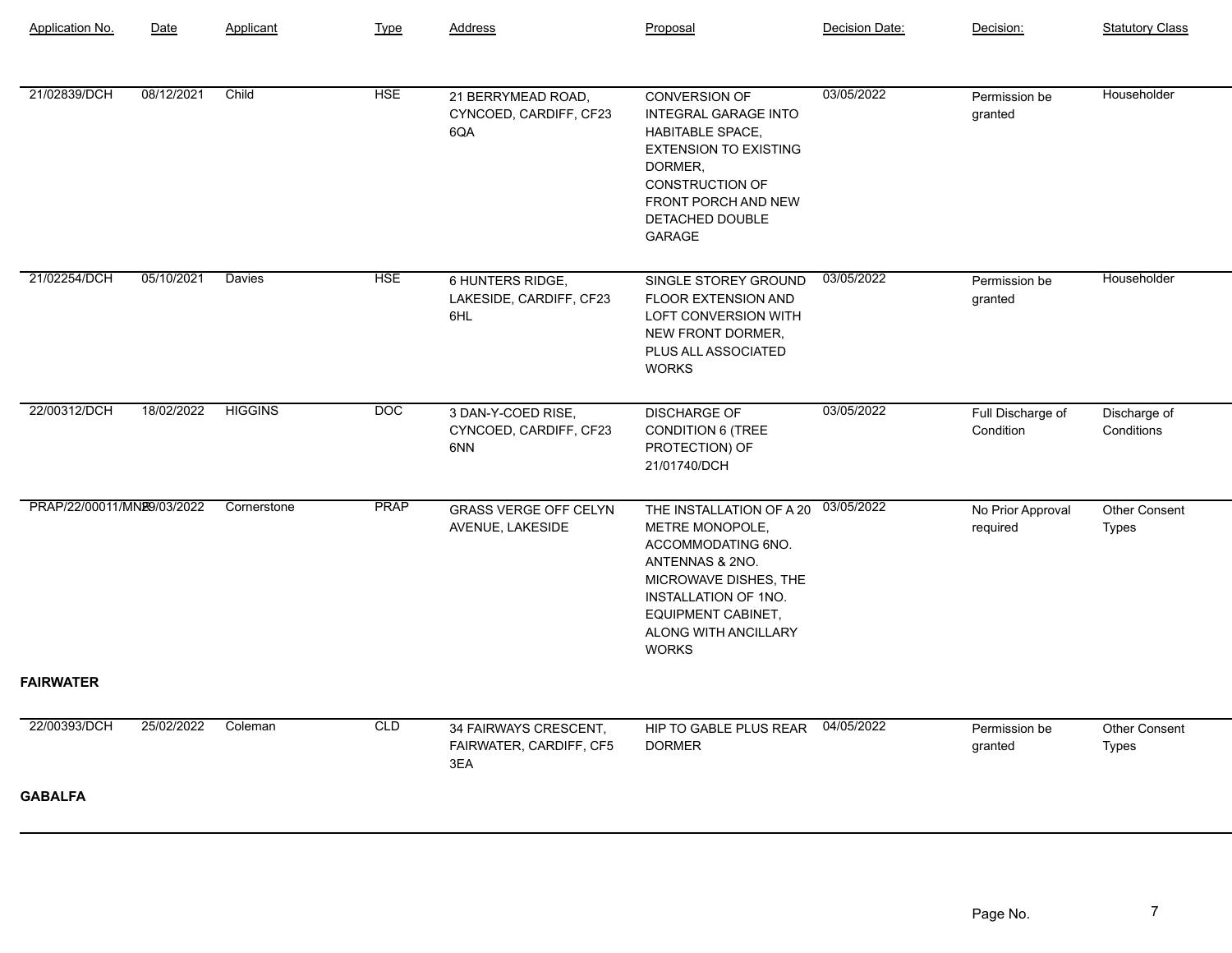| Application No.   | Date       | Applicant                  | <b>Type</b> | <b>Address</b>                                                         | Proposal                                                                                                               | Decision Date: | Decision:                               | <b>Statutory Class</b>                 |
|-------------------|------------|----------------------------|-------------|------------------------------------------------------------------------|------------------------------------------------------------------------------------------------------------------------|----------------|-----------------------------------------|----------------------------------------|
| 22/00568/DCH      | 17/03/2022 | Powell                     | <b>HSE</b>  | 74 AUSTRALIA ROAD,<br>GABALFA, CARDIFF, CF14<br>3DA                    | SINGLE STOREY REAR<br><b>EXTENSION</b>                                                                                 | 04/05/2022     | Permission be<br>granted                | Householder                            |
| <b>GRANGETOWN</b> |            |                            |             |                                                                        |                                                                                                                        |                |                                         |                                        |
| 22/00609/MNR      | 29/03/2022 | <b>Enterprise Holdings</b> | <b>FUL</b>  | UNIT 2, FREEMANS PARC,<br>PENARTH ROAD, LECKWITH,<br>CARDIFF, CF11 8EQ | CHANGE OF USE OF<br>VACANT UNIT TO CAR AND<br>VAN RENTAL FACILITY AND<br><b>WASH BAY WITH</b><br>ASSOCIATED WORKS      | 06/05/2022     | Permission be<br>granted                | Minor - Other<br><b>Principal Uses</b> |
| A/22/00015/MNR    | 29/03/2022 | <b>Enterprise Holdings</b> | ADV         | UNIT 2, FREEMANS PARC,<br>PENARTH ROAD, LECKWITH,<br>CARDIFF, CF11 8EQ | <b>NEW SIGNAGE</b>                                                                                                     | 06/05/2022     | Split decision (part<br>app./part ref.) | Advertisements                         |
| <b>HEATH</b>      |            |                            |             |                                                                        |                                                                                                                        |                |                                         |                                        |
| 22/00220/DCH      | 08/02/2022 | Harris                     | <b>CLD</b>  | 24 KYLE AVENUE, HEATH,<br>CARDIFF, CF14 1SS                            | HIP TO GABLE ROOF<br><b>EXTENSION AND REAR</b><br>DORMER ROOF<br><b>EXTENSION</b>                                      | 04/05/2022     | Permission be<br>granted                | <b>Other Consent</b><br><b>Types</b>   |
| 21/02762/DCH      | 26/11/2021 | Kawol                      | <b>HSE</b>  | 32 ST EDWEN GARDENS,<br>HEATH, CARDIFF, CF14 4LA                       | DOUBLE STOREY SIDE<br><b>EXTENSION AND SINGLE</b><br><b>STOREY REAR</b><br><b>EXTENSION</b>                            | 04/05/2022     | Planning<br>Permission be<br>refused    | Householder                            |
| 21/02653/MNR      | 18/11/2021 | <b>MORGAN</b>              | <b>FUL</b>  | REAR OF 65, CAERPHILLY<br>ROAD, BIRCHGROVE,<br>CARDIFF, CF14 4AD       | PROPOSED CONVERSION<br>AND SINGLE STOREY<br><b>EXTENSION OF</b><br><b>COMMERCIAL UNIT TO</b><br><b>FORM A DWELLING</b> | 03/05/2022     | Planning<br>Permission be<br>refused    | Minor -<br>Dwellings (C3)              |
| <b>LISVANE</b>    |            |                            |             |                                                                        |                                                                                                                        |                |                                         |                                        |
| 22/00261/DCH      | 22/02/2022 | Prosser                    | <b>HSE</b>  | 85B MILL ROAD, LISVANE,<br>CARDIFF, CF14 0UG                           | SINGLE STOREY GARAGE<br><b>EXTENSION WITH FIRST</b><br><b>FLOOR EXTENSION OVER</b>                                     | 03/05/2022     | Permission be<br>granted                | Householder                            |
| 22/00335/MNR      | 16/02/2022 | Lumley                     | <b>FUL</b>  | WOOD NORTON, MAERDY<br>LANE, LISVANE, CARDIFF,<br>CF14 0SH             | CONSTRUCTION OF TWO<br><b>BED DWELLING</b>                                                                             | 04/05/2022     | Planning<br>Permission be<br>refused    | Minor -<br>Dwellings (C3)              |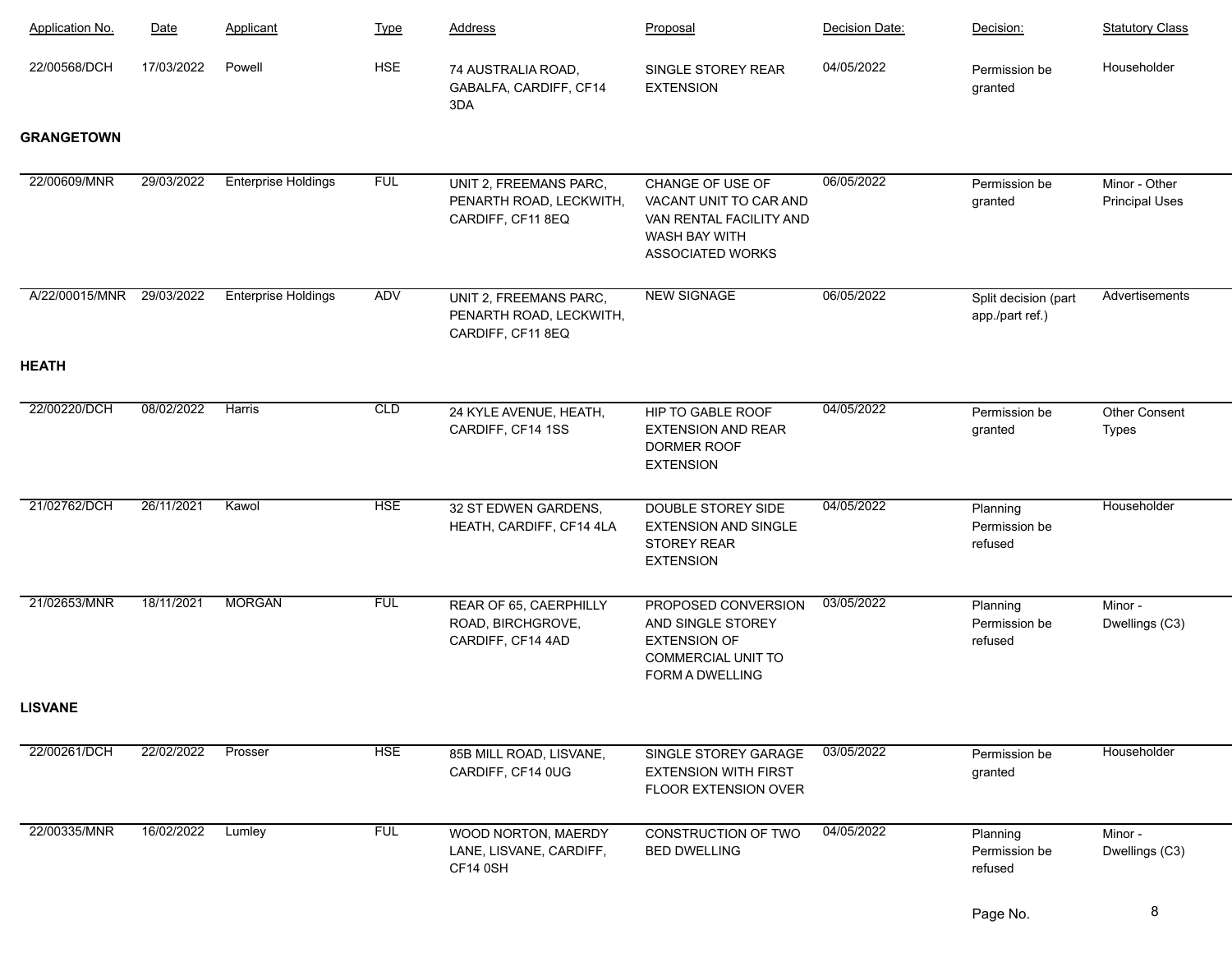| Application No.       | Date       | Applicant                | <b>Type</b> | Address                                                                               | Proposal                                                                                                                  | Decision Date: | Decision:                            | <b>Statutory Class</b>        |
|-----------------------|------------|--------------------------|-------------|---------------------------------------------------------------------------------------|---------------------------------------------------------------------------------------------------------------------------|----------------|--------------------------------------|-------------------------------|
| 22/00382/DCH          | 04/03/2022 | Phillips                 | CLD         | PROTEA HOUSE, LISVANE<br>ROAD, LISVANE, CARDIFF,<br>CF14 0SF                          | SINGLE STOREY REAR<br><b>EXTENSION AND</b><br><b>CONVERSION OF GARAGE</b><br><b>INTO HABITABLE ROOM</b>                   | 04/05/2022     | Permission be<br>granted             | Other Consent<br><b>Types</b> |
| <b>LLANDAFF</b>       |            |                          |             |                                                                                       |                                                                                                                           |                |                                      |                               |
| 22/00179/DCH          | 09/02/2022 | <b>RICHARDS</b>          | <b>HSE</b>  | 1 BISHOPS PLACE,<br>LLANDAFF, CARDIFF, CF5<br>2HG                                     | SINGLE STOREY<br><b>EXTENSIONS TO BOTH</b><br>SIDE ELEVATIONS                                                             | 04/05/2022     | Permission be<br>granted             | Householder                   |
| 22/00481/DCH          | 15/03/2022 | <b>ATTER</b>             | CLD         | 122 PENCISELY ROAD,<br>LLANDAFF, CARDIFF, CF5<br>1DR                                  | SINGLE STOREY SIDE<br><b>EXTENSION</b>                                                                                    | 04/05/2022     | Permission be<br>granted             | Other Consent<br><b>Types</b> |
| 22/00358/MNR          | 21/02/2022 | Rees                     | <b>DOC</b>  | 16 THE AVENUE, LLANDAFF,<br>CARDIFF, CF5 2LQ                                          | <b>DISCHARGE OF</b><br><b>CONDITION 4 (SOFT</b><br>LANDSCAPING) OF<br>17/01464/MNR                                        | 03/05/2022     | Full Discharge of<br>Condition       | Discharge of<br>Conditions    |
| 22/00486/DCH          | 07/03/2022 | Jones                    | <b>CLD</b>  | 5 LYNCH BLOSSE CLOSE,<br>DANESCOURT, CARDIFF,<br>CF5 2QU                              | SINGLE STOREY SIDE<br><b>EXTENSION</b>                                                                                    | 06/05/2022     | Permission be<br>granted             | Other Consent<br>Types        |
| <b>LLANDAFF NORTH</b> |            |                          |             |                                                                                       |                                                                                                                           |                |                                      |                               |
| 22/00635/MNR          | 22/03/2022 | Greggs plc               | <b>FUL</b>  | UNIT 1, 14 STATION ROAD,<br>LLANDAFF NORTH, CARDIFF,<br><b>CF14 2FF</b>               | NEW SHOPFRONTS, 2NO.<br>AIR CONDITIONING<br><b>CONDENSER UNITS AND</b><br>1NO. VENTILATION GRILLE<br>AND ASSOCIATED WORKS | 03/05/2022     | Permission be<br>granted             | Other Consent<br>Types        |
| <b>LLANISHEN</b>      |            |                          |             |                                                                                       |                                                                                                                           |                |                                      |                               |
| 22/00311/DCH          | 14/02/2022 | ANGELL                   | <b>HSE</b>  | 63 TASKER SQUARE,<br>LLANISHEN, CARDIFF, CF14<br>5ET                                  | REAR RAISED BALCONY<br>TO FIRST FLOOR LEVEL                                                                               | 03/05/2022     | Planning<br>Permission be<br>refused | Householder                   |
| 21/02643/MNR          | 23/11/2021 | Dwr Cymru Welsh<br>Water | <b>FUL</b>  | <b>GROUNDS OF LLANISHEN</b><br>RESERVOIR, LISVANE ROAD,<br>LISVANE, CARDIFF, CF14 0SA | ERECTION OF SECURITY<br><b>FENCING AND</b><br><b>ASSOCIATED WORKS</b>                                                     | 04/05/2022     | Permission be<br>granted             | Other Consent<br>Types        |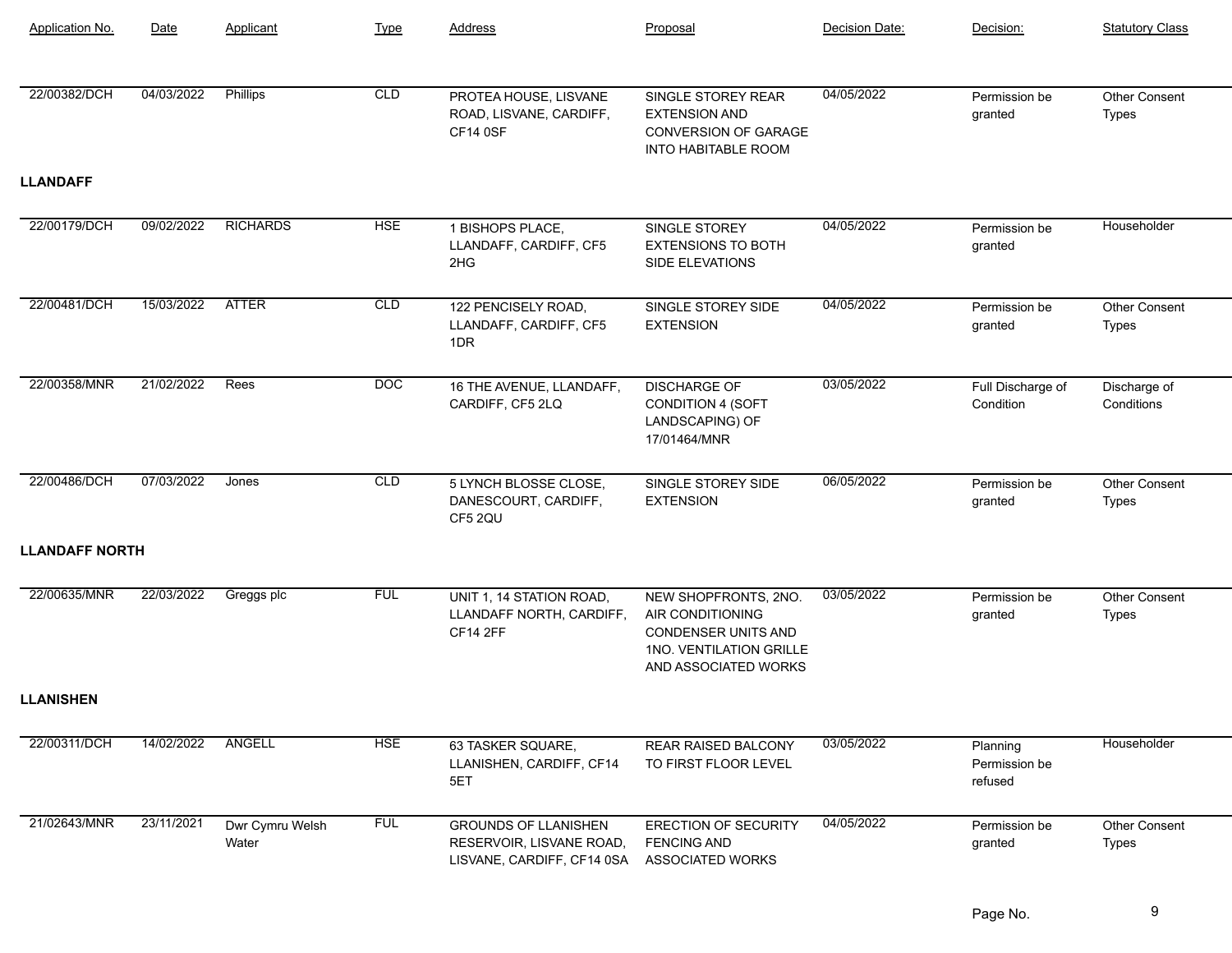| <b>Application No.</b> | Date       | Applicant                                            | <b>Type</b> | <b>Address</b>                                                                          | Proposal                                                                                                                                                                                                 | Decision Date: | Decision:                      | <b>Statutory Class</b>                 |
|------------------------|------------|------------------------------------------------------|-------------|-----------------------------------------------------------------------------------------|----------------------------------------------------------------------------------------------------------------------------------------------------------------------------------------------------------|----------------|--------------------------------|----------------------------------------|
| 22/00612/DCH           | 21/03/2022 | Holcombe                                             | <b>HSE</b>  | 36 LAUNCELOT CRESCENT,<br>THORNHILL, CARDIFF, CF14<br>9AQ                               | <b>CONVERT EXISTING</b><br><b>GARAGE INTO HABITABLE</b><br><b>ROOM</b>                                                                                                                                   | 06/05/2022     | Permission be<br>granted       | Householder                            |
| 22/00213/MJR           | 08/02/2022 | Dwr Cymru/Welsh<br>Water                             | <b>DOC</b>  | <b>GROUNDS OF LLANISHEN</b><br>RESERVOIR, LISVANE ROAD,<br>LISVANE, CARDIFF, CF14 0SA   | <b>DISCHARGE OF</b><br><b>CONDITION 18</b><br>(ROUNDHOUSE DETAILS)<br>OF 20/02175/MJR                                                                                                                    | 05/05/2022     | Full Discharge of<br>Condition | Discharge of<br>Conditions             |
| 22/00502/DCH           | 17/03/2022 | <b>REGAN</b>                                         | CLD         | 38 USK ROAD, LLANISHEN,<br>CARDIFF, CF14 0NN                                            | SINGLE STOREY REAR<br><b>EXTENSION</b>                                                                                                                                                                   | 05/05/2022     | Permission be<br>granted       | Other Consent<br><b>Types</b>          |
| <b>LLANRUMNEY</b>      |            |                                                      |             |                                                                                         |                                                                                                                                                                                                          |                |                                |                                        |
| 20/02690/MJR           | 05/01/2021 | Cardiff City House of<br>Sport                       | <b>FUL</b>  | UNIVERSITY SPORT PAVILION<br>AND FIELD, MENDIP ROAD,<br>LLANRUMNEY, CARDIFF, CF3<br>4JN | <b>CONSTRUCTION OF</b><br>SPORTS ACADEMY<br><b>BUILDING AND</b><br><b>COMMUNITY CLUBHOUSE</b><br>TOGETHER WITH NEW 3G<br>PITCHES WITH<br><b>FLOODLIGHTING AND</b><br>AMENDMENTS TO CAR<br><b>PARKING</b> | 06/05/2022     | Permission be<br>granted       | Major - Other<br><b>Principal Uses</b> |
| 22/00326/MNR           | 22/02/2022 | Cardtronics UK Ltd,<br>trading as<br><b>CASHZONE</b> | <b>FUL</b>  | 22 COUNTISBURY AVENUE,<br>LLANRUMNEY, CARDIFF, CF3<br>5SJ                               | THE RETENTION OF AN<br><b>AUTOMATED TELLER</b><br><b>MACHINE AND</b><br>ASSOCIATED SIGNAGE                                                                                                               | 03/05/2022     | Permission be<br>granted       | Other Consent<br>Types                 |
| A/22/00005/MNR         | 22/02/2022 | Cardtronics UK Ltd,<br>trading as<br>CASHZONE        | ADV         | 22 COUNTISBURY AVENUE,<br>LLANRUMNEY, CARDIFF, CF3<br>5SJ                               | RETENTION OF SIGNAGE<br><b>ASSOCIATED WITH</b><br>AUTOMATED TELLER<br><b>MACHINE</b>                                                                                                                     | 03/05/2022     | Permission be<br>granted       | Advertisements                         |
| <b>PENTWYN</b>         |            |                                                      |             |                                                                                         |                                                                                                                                                                                                          |                |                                |                                        |
| 22/00139/MNR           | 08/02/2022 | <b>SHAHRIARI</b>                                     | <b>FUL</b>  | PART OF LAND AT 11 ST<br>NICHOLAS COURT, GLYN<br>EIDDEW, PENTWYN,<br>CARDIFF, CF23 7BW  | <b>CONSTRUCTION OF</b><br><b>ATTACHED</b><br><b>DWELLINGHOUSE</b>                                                                                                                                        | 04/05/2022     | Permission be<br>granted       | Minor -<br>Dwellings (C3)              |

## **PENTYRCH**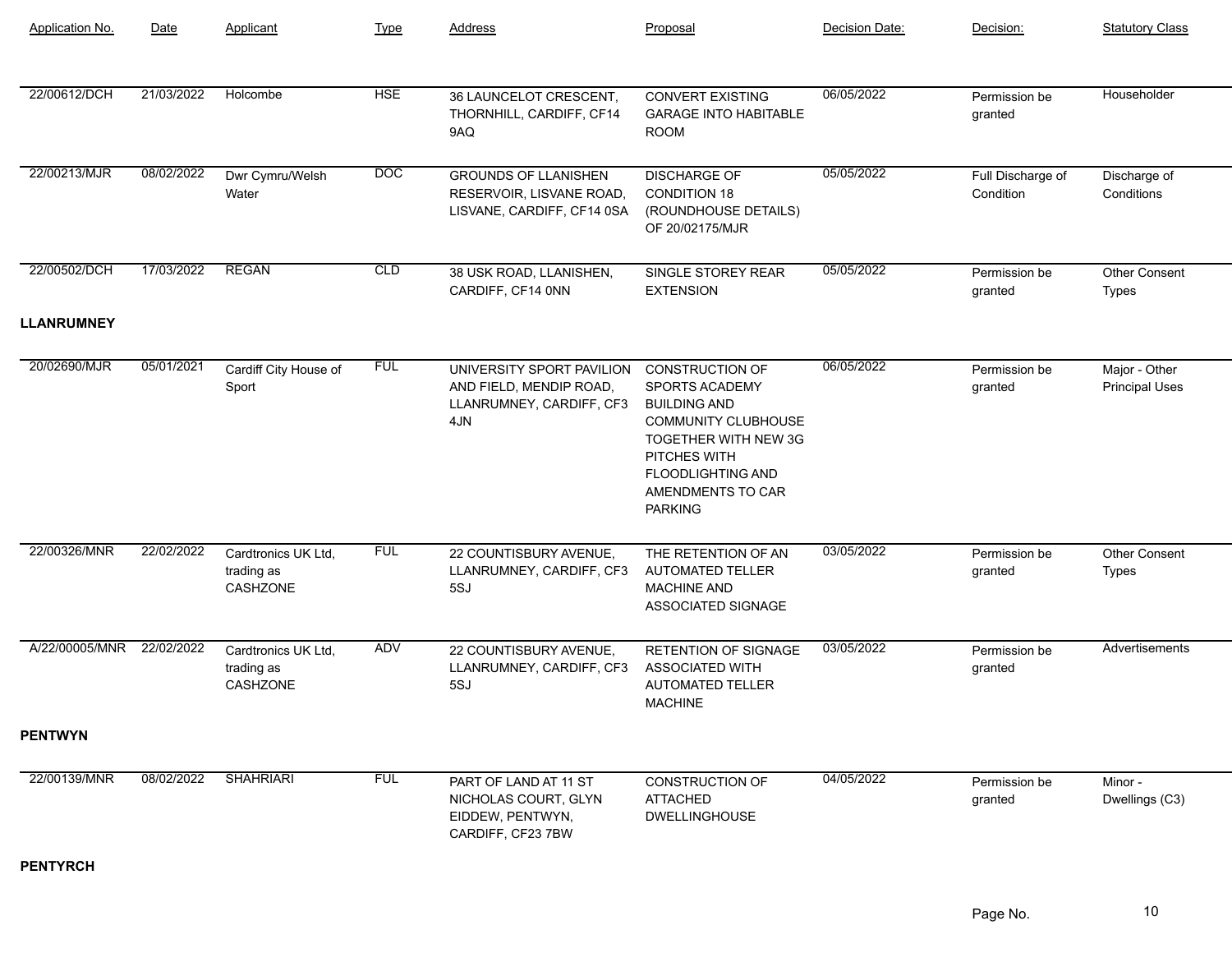| <b>Application No.</b> | Date               | Applicant                  | <b>Type</b> | <b>Address</b>                                                 | Proposal                                                                                                                                                                                                                                                                                                                 | Decision Date: | Decision:                | <b>Statutory Class</b>                     |
|------------------------|--------------------|----------------------------|-------------|----------------------------------------------------------------|--------------------------------------------------------------------------------------------------------------------------------------------------------------------------------------------------------------------------------------------------------------------------------------------------------------------------|----------------|--------------------------|--------------------------------------------|
| 22/00744/MNR           | 06/04/2022         | Beard                      | <b>NMA</b>  | CASTLE COTTAGE, CHURCH<br>ROAD, PENTYRCH, CARDIFF,<br>CF15 9QF | <b>CHANGE OF WINDOW</b><br>ARRANGEMENT TO<br>SOUTH EAST ELEVATION<br>OF EXTENSION -<br>PREVIOUSLY APPROVED<br>UNDER 13/01325/DCO                                                                                                                                                                                         | 03/05/2022     | Permission be<br>granted | Non Material<br>Amendment                  |
| <b>PENYLAN</b>         |                    |                            |             |                                                                |                                                                                                                                                                                                                                                                                                                          |                |                          |                                            |
| 22/00531/DCH           | 30/03/2022         | Kingseller                 | <b>HSE</b>  | 3 GREENLAWNS, PENYLAN,<br>CARDIFF, CF23 6AW                    | CONVERSION OF GARAGE<br>TO ACCOMMODATION AND<br>SINGLE STOREY REAR<br><b>EXTENSION</b>                                                                                                                                                                                                                                   | 03/05/2022     | Permission be<br>granted | Householder                                |
| 21/02692/MNR           | 19/11/2021         | <b>Carpetright Limited</b> | <b>VAR</b>  | 475 NEWPORT ROAD,<br>PENYLAN, CARDIFF, CF23<br>9YB             | <b>VARIATION OF</b><br><b>CONDITIONS B</b><br>(FLOORSPACE<br><b>RESTRICTION) AND E</b><br>(RESTRICTION OF<br>GOODS) OF 09/01815/E<br>(WHICH VARIED<br>PERMISSION 36734) TO<br><b>INCREASE THE NET</b><br>SALES AREA OF THE<br><b>EXISTING UNIT AND</b><br>WIDENING OF THE<br><b>EXISTING GOODS</b><br><b>RESTRICTION</b> | 04/05/2022     | Permission be<br>granted | Renewals and<br>Variation of<br>Conditions |
| 22/00538/DCH           | 11/03/2022         | Ryan                       | <b>HSE</b>  | 44 AMESBURY ROAD,<br>PENYLAN, CARDIFF, CF23<br>5DX             | SINGLE STOREY REAR<br><b>EXTENSION PLUS</b><br>DORMER LOFT<br>CONVERSION                                                                                                                                                                                                                                                 | 04/05/2022     | Permission be<br>granted | Householder                                |
| 22/00460/DCH           | 02/03/2022 Yarlett |                            | <b>HSE</b>  | 33 MELROSE AVENUE,<br>PENYLAN, CARDIFF, CF23<br>9AR            | SINGLE STOREY REAR<br><b>EXTENSION</b>                                                                                                                                                                                                                                                                                   | 03/05/2022     | Permission be<br>granted | Householder                                |
| 22/00542/DCH           | 17/03/2022         | Jones                      | <b>HSE</b>  | 125 FFORDD NOWELL,<br>PENYLAN, CARDIFF, CF23<br>9FB            | LOFT CONVERSION WITH<br><b>REAR DORMER AND</b><br>FRONT FACING ROOF<br><b>WINDOWS</b>                                                                                                                                                                                                                                    | 03/05/2022     | Permission be<br>granted | Householder                                |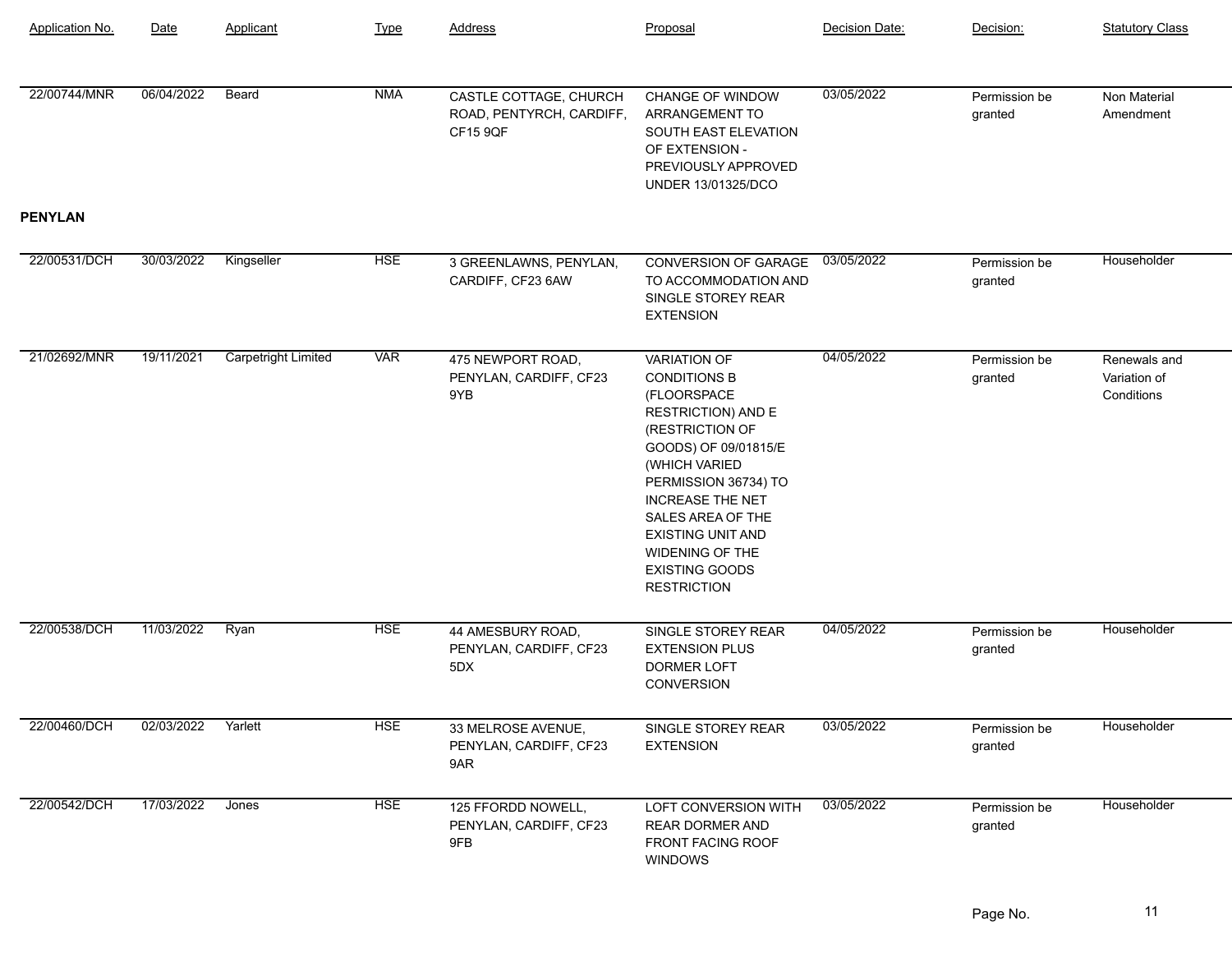| <b>Application No.</b>     | Date       | Applicant                             | <b>Type</b> | Address                                                                                                             | Proposal                                                                                                                                                                                                                   | Decision Date: | Decision:                | <b>Statutory Class</b>                 |
|----------------------------|------------|---------------------------------------|-------------|---------------------------------------------------------------------------------------------------------------------|----------------------------------------------------------------------------------------------------------------------------------------------------------------------------------------------------------------------------|----------------|--------------------------|----------------------------------------|
| 22/00201/DCH               | 08/02/2022 | Howard                                | <b>HSE</b>  | 25 MAFEKING ROAD,<br>PENYLAN, CARDIFF, CF23<br>5DQ                                                                  | SINGLE STOREY<br><b>EXTENSION TO SIDE OF</b><br><b>REAR ANNEXE AT REAR</b>                                                                                                                                                 | 03/05/2022     | Permission be<br>granted | Householder                            |
| <b>PLASNEWYDD</b>          |            |                                       |             |                                                                                                                     |                                                                                                                                                                                                                            |                |                          |                                        |
| 22/00528/MNR               | 10/03/2022 | Itec Training<br><b>Solutions Ltd</b> | <b>FUL</b>  | THIRD FLOOR WEST AND<br>CENTRAL WINGS, EASTGATE<br>HOUSE, 35-43 NEWPORT<br>ROAD, ROATH, CARDIFF,<br><b>CF24 0AB</b> | CHANGE OF USE FROM<br>OFFICE SPACE (B1) TO<br>DUAL OFFICE (B1) AND<br><b>EDUCATION / TRAINING</b><br>FACILITIES (D1)                                                                                                       | 03/05/2022     | Permission be<br>granted | Minor - Other<br><b>Principal Uses</b> |
| 22/00446/MNR               | 15/03/2022 | TY - MELIN                            | <b>FUL</b>  | 49 WELLFIELD ROAD,<br>ROATH, CARDIFF, CF24 3PA                                                                      | <b>RETENTION OF CHANGE</b><br>OF USE FROM SHOP<br>(CLASS A1 USE) TO MIXED<br>SHOP-CAFE USE                                                                                                                                 | 03/05/2022     | Permission be<br>granted | Minor - Retail<br>$(A1-A3)$            |
| A/22/00024/MNR             | 12/04/2022 | Magic Bean<br>Corporation             | ADV         | 91 ALBANY ROAD, ROATH,<br>CARDIFF, CF24 3LP                                                                         | <b>NEW SIGNAGE</b>                                                                                                                                                                                                         | 03/05/2022     | Permission be<br>granted | Advertisements                         |
| PONTPRENNAU/OLD ST MELLONS |            |                                       |             |                                                                                                                     |                                                                                                                                                                                                                            |                |                          |                                        |
| 21/02763/DCH               | 21/12/2021 | MOHAMMAD SAUD<br>ALMUSALLAM           | CLD         | 14 CORK DRIVE,<br>PONTPRENNAU, CARDIFF,<br>CF23 8PU                                                                 | <b>CONVERSION OF</b><br><b>EXISTING DOUBLE</b><br><b>GARAGE WITH</b><br>ASSOCIATED WORKS                                                                                                                                   | 04/05/2022     | Permission be<br>granted | <b>Other Consent</b><br>Types          |
| 22/00085/MNR               | 18/01/2022 | Edwards                               | <b>NMA</b>  | TYR BONT COTTAGES,<br>BRIDGE ROAD, OLD ST<br>MELLONS, CARDIFF, CF3<br>6UZ                                           | VARIATION OF CONDITION<br>3 TO REMOVE THE<br><b>REQUIREMENT FOR THE</b><br><b>SUBMISSION OF</b><br>DRAINAGE DETAILS<br>PRIOR TO<br><b>COMMENCEMENT -</b><br>PREVIOUSLY PERMITTED<br><b>UNDER REFERENCE</b><br>18/01725/MNR | 03/05/2022     | Permission be<br>granted | Non Material<br>Amendment              |

**RADYR**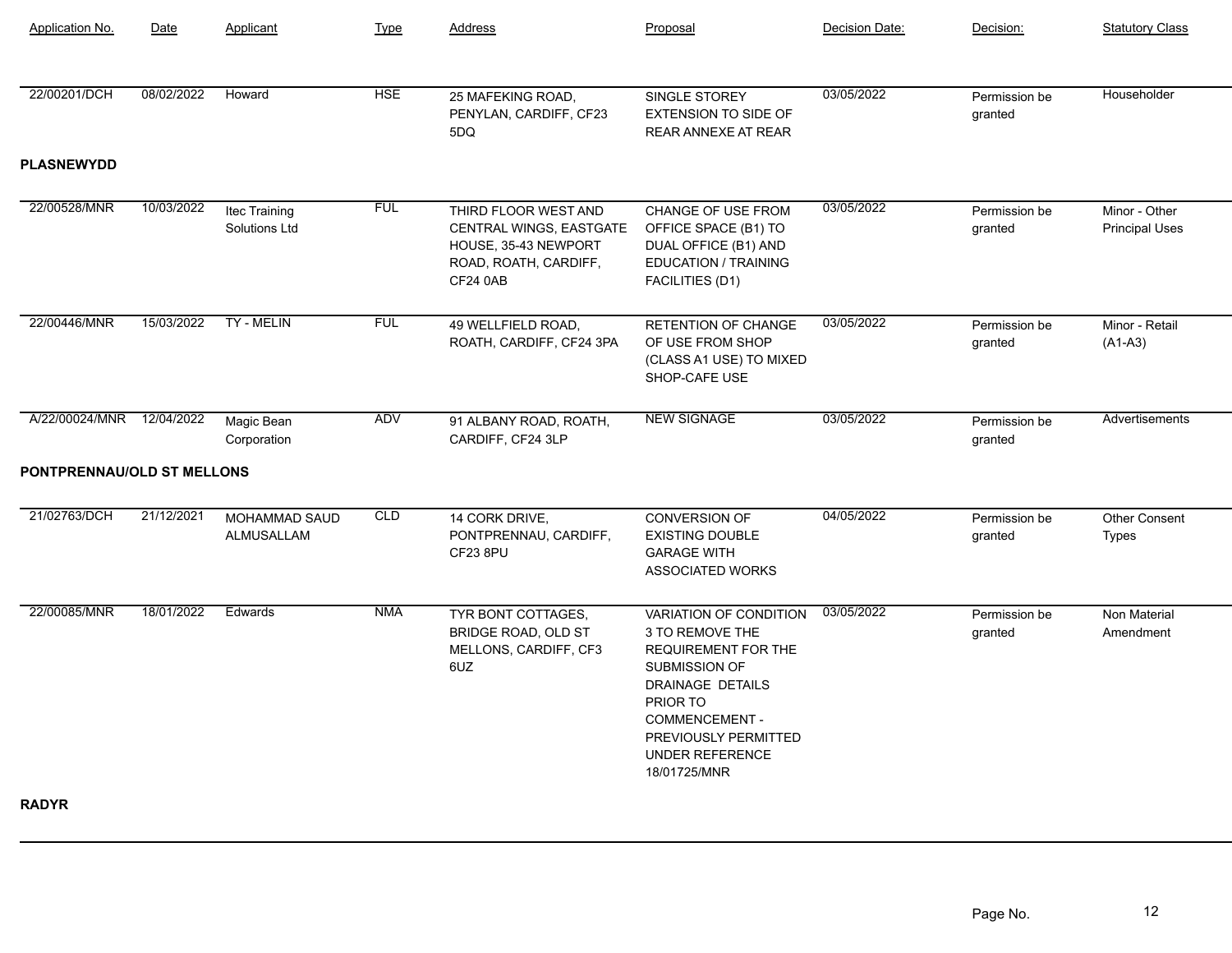| <b>Application No.</b> | Date       | Applicant                            | <b>Type</b> | <b>Address</b>                                                   | Proposal                                                                                                                                                                                                                                                                                         | Decision Date: | Decision:                      | <b>Statutory Class</b>                 |
|------------------------|------------|--------------------------------------|-------------|------------------------------------------------------------------|--------------------------------------------------------------------------------------------------------------------------------------------------------------------------------------------------------------------------------------------------------------------------------------------------|----------------|--------------------------------|----------------------------------------|
| 22/00472/DCH           | 03/03/2022 | Martin                               | <b>HSE</b>  | 15 FFORDD LAS, RADYR,<br>CARDIFF, CF15 8EP                       | DOUBLE STOREY SIDE<br><b>EXTENSION AND</b><br>ASSOCIATED WORKS                                                                                                                                                                                                                                   | 03/05/2022     | Permission be<br>granted       | Householder                            |
| 22/00401/DCH           | 01/03/2022 | Titshall                             | <b>HSE</b>  | 25 BLAEN-Y-COED, RADYR,<br>CARDIFF, CF15 8RL                     | SINGLE AND TWO STOREY<br>SIDE EXTENSIONS                                                                                                                                                                                                                                                         | 03/05/2022     | Permission be<br>granted       | Householder                            |
| 21/02709/MJR           | 18/11/2021 | Redrow Homes Ltd.                    | <b>RES</b>  | PLASDWR, NORTH WEST<br><b>CARDIFF</b>                            | RESERVED MATTERS<br>APPLICATION FOR THE<br>DEVELOPMENT OF<br><b>GROESWEN PRIMARY</b><br>SCHOOL, INCLUDING<br><b>DETAILS OF ALL</b><br>RESERVED MATTERS AND<br>ASSOCIATED WORKS,<br>PURSUANT TO OUTLINE<br>PLANNING PERMISSION<br>14/02157/MJR                                                    | 04/05/2022     | Permission be<br>granted       | Major - Other<br><b>Principal Uses</b> |
| 21/01915/DCH           | 16/09/2021 | <b>HAWKER</b>                        | <b>HSE</b>  | 12 GELYNIS TERRACE<br>NORTH, MORGANSTOWN,<br>CARDIFF, CF15 8LD   | PROPOSED DOUBLE<br><b>GARAGE AND NEW</b><br>CROSSOVER/ DRIVEWAY                                                                                                                                                                                                                                  | 06/05/2022     | Permission be<br>granted       | Householder                            |
| 22/00270/MJR           | 11/02/2022 | <b>Redrow Homes</b><br>(South Wales) | <b>DOC</b>  | PHASE 1A (PART 2), LAND<br>NORTH OF LLANTRISANT<br>ROAD, CARDIFF | <b>DISCHARGE OF</b><br>CONDITIONS 4 (DETAILED<br><b>PLANTING AND</b><br>AFTERCARE<br>METHODOLOGY), 5<br>(PREVENTING THROUGH<br><b>VEHICULAR ACCESS</b><br>DETAILS), 6 (RAIN<br>GARDENS) AND 7<br>(ARCHITECTURAL<br>DETAILING OF PLOTS<br>146-160) OF RESERVED<br>MATTER APPROVAL<br>18/01746/MJR | 06/05/2022     | Full Discharge of<br>Condition | Discharge of<br>Conditions             |
| 22/00370/DCH           | 18/03/2022 | Grubb                                | CLD         | 105 HEOL ISAF, RADYR,<br>CARDIFF, CF15 8DW                       | <b>CONSTRUCTION OF A</b><br><b>REAR DORMER WITH</b><br>2NO. ROOFLIGHTS TO<br><b>FRONT</b>                                                                                                                                                                                                        | 05/05/2022     | Permission be<br>granted       | Other Consent<br>Types                 |

**RHIWBINA**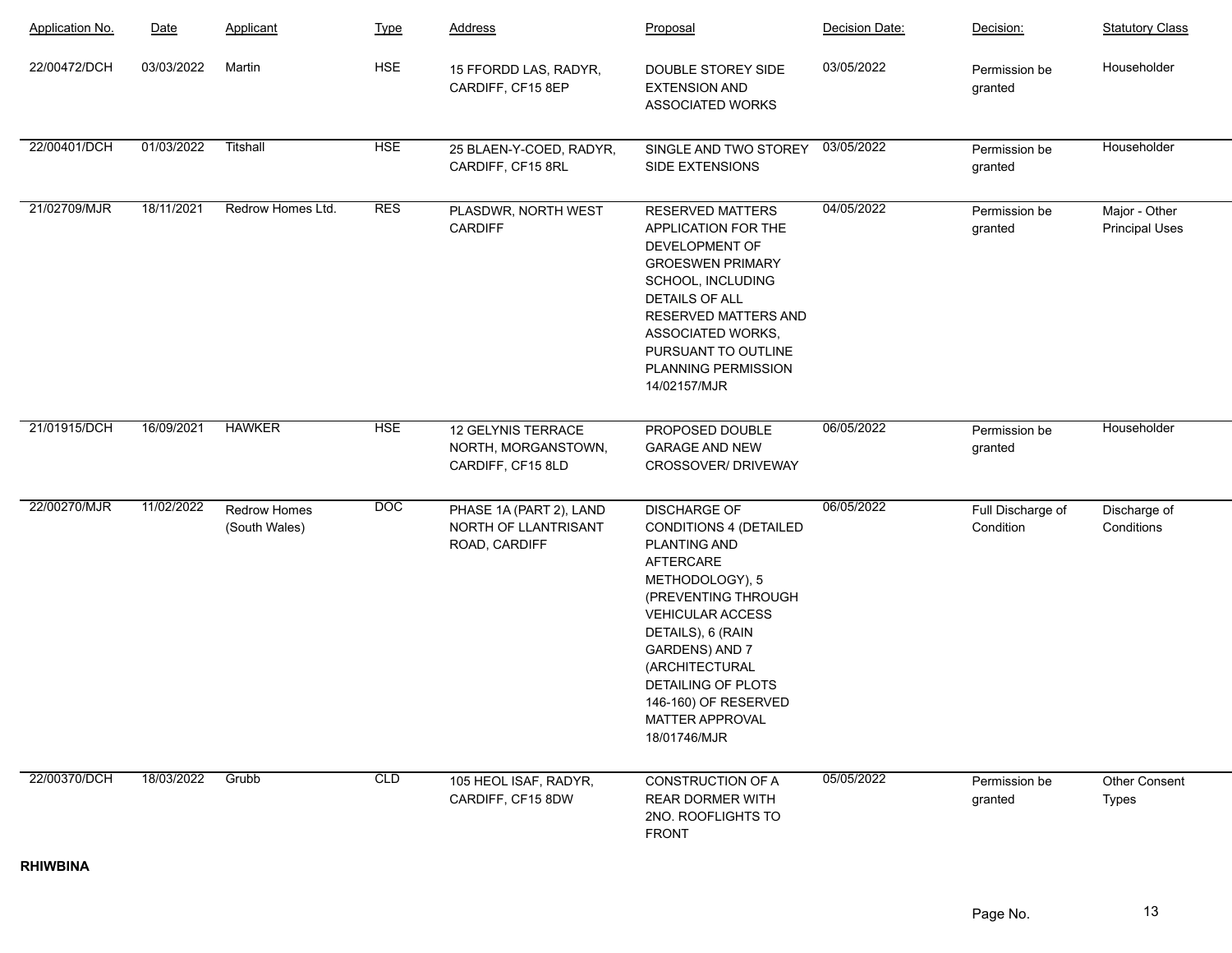| Application No.  | Date       | Applicant   | Type       | Address                                                   | Proposal                                                                                                                                 | Decision Date: | Decision:                | <b>Statutory Class</b>        |
|------------------|------------|-------------|------------|-----------------------------------------------------------|------------------------------------------------------------------------------------------------------------------------------------------|----------------|--------------------------|-------------------------------|
| 22/00101/DCH     | 18/01/2022 | Martin      | <b>HSE</b> | 12 ARDWYN, PANTMAWR,<br>CARDIFF, CF14 7HF                 | DOUBLE STOREY SIDE<br><b>EXTENSION, SINGLE</b><br><b>STOREY REAR</b><br><b>EXTENSION AND REAR</b><br>DORMER ROOF<br><b>EXTENSION</b>     | 04/05/2022     | Permission be<br>granted | Householder                   |
| 21/01012/DCH     | 18/05/2021 | Mr Jones    | <b>HSE</b> | 9 BRYNTEG, RHIWBINA,<br>CARDIFF, CF14 6TS                 | <b>REAR EXTENSION,</b><br>RAISED PLATFORM AREA,<br>RAISED RIDGE, AND<br><b>HIP-TOGABLE AND FRONT</b><br>DORMER ROOF<br><b>EXTENSIONS</b> | 04/05/2022     | Permission be<br>granted | Householder                   |
| 22/00392/DCH     | 25/02/2022 | Lewis       | CLD        | 6 LANSDOWNE AVENUE,<br>RHIWBINA, CARDIFF, CF14<br>6AT     | <b>REAR DORMER</b><br><b>EXTENSION</b>                                                                                                   | 04/05/2022     | Permission be<br>granted | <b>Other Consent</b><br>Types |
| 22/00471/DCH     | 08/03/2022 | <b>WADE</b> | <b>HSE</b> | 2 HEOL-Y-BONT, RHIWBINA,<br>CARDIFF, CF14 6AJ             | TWO STOREY SIDE<br><b>EXTENSION AND PART</b><br><b>TWO STOREY AND SINGLE</b><br><b>STOREY REAR</b><br><b>EXTENSION</b>                   | 04/05/2022     | Permission be<br>granted | Householder                   |
| 22/00418/DCH     | 03/03/2022 | Foley       | <b>HSE</b> | 11 HEOL LLANISHEN FACH,<br>RHIWBINA, CARDIFF, CF14<br>6LA | SINGLE STOREY REAR<br><b>EXTENSION</b>                                                                                                   | 03/05/2022     | Permission be<br>granted | Householder                   |
| 22/00618/DCH     | 25/03/2022 | Casterton   | <b>HSE</b> | 92 HEOL-Y-COED, RHIWBINA,<br>CARDIFF, CF14 6HW            | DEMOLITION OF GARAGE<br>AND CONSTRUCTION OF<br>TWO STOREY SIDE<br><b>EXTENSION</b>                                                       | 03/05/2022     | Permission be<br>granted | Householder                   |
| <b>RIVERSIDE</b> |            |             |            |                                                           |                                                                                                                                          |                |                          |                               |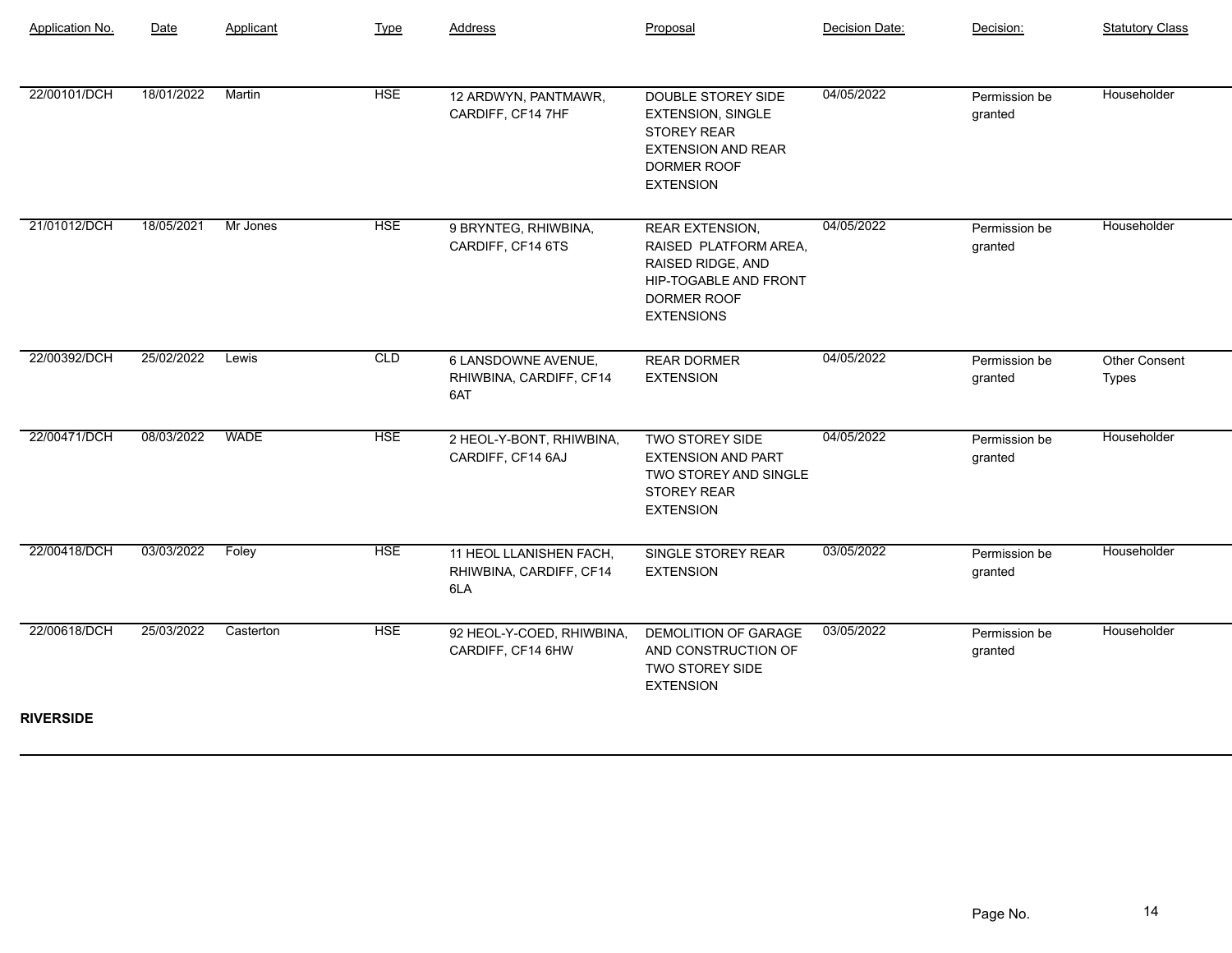| Application No.           | Date       | Applicant                                  | <b>Type</b> | Address                                                                                    | Proposal                                                                                                                                                                                                      | Decision Date: | Decision:                | <b>Statutory Class</b>                     |
|---------------------------|------------|--------------------------------------------|-------------|--------------------------------------------------------------------------------------------|---------------------------------------------------------------------------------------------------------------------------------------------------------------------------------------------------------------|----------------|--------------------------|--------------------------------------------|
| 21/01463/MNR              | 15/06/2021 | thrive assets                              | <b>FUL</b>  | 126 CATHEDRAL ROAD,<br>PONTCANNA, CARDIFF, CF11<br>9LQ                                     | CHANGE OF USE OF<br><b>EXISTING GUEST HOUSE</b><br>TO INCLUDE 8NO.<br>APARTMENTS, INCLUDING<br>SINGLE STOREY REAR<br>AND DORMER ROOF<br><b>EXTENSIONS AND</b><br>CONVERSION OF<br><b>EXISTING OUTBUILDING</b> | 05/05/2022     | Permission be<br>granted | Minor -<br>Dwellings (C3)                  |
| 21/02948/MNR              | 15/12/2021 | 119CLTD                                    | <b>FUL</b>  | 85 PONTCANNA STREET,<br>PONTCANNA, CARDIFF, CF11<br>9HS                                    | CHANGE OF USE OF<br>UPPER FLOORS TO<br><b>RESIDENTIAL USE AS A</b><br>SINGLE FLAT WITH<br>INTERNAL AND EXTERNAL<br><b>ALTERATIONS AND</b><br><b>RETENTION OF CLASS A3</b><br>USE AT GROUND                    | 06/05/2022     | Permission be<br>granted | Minor - Retail<br>$(A1-A3)$                |
| <b>RUMNEY</b>             |            |                                            |             |                                                                                            |                                                                                                                                                                                                               |                |                          |                                            |
| 22/00433/DCH              | 28/02/2022 | YOUNG                                      | <b>HSE</b>  | 3 NORTHLANDS, RUMNEY,<br>CARDIFF, CF3 3AQ                                                  | PROPOSED SECOND<br><b>STOREY REAR</b><br><b>EXTENSION</b>                                                                                                                                                     | 04/05/2022     | Permission be<br>granted | Householder                                |
| 22/00219/DCH              | 08/03/2022 | <b>Morris</b>                              | <b>VAR</b>  | 215 GREENWAY ROAD,<br>RUMNEY, CARDIFF, CF3 3PJ                                             | VARIATION OF CONDITION<br>2 OF 21/01860/DCH TO<br>ALTER APPROVED PLANS                                                                                                                                        | 03/05/2022     | Permission be<br>granted | Renewals and<br>Variation of<br>Conditions |
| <b>SPLOTT</b>             |            |                                            |             |                                                                                            |                                                                                                                                                                                                               |                |                          |                                            |
| 22/00130/MNR              | 08/02/2022 | <b>THOMAS-WHITE</b>                        | <b>FUL</b>  | 21 SANQUHAR STREET,<br>SPLOTT, CARDIFF, CF24 2AB                                           | <b>CONVERSION TO TWO</b><br><b>FLATS WITH EXTERNAL</b><br><b>ALTERATIONS</b>                                                                                                                                  | 03/05/2022     | Permission be<br>granted | Minor -<br>Dwellings (C3)                  |
| PRNO/22/00005/MNR/04/2022 |            | Housing<br>Development, Cardiff<br>Council | <b>DEM</b>  | ADJACENT MOORLAND<br>COUNTY INFANTS SCHOOL,<br>MOORLAND ROAD, SPLOTT,<br>CARDIFF, CF24 2LJ | DEMOLITION OF SINGLE<br><b>STOREY FORMER</b><br><b>SCHOOL</b>                                                                                                                                                 | 04/05/2022     | Permission<br>Required   | General<br>Regulations                     |
| <b>TROWBRIDGE</b>         |            |                                            |             |                                                                                            |                                                                                                                                                                                                               |                |                          |                                            |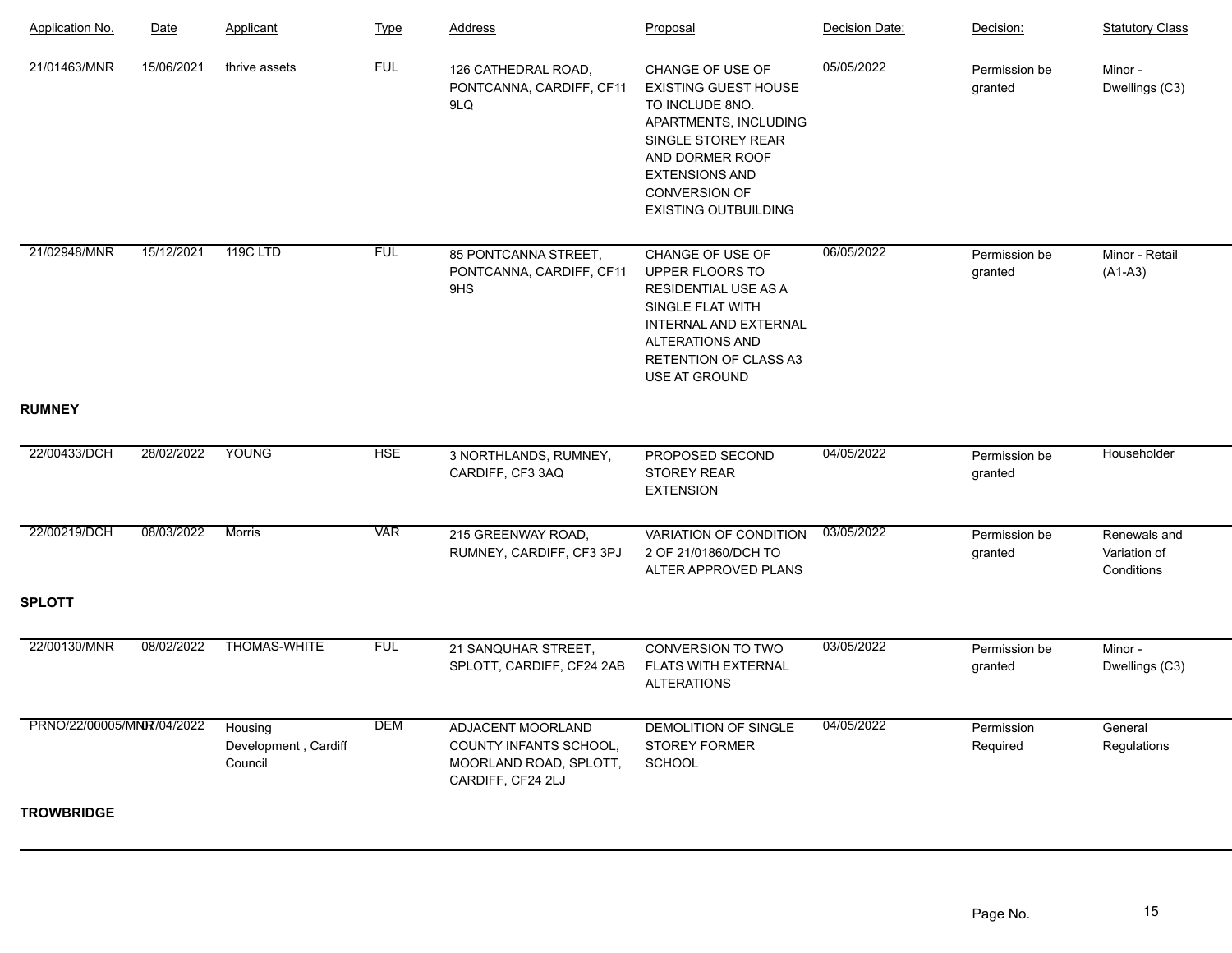| <b>Application No.</b>        | Date       | Applicant   | <b>Type</b> | Address                                                        | Proposal                                                                                                                                   | Decision Date: | Decision:                | <b>Statutory Class</b>               |
|-------------------------------|------------|-------------|-------------|----------------------------------------------------------------|--------------------------------------------------------------------------------------------------------------------------------------------|----------------|--------------------------|--------------------------------------|
| 22/00741/DCH                  | 08/04/2022 | Kinnard     | <b>NMH</b>  | 9 CLOS TYLA BACH, ST<br>MELLONS, CARDIFF, CF3 0EJ              | MINOR ALTERATIONS TO<br><b>DESIGN - PREVIOUSLY</b><br>APPROVED UNDER<br>21/01995/DCH                                                       | 03/05/2022     | Permission be<br>granted | Non Material<br>Householder          |
| 22/00438/DCH                  | 01/03/2022 | <b>Bull</b> | <b>HSE</b>  | 1 GLENRISE CLOSE, ST<br>MELLONS, CARDIFF, CF3 0AS              | SINGLE STOREY REAR<br>AND SIDE EXTENSION                                                                                                   | 03/05/2022     | Permission be<br>granted | Householder                          |
| <b>WHITCHURCH/TONGWYNLAIS</b> |            |             |             |                                                                |                                                                                                                                            |                |                          |                                      |
| A/22/00013/MNR                | 31/03/2022 | Benson      | <b>ADV</b>  | 53 MERTHYR ROAD,<br>WHITCHURCH, CARDIFF,<br><b>CF14 1DD</b>    | <b>NEW SIGNAGE</b>                                                                                                                         | 03/05/2022     | Permission be<br>granted | Advertisements                       |
| 22/00588/DCH                  | 16/03/2022 | Watkins     | <b>HSE</b>  | 15 MAES GLAS,<br>WHITCHURCH, CARDIFF,<br><b>CF14 1NW</b>       | <b>REPLACE EXISTING</b><br>PORCH AND ERECT<br>SINGLE STOREY SIDE<br><b>EXTENSION</b>                                                       | 04/05/2022     | Permission be<br>granted | Householder                          |
| 21/03022/DCH                  | 23/12/2021 | Grundy      | <b>HSE</b>  | 17 WHITWORTH SQUARE,<br>WHITCHURCH, CARDIFF,<br><b>CF147DR</b> | DEMOLITION OF EXISTING<br><b>CONSERVATORY AND</b><br>CONSTRUCTION OF PART<br>SINGLE / PART TWO<br>STOREY SIDE AND REAR<br><b>EXTENSION</b> | 06/05/2022     | Permission be<br>granted | Householder                          |
| 22/00584/DCH                  | 17/03/2022 | Griffiths   | CLD         | 5 VELINDRE PLACE,<br>WHITCHURCH, CARDIFF,<br><b>CF14 2AN</b>   | <b>DEMOLITION OF</b><br><b>OUTBUILDING AND</b><br>SINGLE STOREY LEAN-TO<br><b>EXTENSION TO REAR</b>                                        | 05/05/2022     | Permission be<br>granted | <b>Other Consent</b><br><b>Types</b> |
| 21/02890/DCH                  | 07/03/2022 | Warrington  | CLD         | 6 BROCASTLE ROAD,<br>WHITCHURCH, CARDIFF,<br><b>CF14 1BB</b>   | <b>DEMOLITION AND</b><br>RECONSTRUCTION OF<br><b>REAR SINGLE STOREY</b><br><b>EXTENSION</b>                                                | 06/05/2022     | Permission be<br>granted | <b>Other Consent</b><br>Types        |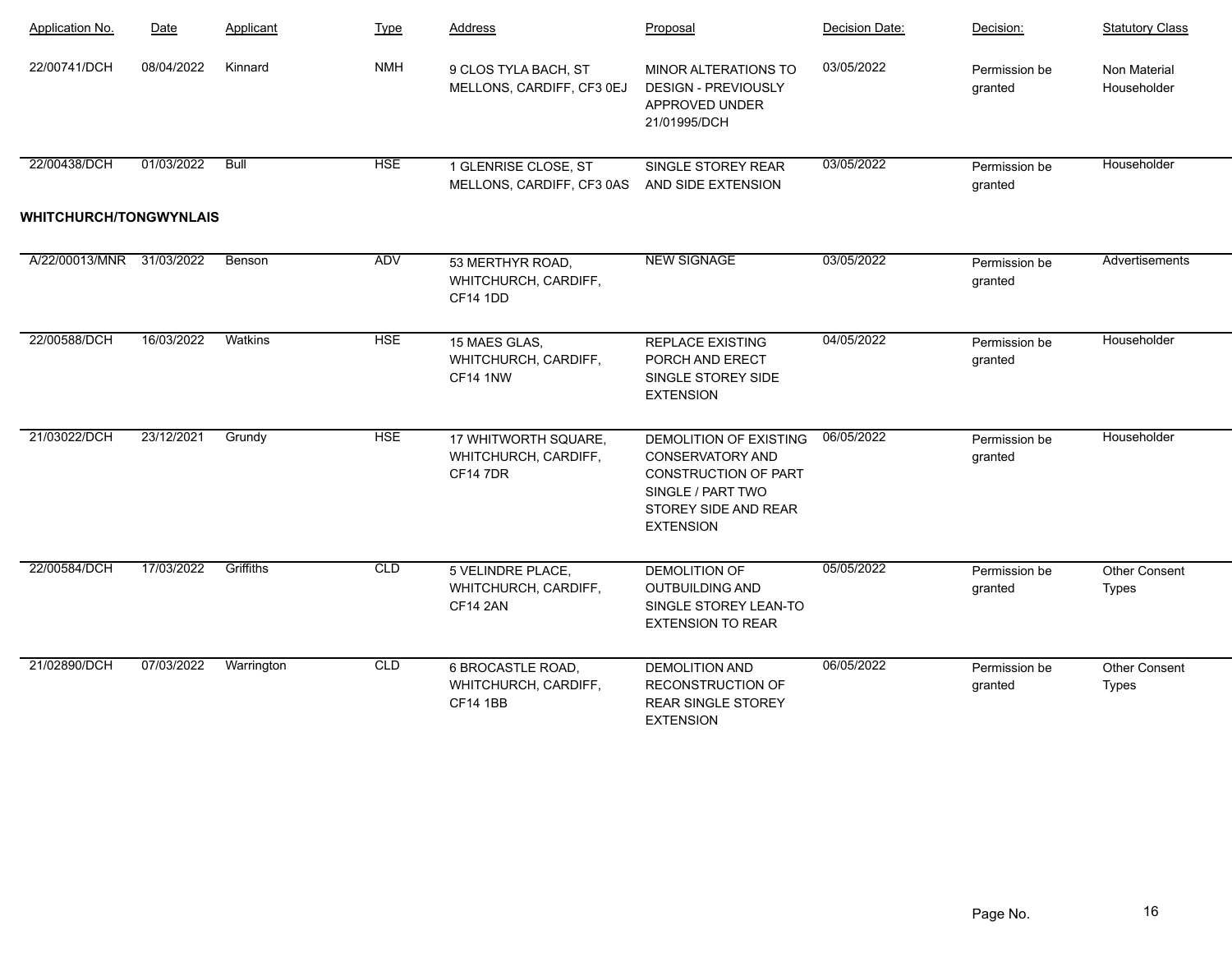|                           |            |                                         |             | Cardiff Council : Strategic Planning And Environment : Development Control                   |                                                                                                                                                                                 |                |
|---------------------------|------------|-----------------------------------------|-------------|----------------------------------------------------------------------------------------------|---------------------------------------------------------------------------------------------------------------------------------------------------------------------------------|----------------|
|                           |            |                                         |             | Applications Decided between 09/05/2022 and 13/05/2022                                       |                                                                                                                                                                                 |                |
| <b>Application No.</b>    | Date       | Applicant                               | <b>Type</b> | <b>Address</b>                                                                               | Proposal                                                                                                                                                                        | Decision Date: |
| <b>ADAMSDOWN</b>          |            |                                         |             |                                                                                              |                                                                                                                                                                                 |                |
| 22/00303/MNR              | 18/02/2022 | <b>KULKIT LTD</b>                       | <b>FUL</b>  | REAR OF 262-264 NEWPORT<br>ROAD, ADAMSDOWN,<br>CARDIFF, CF24 1RS                             | REMOVAL OF DISUSED<br><b>GARAGE AND</b><br><b>CONSTRUCTION OF A</b><br><b>TOWN HOUSE</b>                                                                                        | 13/05/2022     |
| <b>BUTETOWN</b>           |            |                                         |             |                                                                                              |                                                                                                                                                                                 |                |
| 22/00767/MNR              | 08/04/2022 | Schroders UK Real<br><b>Estate Fund</b> | <b>FUL</b>  | UNIT U9 and U10, MERMAID<br>QUAY, TACOMA SQUARE,<br>CARDIFF BAY, CARDIFF, CF10<br>5BZ        | <b>SHOPFRONT</b><br><b>ALTERATIONS</b>                                                                                                                                          | 09/05/2022     |
| <b>CATHAYS</b>            |            |                                         |             |                                                                                              |                                                                                                                                                                                 |                |
| A/22/00020/MNR 14/04/2022 |            | Chopstix                                | <b>ADV</b>  | 2 ST DAVID'S DEWI SANT,<br><b>BRIDGE STREET ARCADE,</b><br>CITY CENTRE, CARDIFF, CF10<br>2EF | <b>ERECTION OF A NEW</b><br><b>FASCIA SIGN BOX</b>                                                                                                                              | 09/05/2022     |
| 22/00031/MJR              | 13/01/2022 | Vita Cardiff One                        | <b>NMA</b>  | <b>BRADLEY COURT, 11 PARK</b><br>PLACE, CATHAYS PARK,<br>CARDIFF, CF10 3DR                   | ELEVATIONAL AND<br><b>GROUND FLOOR</b><br>ALTERATIONS RELATING<br>TO DESIGN DEVELOPMENT<br>AND REMOVAL OF<br>CONDITION 15 -<br>PREVIOUSLY APPROVED<br><b>UNDER 18/02527/MJR</b> | 11/05/2022     |
| 22/00596/MNR              | 17/03/2022 | Chokdee Ltd                             | <b>FUL</b>  | 29, 31 AND 33 THE HAYES,<br>CITY CENTRE, CARDIFF, CF10<br>1GA                                | <b>NEW SHOPFRONTS</b>                                                                                                                                                           | 13/05/2022     |
| A/22/00014/MNR 17/03/2022 |            | Chokdee Ltd                             | ADV         | 29, 31 AND 33 THE HAYES,<br>CITY CENTRE, CARDIFF, CF10<br>1GA                                | <b>NEW SIGNAGE</b>                                                                                                                                                              | 13/05/2022     |

**CREIGAU/ST FAGANS**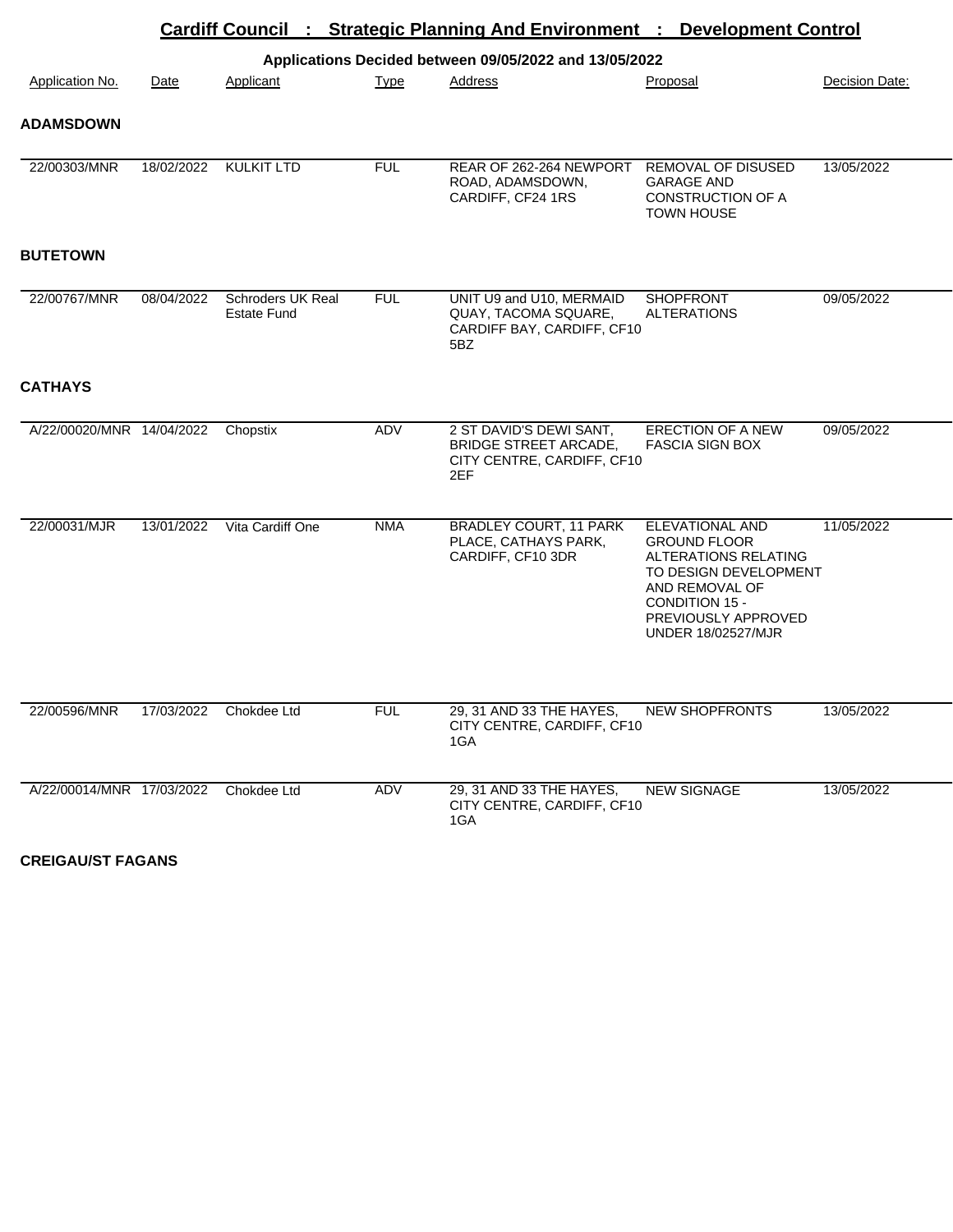| Decision:                | <b>Statutory Class</b>               |
|--------------------------|--------------------------------------|
| Permission be<br>granted | Minor - Dwellings<br>(C3)            |
| Permission be<br>granted | <b>Other Consent</b><br><b>Types</b> |
| Permission be<br>granted | Advertisements                       |
| Permission be<br>granted | Non Material<br>Amendment            |
|                          |                                      |
| Permission be<br>granted | <b>Other Consent</b><br><b>Types</b> |
| Permission be<br>granted | Advertisements                       |
|                          | 1                                    |
| Page No.                 |                                      |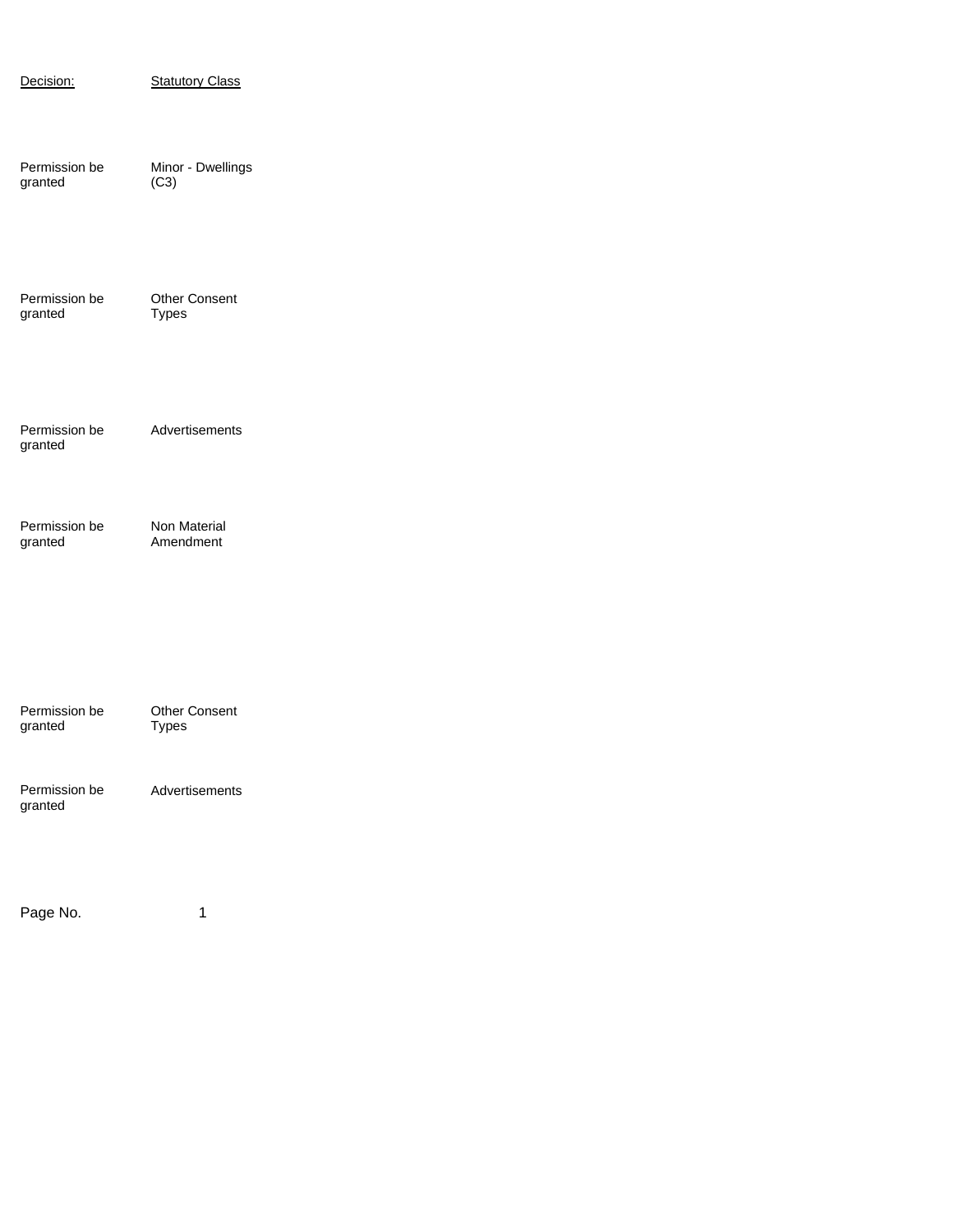| Application No.            | Date       | Applicant                     | <b>Type</b> | Address                                                                                                        | Proposal                                                                                                                                                                                                                         | Decision Date: |
|----------------------------|------------|-------------------------------|-------------|----------------------------------------------------------------------------------------------------------------|----------------------------------------------------------------------------------------------------------------------------------------------------------------------------------------------------------------------------------|----------------|
| LBC/22/00014/DCH24/02/2022 |            | O'Donnell                     | <b>LBC</b>  | ROSE COTTAGE,<br>CROFFT-Y-GENAU ROAD, ST RECONSTRUCTION OF<br>FAGANS, CARDIFF, CF5 6DU                         | PROPOSED REMOVAL AND 13/05/2022<br><b>EXISTING DILAPIDATED</b><br>FRONT BOUNDARY WALL                                                                                                                                            |                |
| 22/00473/DCH               | 18/03/2022 | <b>Bush</b>                   | <b>DOC</b>  | 24 PARC-Y-FELIN, CREIGIAU,<br>CARDIFF, CF15 9PB                                                                | <b>DISCHARGE OF</b><br><b>CONDITION 5 (EXTERNAL</b><br>FINISHING MATERIALS) OF<br>21/02130/DCH                                                                                                                                   | 09/05/2022     |
| 21/02297/MJR               | 24/09/2021 | Redrow Homes (South<br>Wales) | <b>DOC</b>  | PART 2 OF PHASE 2A, LAND<br>NORTH AND SOUTH OF<br>LLANTRISANT ROAD, NORTH (CONSTRUCTION<br><b>WEST CARDIFF</b> | <b>DISCHARGE OF</b><br><b>CONDITION 19</b><br><b>ENVIRONMENTAL</b><br>MANAGEMENT PLAN) OF<br>14/02157/MJR IN RESPECT<br>OF THE AREA COVERED<br>BY RESERVED MATTERS<br>APPLICATION 19/03248/MJR<br>- PARCEL PART 2 OF<br>PHASE 2A | 09/05/2022     |
| <b>CYNCOED</b>             |            |                               |             |                                                                                                                |                                                                                                                                                                                                                                  |                |
| 22/00232/DCH               | 09/02/2022 | Watts                         | <b>CLD</b>  | 83 LAKE ROAD WEST, ROATH INSTALLATION OF UP TO<br>PARK, CARDIFF, CF23 5PJ                                      | 22 SOLAR PANELS TO THE<br>EAST, WEST AND SOUTH<br><b>ROOF SURFACES</b>                                                                                                                                                           | 09/05/2022     |
| 22/00451/DCH               | 02/03/2022 | Vinestock                     | <b>HSE</b>  | 5 JELLICOE GARDENS,<br>ROATH PARK, CARDIFF, CF23 STOREY EXTENSION AND<br>5QW                                   | <b>REAR AND SIDE SINGLE</b><br><b>EXTENSION TO EXISTING</b><br><b>DORMER ROOF</b><br><b>EXTENSION AND RAISING</b><br>OF EXISTING PITCHED<br><b>ROOF</b>                                                                          | 09/05/2022     |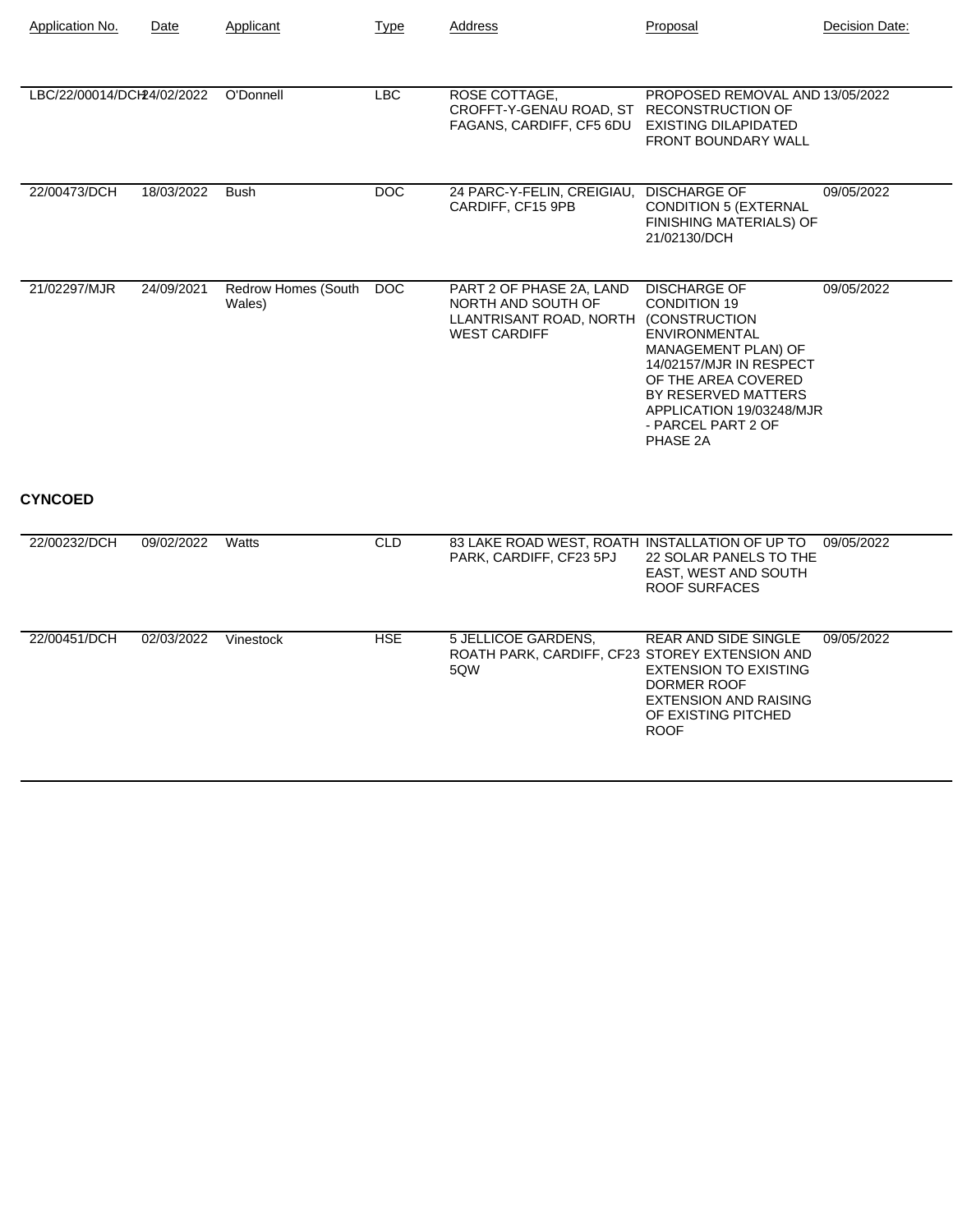| Decision:                      | <b>Statutory Class</b>               |
|--------------------------------|--------------------------------------|
| Permission be<br>granted       | <b>Listed Buildings</b>              |
| Full Discharge of<br>Condition | Discharge of<br>Conditions           |
| Full Discharge of<br>Condition | Discharge of<br>Conditions           |
|                                |                                      |
|                                |                                      |
| Permission be<br>granted       | <b>Other Consent</b><br><b>Types</b> |
| Permission be<br>granted       | Householder                          |
|                                |                                      |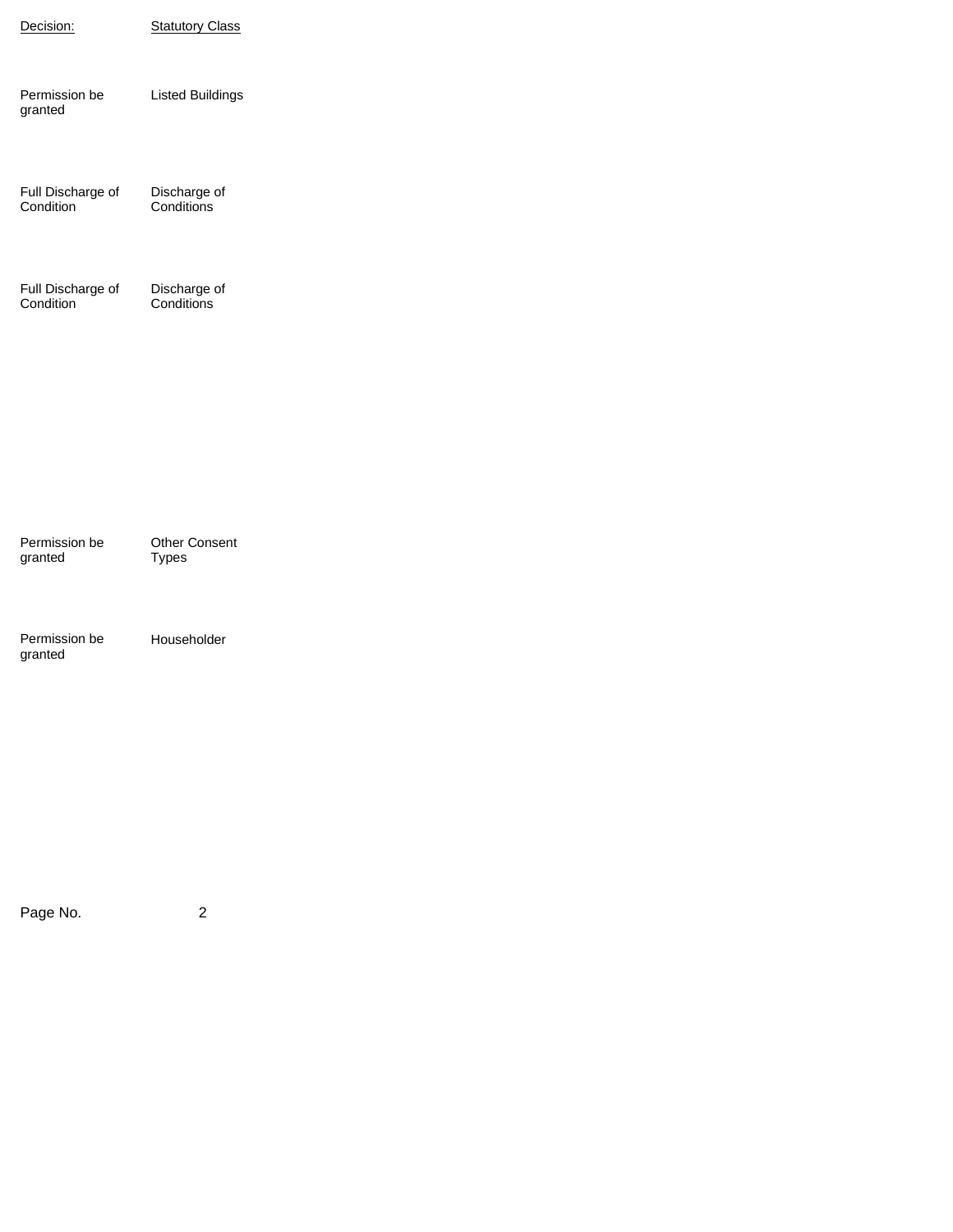| Application No. | Date       | Applicant | Type       | Address                                             | Proposal                                                                                                                                                                                                               | Decision Date: |
|-----------------|------------|-----------|------------|-----------------------------------------------------|------------------------------------------------------------------------------------------------------------------------------------------------------------------------------------------------------------------------|----------------|
| 22/00649/DCH    | 29/03/2022 | Johnstone | <b>HSE</b> | 41 BERRYMEAD ROAD,<br>CYNCOED, CARDIFF, CF23<br>6QA | DEMOLITION OF EXISTING 11/05/2022<br>CONSERVATORY.<br><b>PROPOSED TWO STOREY</b><br><b>FRONT EXTENSION,</b><br>SINGLE STOREY REAR<br>EXTENSION, CONVERSION<br>OF GARAGE AND<br><b>ASSOCIATED</b><br><b>ALTERATIONS</b> |                |

## **FAIRWATER**

| PRAP/22/00008/MN7/03/2022 |            | Amey                                | <b>PRAP</b> | WAUN GRON PARK STATION, PLATFORM EXTENSION<br>WAUN GRON ROAD.<br>LLANDAFF, CARDIFF                                 |                                                                                                                                     | 12/05/2022 |
|---------------------------|------------|-------------------------------------|-------------|--------------------------------------------------------------------------------------------------------------------|-------------------------------------------------------------------------------------------------------------------------------------|------------|
| 22/00675/DCH              | 28/03/2022 | <b>MAHER</b>                        | <b>HSE</b>  | 20 CEDAR GROVE,<br>PENTREBANE, CARDIFF, CF5 EXTENSION<br>3RS                                                       | SINGLE STOREY REAR                                                                                                                  | 13/05/2022 |
| <b>GABALFA</b>            |            |                                     |             |                                                                                                                    |                                                                                                                                     |            |
| 21/02940/MNR              | 26/01/2022 | Lloyds & Towner                     | <b>FUL</b>  | <b>WHITCHURCH ROAD</b><br>SURGERY, 210-212<br>WHITCHURCH ROAD,<br>GABALFA, CARDIFF, CF14 3NB CAFÉ/COFFEE SHOP (USE | CHANGE OF USE FROM<br><b>MEDICAL CENTRE TO</b><br><b>GROUND FLOOR</b><br>CLASS A3) AND 4NO.<br>RESIDENTIAL FLATS (USE<br>CLASS C3). | 13/05/2022 |
| <b>GRANGETOWN</b>         |            |                                     |             |                                                                                                                    |                                                                                                                                     |            |
| 21/02453/MNR              | 28/10/2021 | Roach                               | <b>FUL</b>  | 233-235 PENARTH ROAD,<br>GRANGETOWN, CARDIFF,<br><b>CF11 6FS</b>                                                   | <b>REMODELLING</b><br><b>REFURBISHMENT AND</b><br><b>EXTENSION OF 233 AND</b><br>235 PENARTH ROAD TO<br>PROVIDE 12NO. FLATS         | 13/05/2022 |
| 22/00557/MNR              | 22/03/2022 | United Welsh Housing<br>Association | <b>FUL</b>  | PREP, 184 CORPORATION<br>ROAD, GRANGETOWN.<br>CARDIFF, CF11 7AY                                                    | CHANGE OF USE OF<br><b>DWELLINGHOUSE TO</b><br>FOUR SELF-CONTAINED                                                                  | 13/05/2022 |

FLATS AND ASSOCIATED

WORKS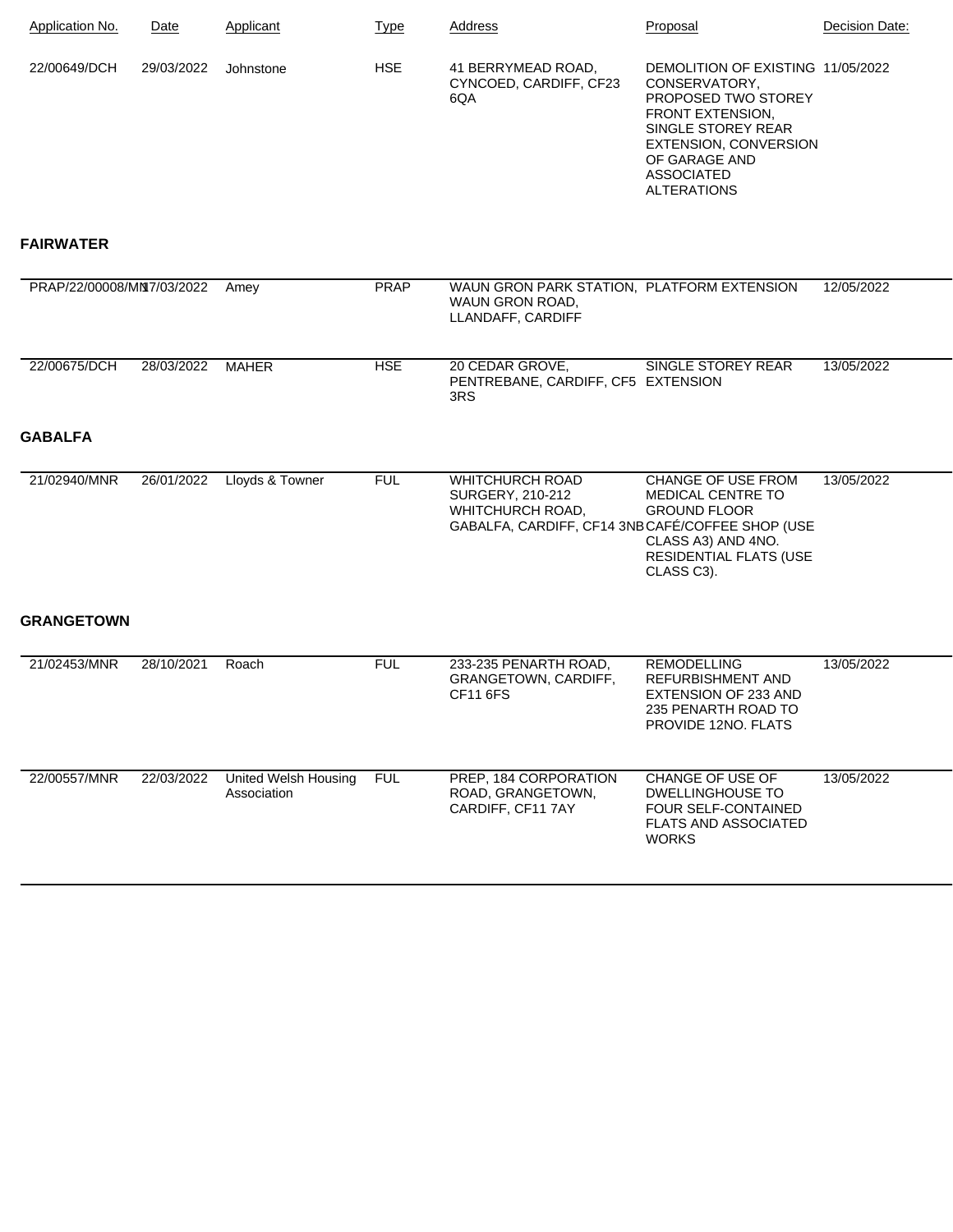| Decision:                    | <b>Statutory Class</b>    |
|------------------------------|---------------------------|
| Permission be<br>granted     | Householder               |
|                              |                           |
| Prior Approval be<br>granted | Other Consent<br>Types    |
| Permission be<br>granted     | Householder               |
| Permission be<br>granted     | Minor - Dwellings<br>(C3) |
| Withdrawn by<br>Applicant    | Minor - Dwellings<br>(C3) |
| Permission be<br>granted     | Minor - Dwellings<br>(C3) |
| Page No.                     | $\sqrt{3}$                |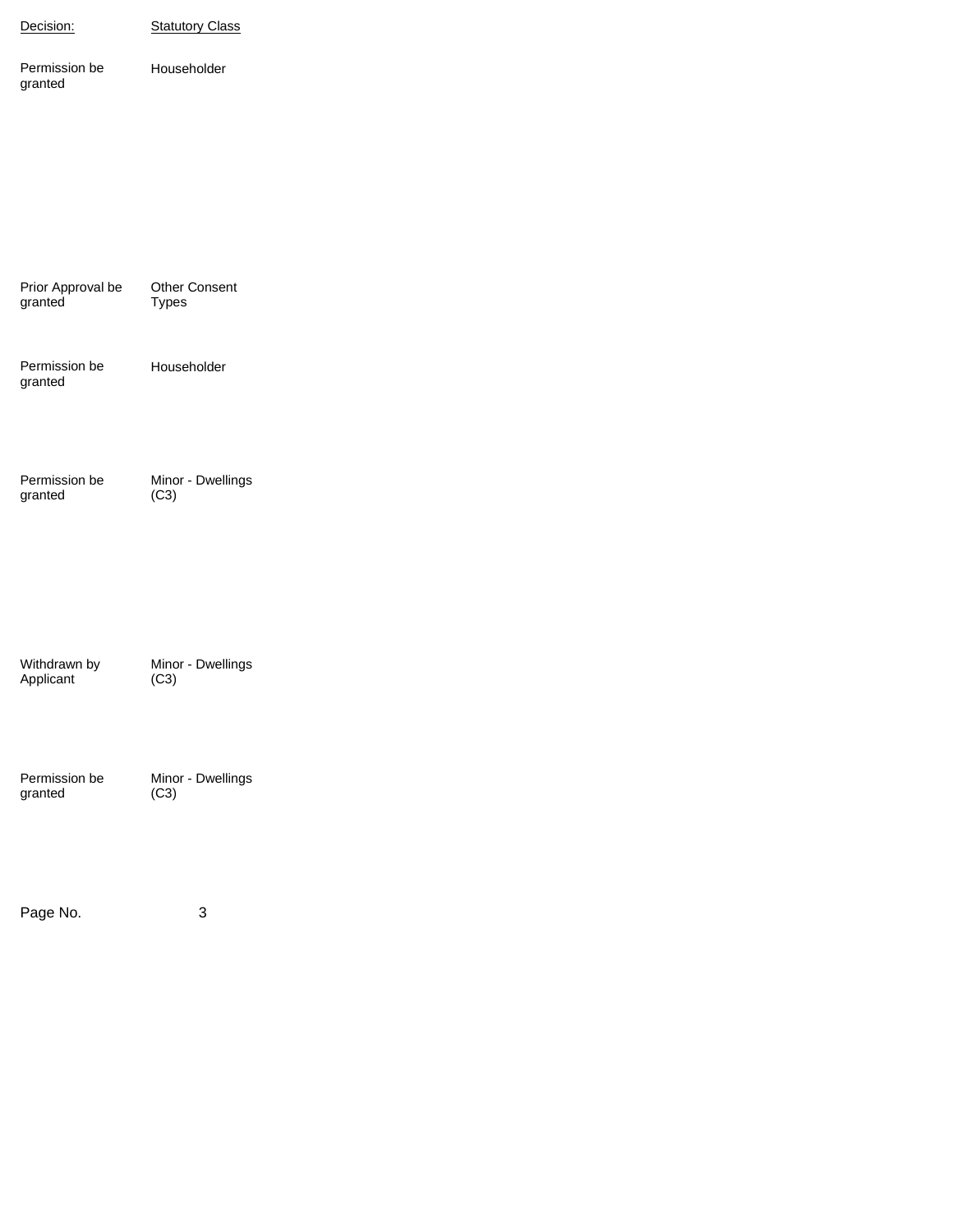| Application No.              | Date       | Applicant                              | <b>Type</b> | Address                                                                     | Proposal                                                                                                                                                     | Decision Date: |
|------------------------------|------------|----------------------------------------|-------------|-----------------------------------------------------------------------------|--------------------------------------------------------------------------------------------------------------------------------------------------------------|----------------|
| 22/00592/MNR                 | 22/03/2022 | United Welsh Housing<br>Association    | <b>FUL</b>  | 88 TAFF EMBANKMENT,<br><b>GRANGETOWN, CARDIFF,</b><br><b>CF117BG</b>        | <b>RECONFIGURATION OF</b><br><b>EXISTING FIVE BEDSITS</b><br><b>WITH SHARED FACILITIES</b><br>TO CREATE FIVE<br>SELF-CONTAINED FLATS<br>AND ASSOCIATED WORKS | 10/05/2022     |
| 21/03008/DCH                 | 24/03/2022 | Cunningham                             | <b>NMA</b>  | 220 CLIVE STREET,<br>GRANGETOWN, CARDIFF,<br><b>CF117JG</b>                 | ALTERATIONS TO THE SIZE10/05/2022<br>OF THE GROUND FLOOR -<br>PREVIOUSLY APPROVED<br><b>UNDER 17/02282/MNR</b>                                               |                |
| 22/00508/MNR<br><b>HEATH</b> | 17/03/2022 | The Electric Vehicle<br><b>Network</b> | <b>FUL</b>  | FREEMANS PARC, PENARTH INSTALLATION OF 3 ULTRA 09/05/2022<br>ROAD, LECKWITH | <b>RAPID EV CHARGING</b><br><b>STATIONS INCLUDING</b><br><b>ELECTRICAL</b><br><b>INFRASTRUCTURE TO</b><br>SUPPORT THE CHARGERS                               |                |
| 22/00599/DCH                 | 21/03/2022 | Camilleri                              | <b>HSE</b>  | 76 HEATHWAY, HEATH,<br>CARDIFF, CF14 4JW                                    | SINGLE STOREY REAR<br>AND TWO STOREY SIDE<br><b>EXTENSION</b>                                                                                                | 12/05/2022     |
| 22/00558/DCH                 | 15/03/2022 | Heaveyside                             | <b>HSE</b>  | 16 ST AIDAN CRESCENT,<br>HEATH, CARDIFF, CF14 4AU                           | ALTER HIP END TO GABLE 13/05/2022<br>END AND CONSTRUCT A<br><b>FULL LENGTH DORMER</b><br><b>LOFT CONVERSION</b>                                              |                |
| <b>LISVANE</b>               |            |                                        |             |                                                                             |                                                                                                                                                              |                |
| 21/02701/DCH                 | 16/11/2021 | Williams                               | <b>VAR</b>  | 1 CHERRY TREE CLOSE,<br>LISVANE, CARDIFF, CF14 0TE 1 OF 16/02500/DCH TO     | VARIATION OF CONDITION 12/05/2022<br>EXTEND THE TIME PERIOD<br>FOR IMPLEMENTATION OF<br>THE PLANNING<br><b>PERMISSION</b>                                    |                |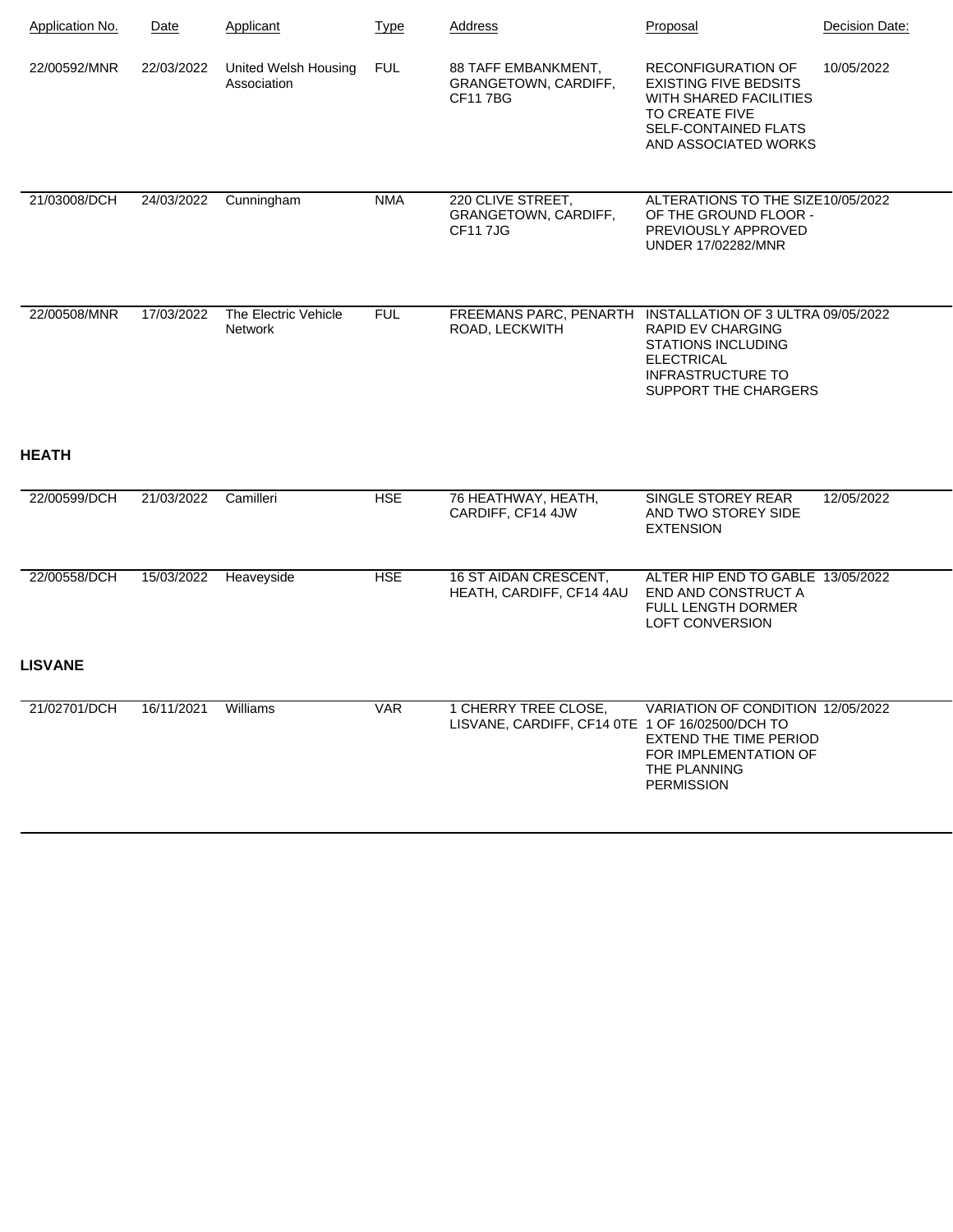| Decision:                                      | <b>Statutory Class</b>               |
|------------------------------------------------|--------------------------------------|
| Permission be<br>granted                       | Minor - Dwellings<br>(C3)            |
|                                                |                                      |
| Planning Permission Non Material<br>be refused | Amendment                            |
|                                                |                                      |
| Permission be<br>granted                       | <b>Other Consent</b><br><b>Types</b> |
|                                                |                                      |
|                                                |                                      |
| Permission be<br>granted                       | Householder                          |
| Permission be<br>granted                       | Householder                          |
|                                                |                                      |
| Permission be                                  | Renewals and                         |
| granted                                        | Variation of<br>Conditions           |
|                                                |                                      |
|                                                |                                      |
|                                                |                                      |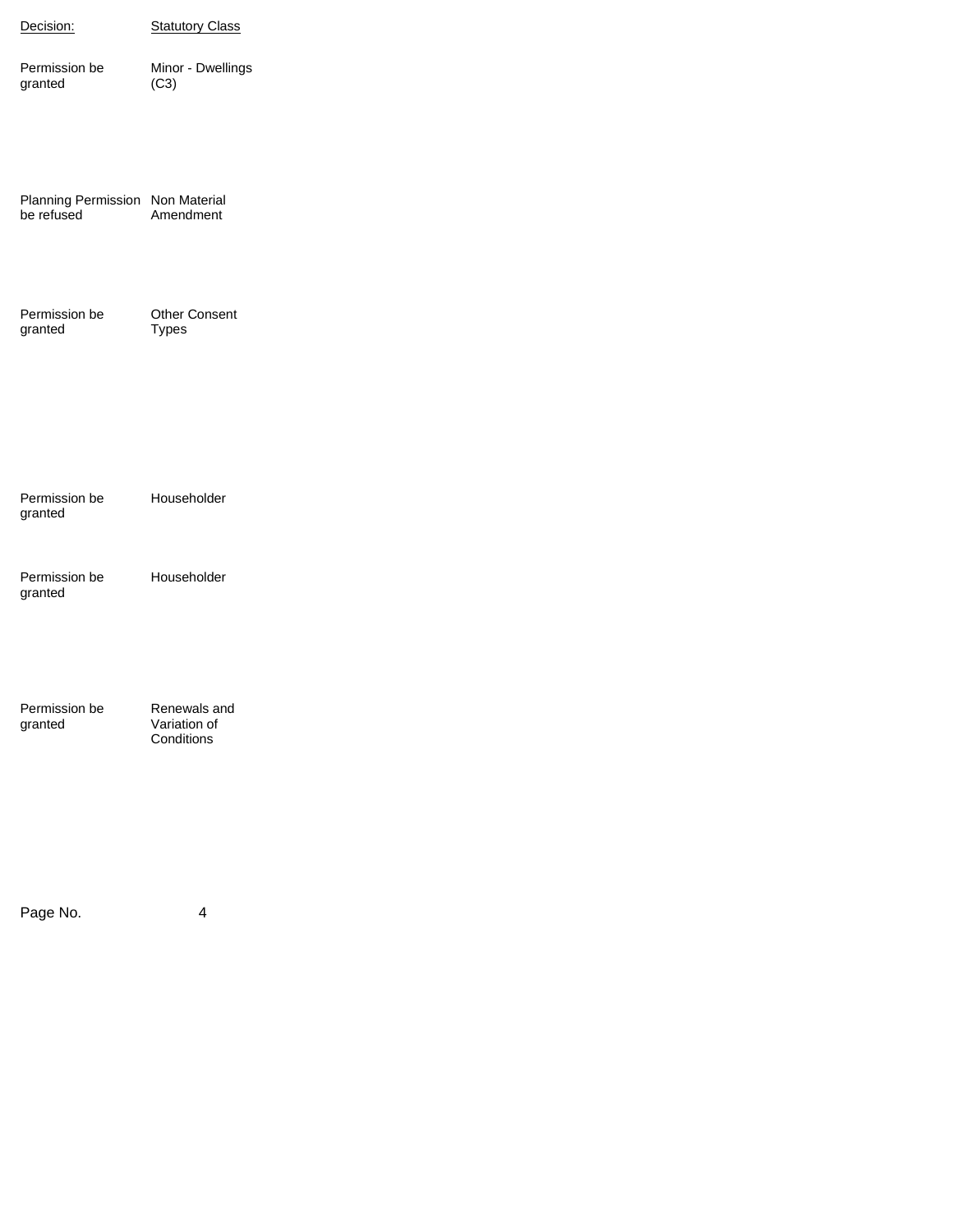| <b>Application No.</b>    | Date       | Applicant                | <b>Type</b> | Address                                                                                                                    | Proposal                                                                                       | Decision Date: |
|---------------------------|------------|--------------------------|-------------|----------------------------------------------------------------------------------------------------------------------------|------------------------------------------------------------------------------------------------|----------------|
| 22/00511/DCH              | 15/03/2022 | Morgan                   | <b>HSE</b>  | 64 MILLRACE CLOSE,<br>LISVANE, CARDIFF, CF14 0UQ REAR EXTENSION AND                                                        | SINGLE AND TWO STOREY 09/05/2022<br><b>ASSOCIATED WORKS</b>                                    |                |
| <b>LLANDAFF</b>           |            |                          |             |                                                                                                                            |                                                                                                |                |
| 22/00539/DCH              | 16/03/2022 | Hennessy                 | <b>HSE</b>  | 411 WESTERN AVENUE,<br>LLANDAFF, CARDIFF, CF5 2BD EXTENSION AND HIP TO                                                     | <b>REAR SINGLE STOREY</b><br><b>GABLE WITH REAR</b><br><b>DORMER LOFT</b><br><b>CONVERSION</b> | 10/05/2022     |
| PRAP/22/00016/MN4/05/2022 |            | Amey                     | <b>PRAP</b> | DANESCOURT STATION.<br>LLANTRISANT ROAD,<br>LLANDAFF, CARDIFF                                                              | <b>FOOTBRIDGE PARAPET</b><br><b>EXTENSIONS</b>                                                 | 11/05/2022     |
| PRAP/22/00022/MN4/05/2022 |            | Amey                     | <b>PRAP</b> | <b>FAIRWATER STATION,</b><br>PWLLMELIN ROAD,<br>LLANDAFF, CARDIFF                                                          | <b>FOOTBRIDGE PARAPET</b><br><b>EXTENSIONS</b>                                                 | 11/05/2022     |
| <b>LLANISHEN</b>          |            |                          |             |                                                                                                                            |                                                                                                |                |
| 22/00077/MJR              | 18/01/2022 | Dwr Cymru Welsh<br>Water | DOC         | <b>GROUNDS OF LLANISHEN</b><br>RESERVOIR, LISVANE ROAD, CONDITION 8 (LISVANE<br>LISVANE, CARDIFF, CF14 0SA ROAD ACCESS) OF | <b>DISCHARGE OF</b><br>20/02175/MJR                                                            | 10/05/2022     |
| <b>PENTYRCH</b>           |            |                          |             |                                                                                                                            |                                                                                                |                |
| 22/00307/DCH              | 15/02/2022 | Chapman                  | <b>HSE</b>  | 37 CLOS GOCH, PENTYRCH,<br>CARDIFF, CF15 9RA                                                                               | LOFT CONVERSION WITH 12/05/2022<br>DORMERS TO FRONT AND<br><b>REAR</b>                         |                |
| <b>PENYLAN</b>            |            |                          |             |                                                                                                                            |                                                                                                |                |
| 22/00522/DCH              | 15/03/2022 | SANDHU                   | <b>HSE</b>  | 61 COLCHESTER AVENUE,<br>PENYLAN, CARDIFF, CF23 9AX SINGLE STOREY REAR                                                     | PROPOSED ERECTION OF 10/05/2022<br><b>EXTENSION TO FORM</b><br><b>GRANNY ANNEXE</b>            |                |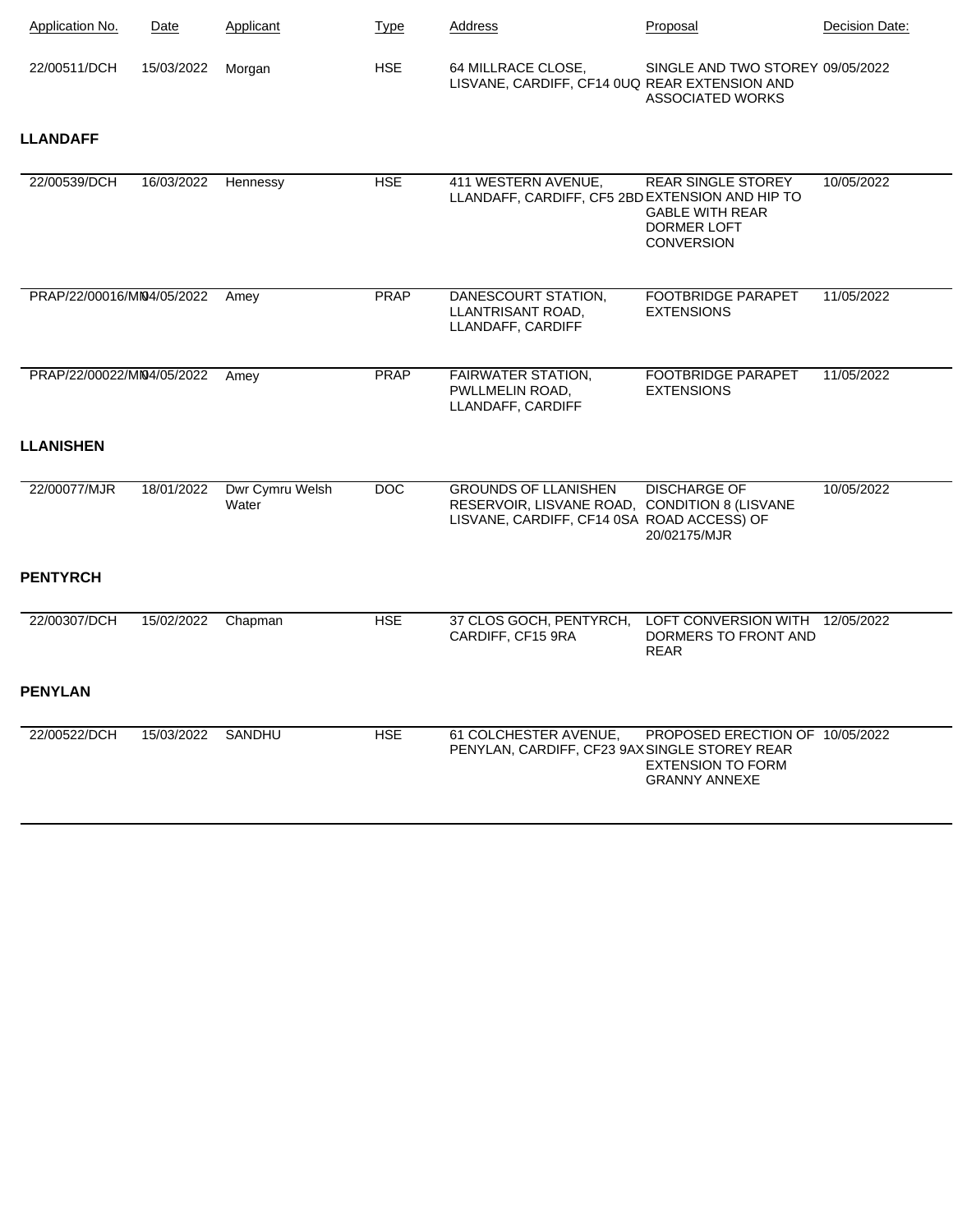| Decision:                                     | <b>Statutory Class</b>               |
|-----------------------------------------------|--------------------------------------|
| Permission be<br>granted                      | Householder                          |
| Permission be<br>granted                      | Householder                          |
| Prior Approval be<br>granted                  | <b>Other Consent</b><br><b>Types</b> |
| Prior Approval be<br>granted                  | <b>Other Consent</b><br><b>Types</b> |
| Full Discharge of<br>Condition                | Discharge of<br>Conditions           |
| Permission be<br>granted                      | Householder                          |
| Planning Permission Householder<br>be refused |                                      |
|                                               |                                      |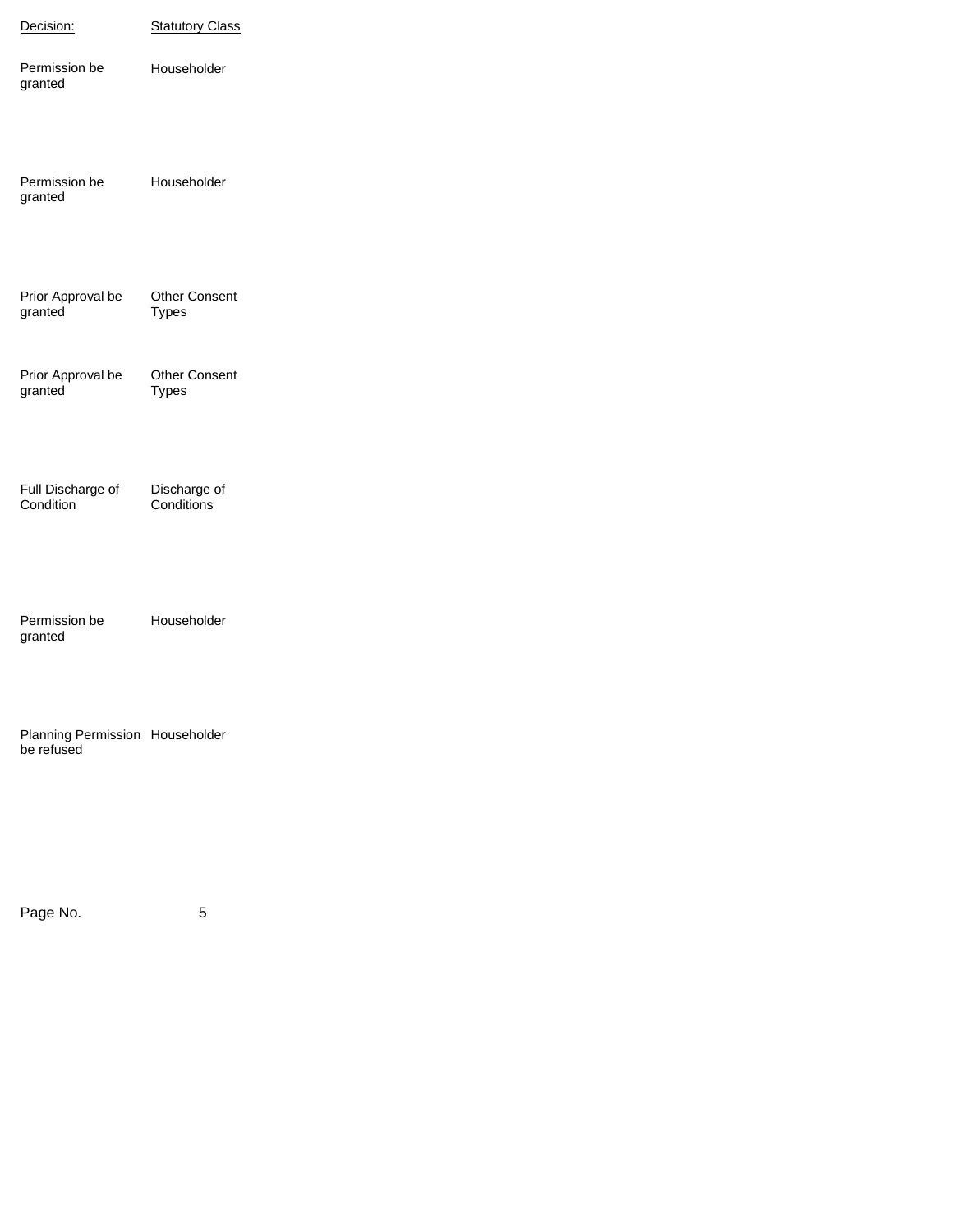| Application No. | Date       | Applicant | <b>Type</b> | Address                                                             | Proposal                                                                                                                                                                             | Decision Date: |
|-----------------|------------|-----------|-------------|---------------------------------------------------------------------|--------------------------------------------------------------------------------------------------------------------------------------------------------------------------------------|----------------|
| 22/00562/DCH    | 01/04/2022 | Handlev   | <b>HSE</b>  | 40 EARL'S COURT ROAD,<br>PENYLAN, CARDIFF, CF23 9DECONSERVATORY AND | DEMOLITION OF REAR<br>LEAN-TO ANNEXE AND<br><b>CONSTRUCTION OF</b><br>SINGLE STOREY REAR<br>EXTENSION AND<br>CONVERSION OF ROOF TO<br><b>HIP TO GABLE WITH REAR</b><br><b>DORMER</b> | 12/05/2022     |

## **PLASNEWYDD**

**RADYR**

| 22/00385/DCH                      | 22/02/2022 | Madge                                  | <b>HSE</b> | 42 ROSE STREET, ROATH,<br>CARDIFF, CF24 3EA                                                    | SINGLE STOREY FRONT<br><b>EXTENSION</b>                                                                                                                                                | 11/05/2022 |
|-----------------------------------|------------|----------------------------------------|------------|------------------------------------------------------------------------------------------------|----------------------------------------------------------------------------------------------------------------------------------------------------------------------------------------|------------|
| 22/00445/DCH                      | 04/03/2022 | Morris                                 | <b>HSE</b> | 30 MORLAIS STREET, ROATH, SINGLE STOREY SIDE<br>CARDIFF, CF23 5HQ                              | <b>EXTENSION</b>                                                                                                                                                                       | 11/05/2022 |
| <b>PONTPRENNAU/OLD ST MELLONS</b> |            |                                        |            |                                                                                                |                                                                                                                                                                                        |            |
| 21/02566/MJR                      | 04/11/2021 | <b>Persimmon Homes</b><br>(East Wales) | <b>NMA</b> | PHASE 6. LAND EAST OF<br>CHURCH ROAD AND NORTH<br>AND SOUTH OF, BRIDGE<br>ROAD, OLD ST MELLONS | AMENDMENT TO THE<br><b>HIGHWAY LAYOUT TO</b><br><b>ENSURE TRACKING FOR</b><br><b>BUS AND TO CLARIFY</b><br>EXTERNAL MATERIAL<br>PALETTE - PREVIOUSLY<br>APPROVED UNDER<br>19/03205/MJR | 11/05/2022 |
| 21/02567/MJR                      | 04/11/2021 | Persimmon Homes<br>(East Wales)        | <b>DOC</b> | PHASE 6, LAND EAST OF<br>CHURCH ROAD AND NORTH<br>AND SOUTH OF, BRIDGE<br>ROAD, OLD ST MELLONS | <b>DISCHARGE OF</b><br><b>CONDITIONS 17</b><br>(ARBORICULTURAL<br><b>METHOD STATEMENT AND</b><br>TREE PROTECTION PLAN)<br>AND 19 (LANDSCAPING) OF<br>19/03205/MJR                      | 11/05/2022 |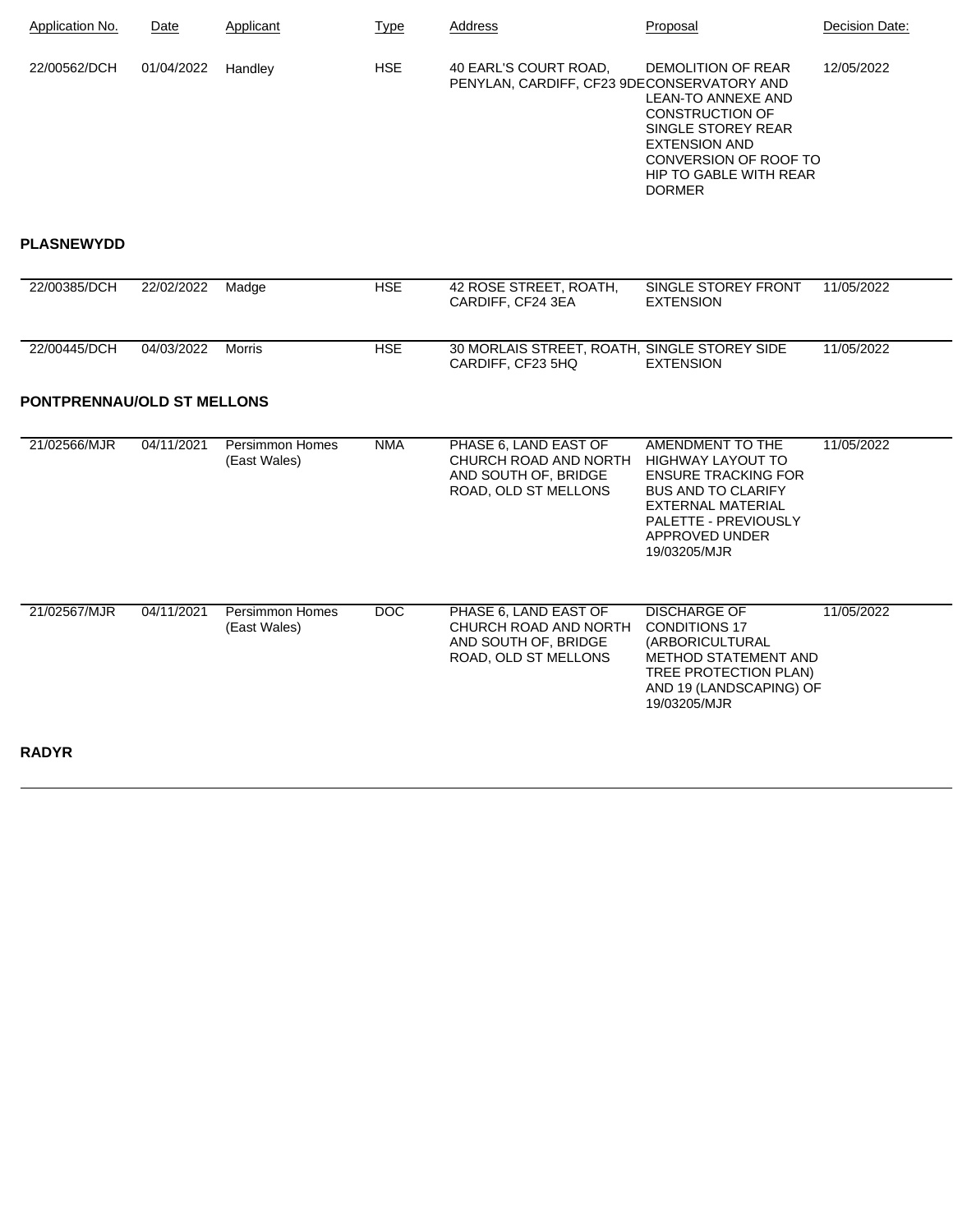| Decision:                      | <b>Statutory Class</b>     |
|--------------------------------|----------------------------|
| Permission be<br>granted       | Householder                |
|                                |                            |
|                                |                            |
|                                |                            |
| Permission be<br>granted       | Householder                |
| Permission be<br>granted       | Householder                |
|                                |                            |
| Permission be<br>granted       | Non Material<br>Amendment  |
|                                |                            |
|                                |                            |
| Full Discharge of<br>Condition | Discharge of<br>Conditions |
|                                |                            |
|                                |                            |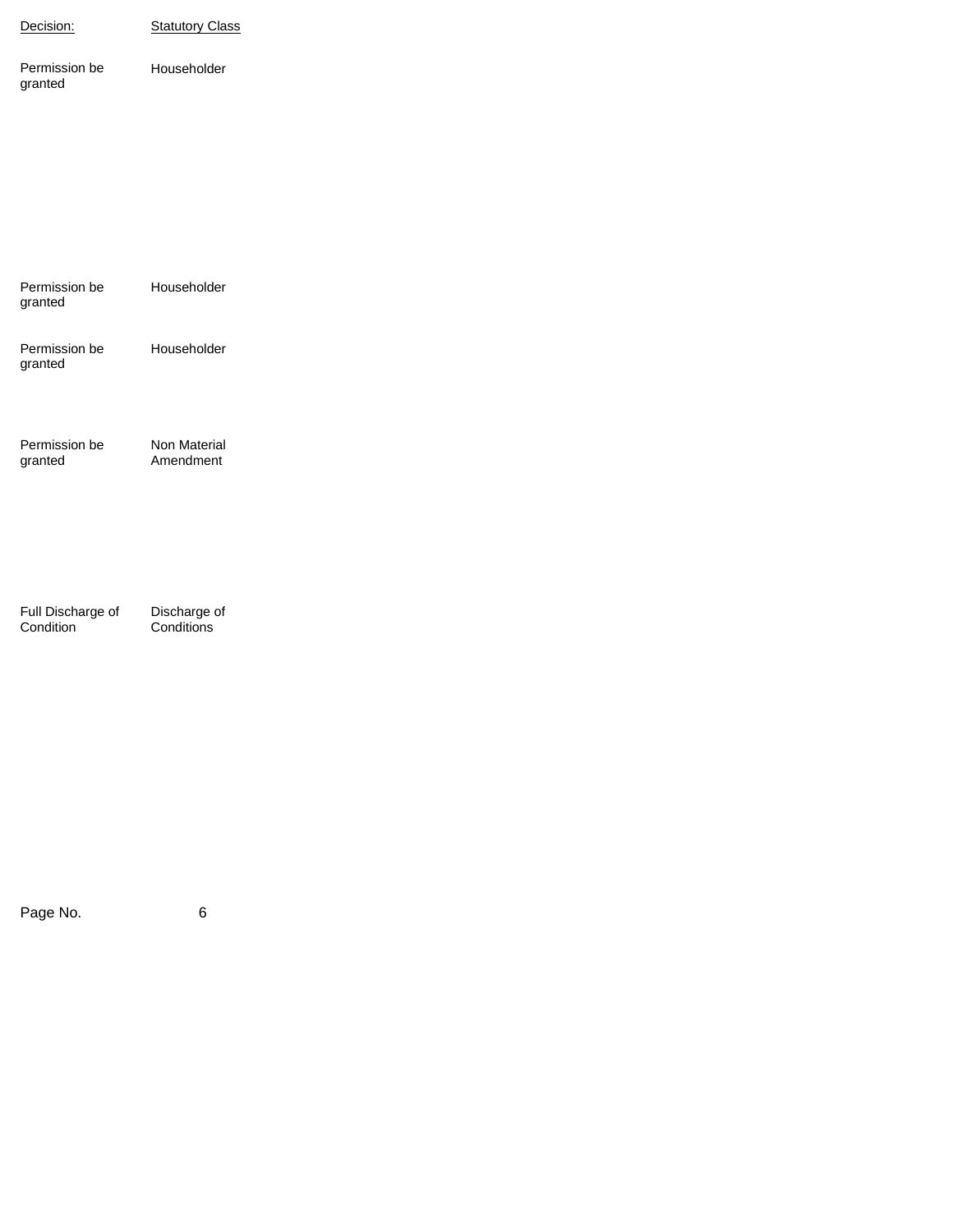| <b>Application No.</b>    | Date       | Applicant | <b>Type</b> | Address                                                           | Proposal                                                                                                                                                                     | Decision Date: |
|---------------------------|------------|-----------|-------------|-------------------------------------------------------------------|------------------------------------------------------------------------------------------------------------------------------------------------------------------------------|----------------|
| 22/00427/MNR              | 07/03/2022 | Slice     | <b>VAR</b>  | 1A STATION ROAD, RADYR,<br><b>CARDIFF</b>                         | VARIATION OF CONDITION 09/05/2022<br>2 OF 21/02270/MNR TO<br><b>EXTEND OPENING HOURS</b><br>TO 22:00, BEYOND THE<br>21:00 HOURS AS<br><b>CONSENTED</b>                       |                |
| 22/00310/DCH              | 05/04/2022 | Bainton   | <b>HSE</b>  | 99 GOETRE FAWR, RADYR,<br>CARDIFF, CF15 8ET                       | CONVERSION OF GARAGE 13/05/2022<br><b>INTO BEDROOM</b>                                                                                                                       |                |
| <b>RHIWBINA</b>           |            |           |             |                                                                   |                                                                                                                                                                              |                |
| 22/00680/DCH              | 01/04/2022 | Neale     | <b>HSE</b>  | 32 HEOL ISCOED, RHIWBINA, DOUBLE STOREY SIDE<br>CARDIFF, CF14 6PA | <b>EXTENSION WITH SINGLE</b><br><b>STOREY REAR INFILL</b><br><b>EXTENSION</b>                                                                                                | 12/05/2022     |
| 22/00667/DCH              | 29/03/2022 | Edwards   | <b>HSE</b>  | 79 CAE'R WENALLT,<br>PANTMAWR, CARDIFF, CF14<br>7HQ               | <b>CONSTRUCTION OF</b><br><b>FAMILY ANNEX</b>                                                                                                                                | 12/05/2022     |
| 22/00589/DCH              | 17/03/2022 | Jones     | <b>HSE</b>  | 58 HEOL UCHAF, RHIWBINA,<br>CARDIFF, CF14 6SQ                     | SINGLE STOREY SIDE<br><b>EXTENSION</b>                                                                                                                                       | 10/05/2022     |
| A/22/00019/MNR 29/03/2022 |            | Coffi Lab | ADV         | 10 HEOL-Y-DERI, RHIWBINA,<br>CARDIFF, CF14 6HG                    | <b>NEW SIGNAGE</b>                                                                                                                                                           | 09/05/2022     |
| 22/00684/MNR              | 04/04/2022 | Coffi Lab | <b>FUL</b>  | 10 HEOL-Y-DERI, RHIWBINA,<br>CARDIFF, CF14 6HG                    | CHANGE OF USE FROM<br>SUI GENERIS USE TO<br><b>CLASS A3 USE WITH</b><br>ALTERATIONS TO<br><b>EXISTING SHOPFRONT,</b><br><b>EXTERNAL SEATING AND</b><br><b>EXTERNAL WORKS</b> | 09/05/2022     |
| 22/00541/DCH              | 18/03/2022 | Morris    | <b>HSE</b>  | 12 GRAFTON TERRACE,<br>RHIWBINA, CARDIFF, CF14<br>6AU             | HIP TO GABLE ROOF<br><b>EXTENSION WITH REAR</b><br><b>DORMER</b>                                                                                                             | 11/05/2022     |
| <b>RIVERSIDE</b>          |            |           |             |                                                                   |                                                                                                                                                                              |                |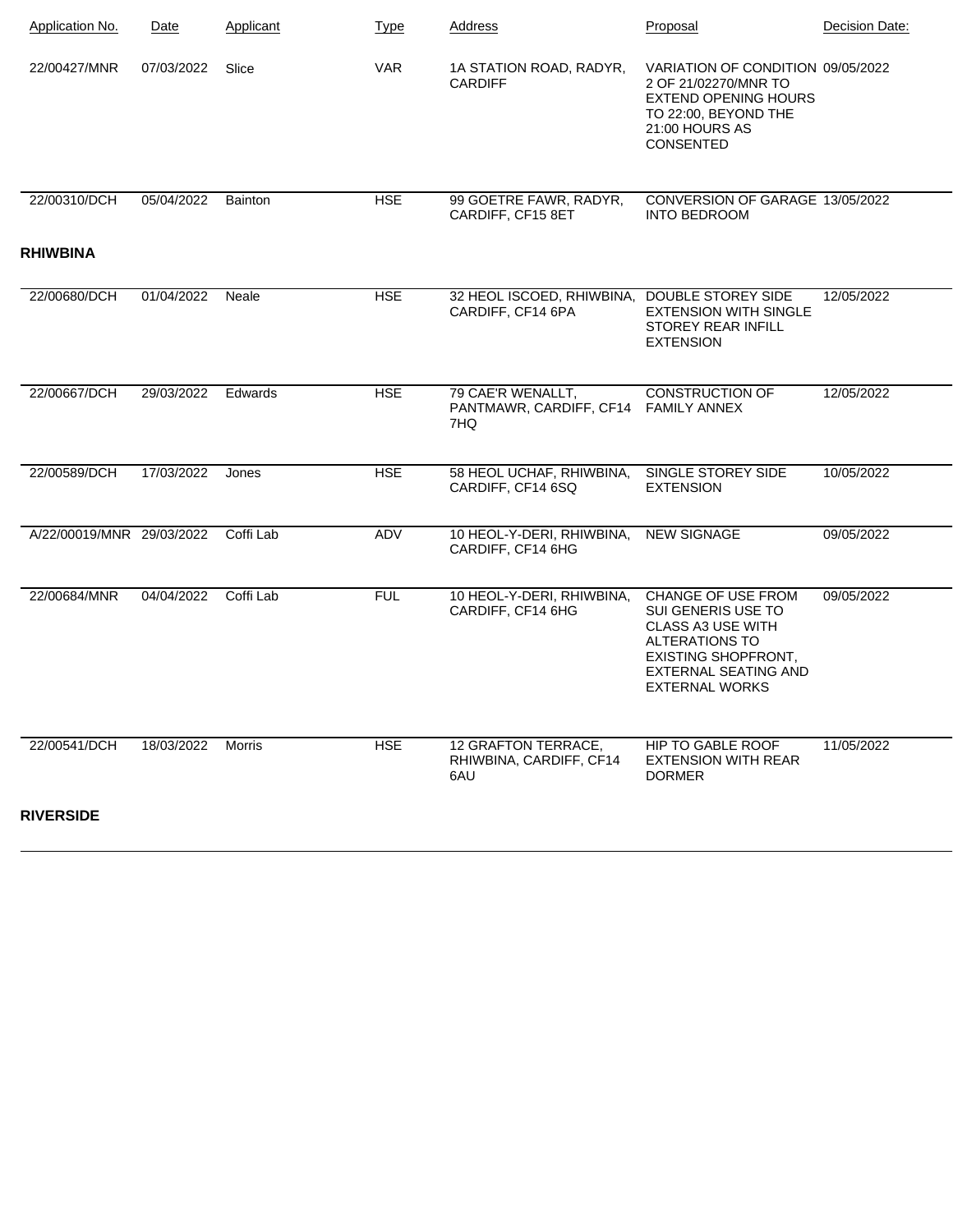| Decision:                | <b>Statutory Class</b>                     |
|--------------------------|--------------------------------------------|
| Permission be<br>granted | Renewals and<br>Variation of<br>Conditions |
| Permission be<br>granted | Householder                                |
| Permission be<br>granted | Householder                                |
| Permission be<br>granted | Householder                                |
| Permission be<br>granted | Householder                                |
| Permission be<br>granted | Advertisements                             |
| Permission be<br>granted | Minor - Retail<br>$(A1-A3)$                |
| Permission be<br>granted | Householder                                |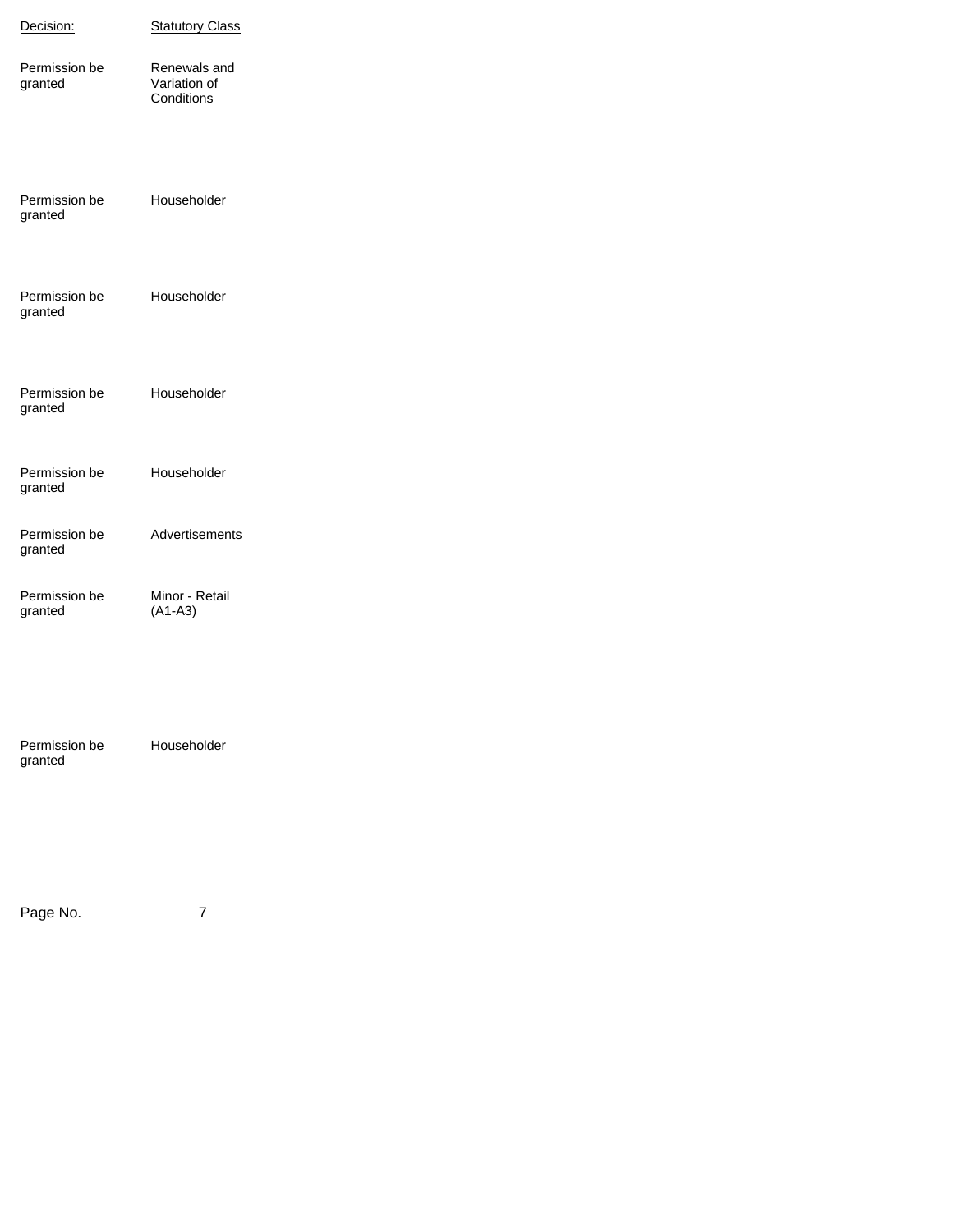| Application No.               | Date       | Applicant    | <b>Type</b> | Address                                                                     | Proposal                                                                                                               | Decision Date: |
|-------------------------------|------------|--------------|-------------|-----------------------------------------------------------------------------|------------------------------------------------------------------------------------------------------------------------|----------------|
| 20/00524/MNR                  | 27/02/2020 | A & G MOBILE | <b>FUL</b>  | 54 MACHEN PLACE,<br>RIVERSIDE, CARDIFF, CF11<br>6EQ                         | <b>REAR DORMER AND</b><br><b>CONVERSION TO THREE</b><br><b>FLATS</b>                                                   | 09/05/2022     |
| <b>RUMNEY</b>                 |            |              |             |                                                                             |                                                                                                                        |                |
| 22/00122/MNR                  | 21/01/2022 | Alcock       | <b>FUL</b>  | 794 NEWPORT ROAD.<br>RUMNEY, CARDIFF, CF3 4FH BANK TO CAFE AND              | <b>CHANGE OF USE FROM</b><br>APARTMENTS WITH FIRST<br>FLOOR INFILL EXTENSION                                           | 09/05/2022     |
| <b>TROWBRIDGE</b>             |            |              |             |                                                                             |                                                                                                                        |                |
| 22/00549/MNR                  | 30/03/2022 | Singh        | <b>FUL</b>  | 4 CRICKHOWELL WALK, ST<br>MELLONS, CARDIFF, CF3 0EH GROUND FLOOR FROM A2    | CHANGE OF USE OF<br>TO A3 RESTAURANT AND<br><b>TAKEAWAY WITH</b><br><b>INSTALLATION OF</b><br><b>EXTRACTION SYSTEM</b> | 11/05/2022     |
| <b>WHITCHURCH/TONGWYNLAIS</b> |            |              |             |                                                                             |                                                                                                                        |                |
| 22/00646/DCH                  | 28/03/2022 | Forse        | <b>HSE</b>  | 83 HEOL PENLAN,<br>WHITCHURCH, CARDIFF, CF14OUTBUILDINGS AND<br>2BZ         | <b>REMOVAL OF EXISTING</b><br><b>CONSTRUCTION OF NEW</b><br>DOUBLE GARAGE                                              | 12/05/2022     |
| 22/00573/MNR                  | 16/03/2022 | Nguyen       | <b>FUL</b>  | 55B MERTHYR ROAD,<br>WHITCHURCH, CARDIFF, CF14RETAIL (CLASS A1) TO A<br>1DD | <b>CHANGE OF USE FROM</b><br>NAIL SALON (SUI GENERIS)                                                                  | 09/05/2022     |
| 22/00586/DCH                  | 17/03/2022 | Wilson       | <b>HSE</b>  | <b>15 PANTGWYNLAIS,</b><br>TONGWYNLAIS, CARDIFF,<br><b>CF157LS</b>          | <b>TWO STOREY SIDE</b><br><b>EXTENSION</b>                                                                             | 09/05/2022     |
| 22/00383/DCH                  | 22/02/2022 | Sheriff      | <b>HSE</b>  | 2 FOREST GLADE,<br>WHITCHURCH, CARDIFF, CF14ELEVATION<br>7JL                | GLAZED BALCONY TO SIDE 13/05/2022                                                                                      |                |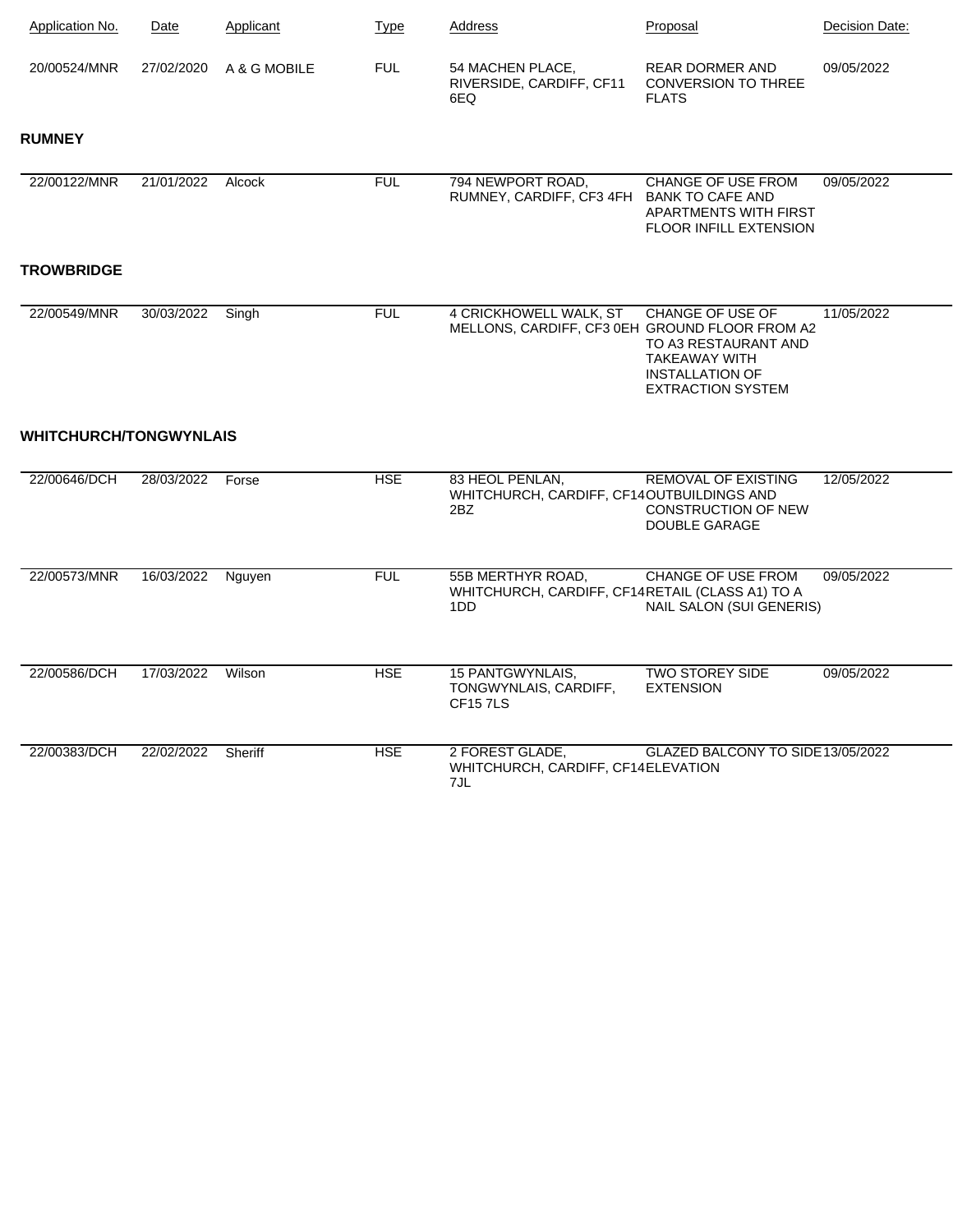| Decision:                | <b>Statutory Class</b>                 |
|--------------------------|----------------------------------------|
| Permission be<br>granted | Minor - Dwellings<br>(C3)              |
| Permission be<br>granted | Minor - Dwellings<br>(C3)              |
| Permission be<br>granted | Minor - Retail<br>$(A1-A3)$            |
| Permission be<br>granted | Householder                            |
| Permission be<br>granted | Minor - Other<br><b>Principal Uses</b> |
| Permission be<br>granted | Householder                            |
| Permission be<br>granted | Householder                            |
| Page No.                 | 8                                      |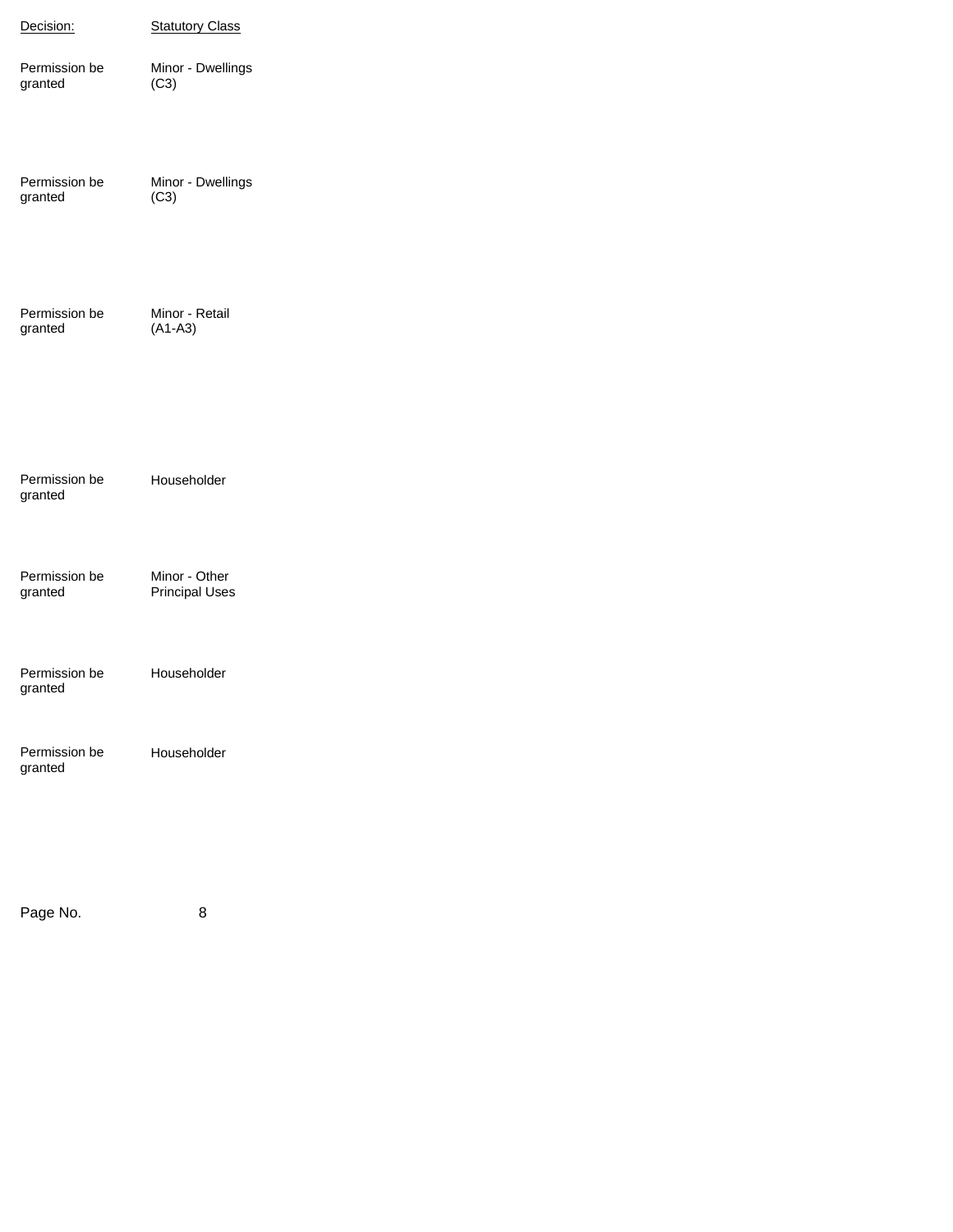|                        |            |                                     |                  | <b>Cardiff Council: Strategic Planning And Environment: Development Control</b>                                      |                                                                                                                                                  |                |                                       |                             |
|------------------------|------------|-------------------------------------|------------------|----------------------------------------------------------------------------------------------------------------------|--------------------------------------------------------------------------------------------------------------------------------------------------|----------------|---------------------------------------|-----------------------------|
|                        |            |                                     |                  | Applications Decided between 16/05/2022 and 20/05/2022                                                               |                                                                                                                                                  |                |                                       |                             |
| <b>Application No.</b> | Date       | Applicant                           | <b>Type</b>      | Address                                                                                                              | Proposal                                                                                                                                         | Decision Date: | Decision:                             | <b>Statutory Class</b>      |
| <b>BUTETOWN</b>        |            |                                     |                  |                                                                                                                      |                                                                                                                                                  |                |                                       |                             |
| 22/00625/MJR           | 21/03/2022 | Urban Centric<br>(Cardiff) Ltd      | $\overline{DOC}$ | CRAWSHAY COURT, 6<br>CURRAN ROAD, BUTETOWN,<br>CARDIFF, CF10 5TG                                                     | <b>DISCHARGE OF</b><br><b>CONDITION 8 (FOUL</b><br>DRAINAGE SCHEME) OF<br>19/01930/MJR                                                           | 16/05/2022     | Full Discharge of<br>Condition        | Discharge of<br>Conditions  |
| 21/00708/MNR           | 22/03/2021 | <b>MORGAN JONES</b>                 | <b>LBC</b>       | 20 MOUNT STUART SQUARE,<br>BUTETOWN, CARDIFF, CF10<br>5DP                                                            | <b>CONVERSION OF</b><br>PROPERTY TO FORM 3<br>SELF-CONTAINED<br><b>APARTMENTS</b>                                                                | 19/05/2022     | Permission be<br>granted              | Listed<br><b>Buildings</b>  |
| 21/00707/MNR           | 26/04/2021 | <b>MORGAN JONES</b>                 | <b>FUL</b>       | 20 MOUNT STUART SQUARE,<br>BUTETOWN, CARDIFF, CF10<br>5DP                                                            | CONVERSION OF<br>PROPERTY TO FORM 3<br>SELF-CONTAINED<br><b>APARTMENTS</b>                                                                       | 19/05/2022     | Permission be<br>granted              | Minor -<br>Dwellings (C3)   |
| 22/00867/MNR           | 22/04/2022 | Shen                                | <b>FUL</b>       | 6 SOUTH LOUDOUN PLACE,<br>BUTETOWN, CARDIFF, CF10<br>5HY                                                             | CHANGE OF USE FROM A<br>HAIRDRESSERS SHOP TO<br>A PERSONAL MASSAGE<br><b>THERAPY SHOP</b>                                                        | 19/05/2022     | Permission be<br>granted              | Minor - Retail<br>$(A1-A3)$ |
| <b>CANTON</b>          |            |                                     |                  |                                                                                                                      |                                                                                                                                                  |                |                                       |                             |
| 22/00367/DCH           | 24/02/2022 | Caib a Rhaw                         | CLD              | 36 WINDWAY ROAD,<br>CANTON, CARDIFF, CF5 1AF                                                                         | SINGLE STOREY REAR<br><b>EXTENSION</b>                                                                                                           | 19/05/2022     | Permission be<br>granted              | Other Consent<br>Types      |
| 22/00484/DCH           | 04/03/2022 | <b>Clutterbuck Jones</b>            | <b>HSE</b>       | 32 VICTORIA AVENUE,<br>CANTON, CARDIFF, CF5 1ET                                                                      | SINGLE STOREY REAR<br><b>EXTENSION</b>                                                                                                           | 19/05/2022     | Permission be<br>granted              | Householder                 |
| 22/00681/DCH           | 04/04/2022 | Hanlon                              | <b>HSE</b>       | 18 PENCISELY AVENUE,<br>CANTON, CARDIFF, CF5 1DZ                                                                     | REAR SINGLE STOREY<br><b>EXTENSION</b>                                                                                                           | 17/05/2022     | Permission be<br>granted              | Householder                 |
| 22/00706/MJR           | 31/03/2022 | Ely Mill Development<br>Company Ltd | DOC              | PHASES D AND E, FORMER<br>PAPER MILL ARJO WIGGINS,<br>OLD MILL BUSINESS PARK,<br>SANATORIUM ROAD,<br>CANTON, CARDIFF | <b>DISCHARGE OF</b><br><b>CONDITION 2 (EXTERNAL</b><br>FINISHING MATERIALS) OF<br>19/03206/MJR IN<br>RELATION TO PHASE D<br>EXCLUDING BLOCK 7/13 | 17/05/2022     | Partial Discharge<br>of Condition (s) | Discharge of<br>Conditions  |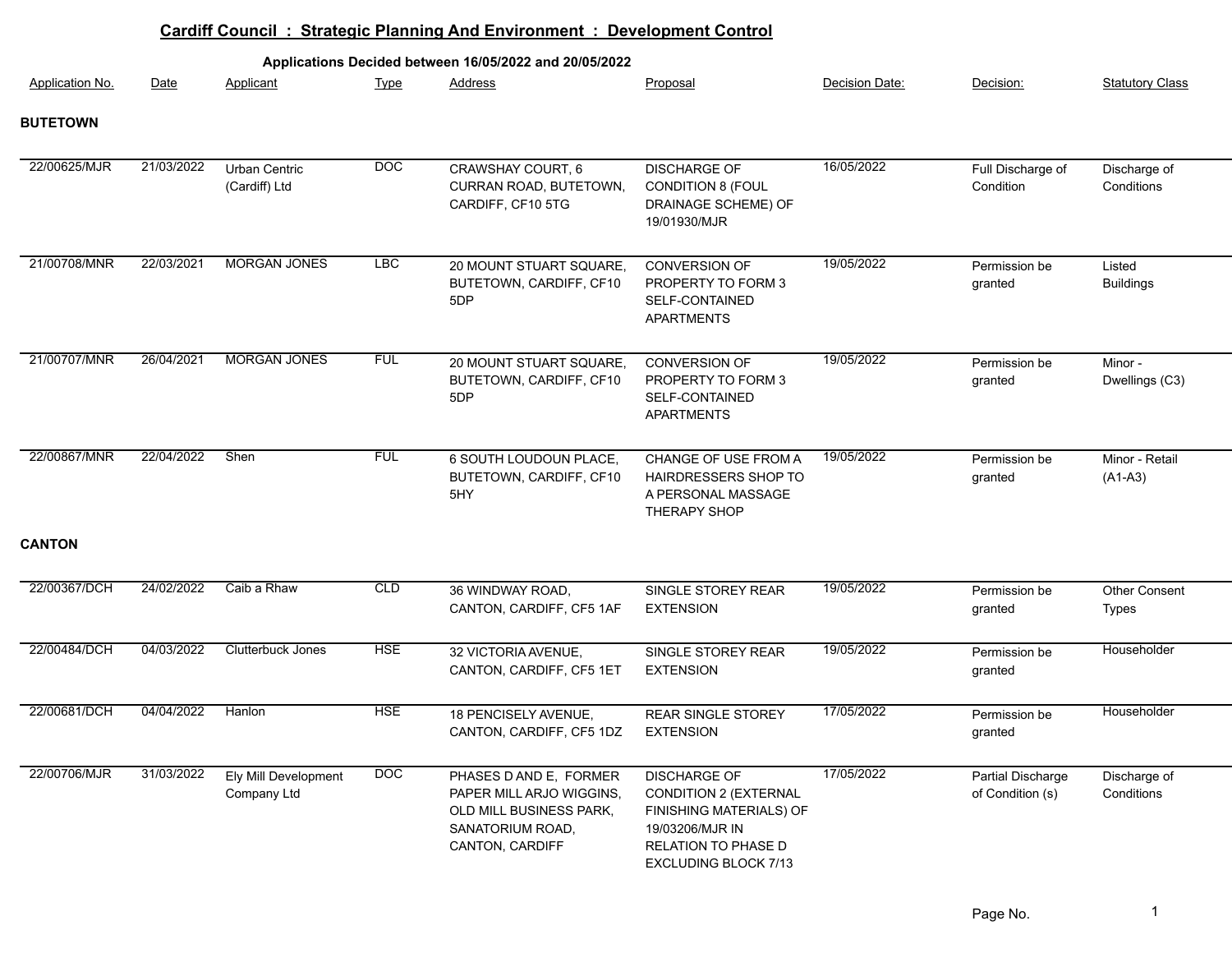| <b>Application No.</b>    | Date       | Applicant                                                                                           | Type             | Address                                                           | Proposal                                                                                                                                                                  | Decision Date: | Decision:                            | <b>Statutory Class</b>        |
|---------------------------|------------|-----------------------------------------------------------------------------------------------------|------------------|-------------------------------------------------------------------|---------------------------------------------------------------------------------------------------------------------------------------------------------------------------|----------------|--------------------------------------|-------------------------------|
| <b>CATHAYS</b>            |            |                                                                                                     |                  |                                                                   |                                                                                                                                                                           |                |                                      |                               |
| A/22/00027/MNR 21/04/2022 |            | Chance & Counters<br><b>Cardiff Ltd</b>                                                             | <b>ADV</b>       | 23 HIGH STREET, CITY<br>CENTRE, CARDIFF, CF10 1PT                 | <b>NEW SIGNAGE</b>                                                                                                                                                        | 17/05/2022     | Permission be<br>granted             | Advertisements                |
| 21/02559/MNR              | 04/11/2021 | <b>HARRIS</b>                                                                                       | <b>FUL</b>       | 5 AND 7 LLANTWIT STREET,<br>CATHAYS, CARDIFF, CF24 4AJ            | <b>GROUND AND FIRST</b><br><b>FLOOR REAR</b><br><b>EXTENSIONS, REAR</b><br><b>DORMERS AND</b><br><b>ALTERATIONS TO</b><br>CONVERT 5 & 7 LLANTWIT<br>STREET TO 9 FLATS     | 18/05/2022     | Withdrawn by<br>Applicant            | Minor -<br>Dwellings (C3)     |
| 22/00640/MJR              | 23/03/2022 | <b>GT Guildford</b><br>Crescent Limited,<br>Rappsons Trust<br>Limited, Edmee<br>Properties Limited, | $\overline{DOC}$ | SITE OF 1-6 GUILDFORD<br>CRESCENT, CITY CENTRE,<br><b>CARDIFF</b> | <b>DISCHARGE OF</b><br><b>CONDITION 3 (MATERIAL</b><br>SAMPLES) OF<br>21/01682/MJR                                                                                        | 17/05/2022     | Full Discharge of<br>Condition       | Discharge of<br>Conditions    |
| 22/00631/MNR              | 28/03/2022 | <b>Atkin</b>                                                                                        | <b>FUL</b>       | 8 MUSEUM PLACE, CATHAYS<br>PARK, CARDIFF, CF10 3BG                | CHANGE OF USE OF<br><b>FROM ART</b><br>GALLERY/OFFICES<br>(CLASS D1/B1) TO HIGH<br><b>QUALITY UN-SERVICED</b><br>SHORT STAY HOLIDAY<br><b>ACCOMMODATION (CLASS</b><br>C3) | 19/05/2022     | Planning<br>Permission be<br>refused | Minor -<br>Dwellings (C3)     |
| 22/00571/DCH              | 29/03/2022 | <b>HARRIS</b>                                                                                       | CLD              | 152 WOODVILLE ROAD,<br>CATHAYS, CARDIFF, CF24<br>4NW              | <b>DORMER LOFT</b><br><b>CONVERSION TO REAR</b><br>AND SIDE                                                                                                               | 19/05/2022     | Permission be<br>granted             | Other Consent<br><b>Types</b> |
| 21/02958/MNR              | 04/01/2022 | Martinez                                                                                            | <b>FUL</b>       | 4-5 MILL LANE, CITY<br>CENTRE, CARDIFF, CF10 1FE                  | <b>WRAP AROUND FREE</b><br><b>STANDING CANOPY</b><br><b>EXTENDING ALONG THE</b><br><b>FRONT ELEVATION</b>                                                                 | 19/05/2022     | Planning<br>Permission be<br>refused | Minor - Retail<br>$(A1-A3)$   |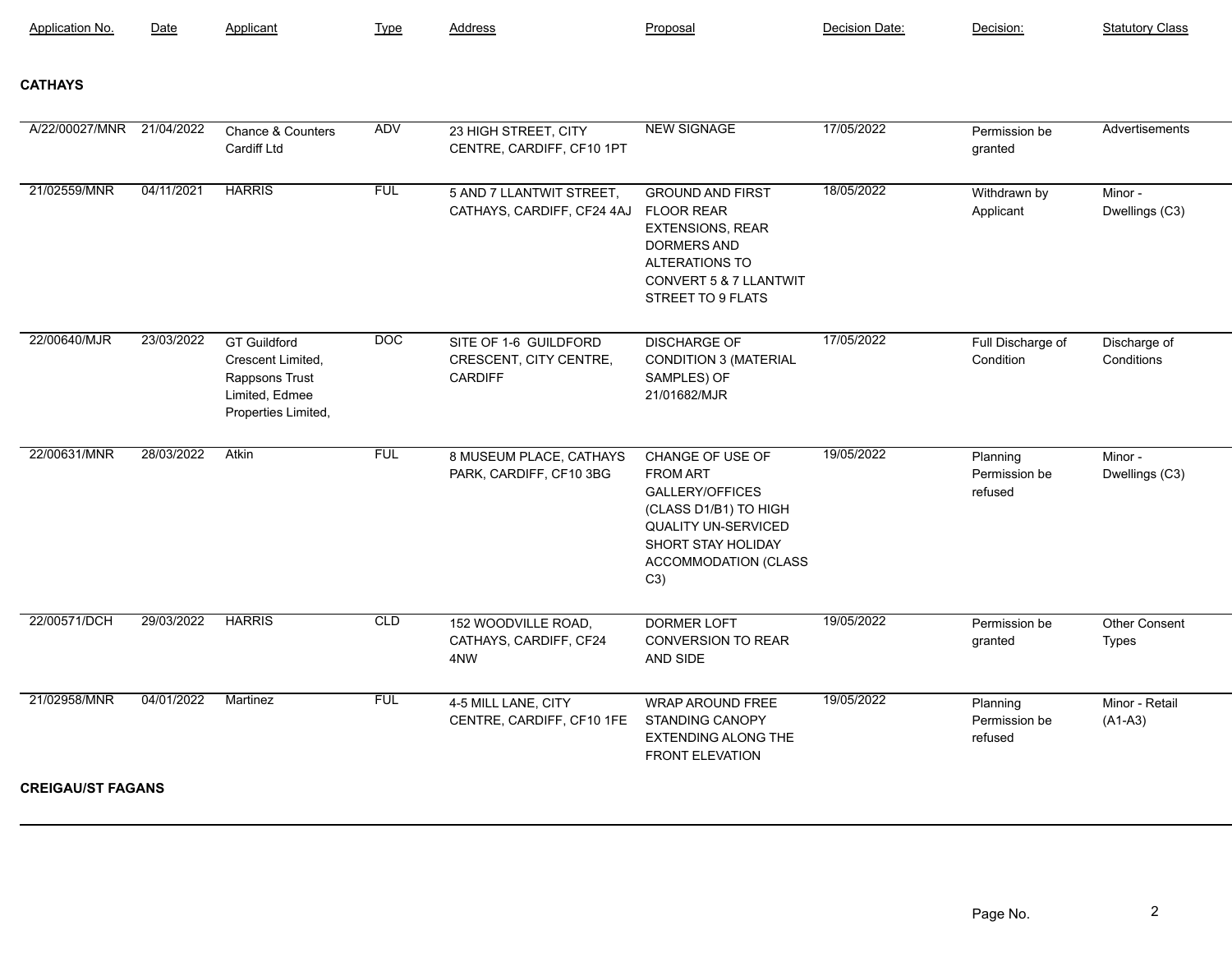| Application No.            | Date       | Applicant           | <b>Type</b> | Address                                                                | Proposal                                                                                                                                                                                                            | Decision Date: | Decision:                | <b>Statutory Class</b>             |
|----------------------------|------------|---------------------|-------------|------------------------------------------------------------------------|---------------------------------------------------------------------------------------------------------------------------------------------------------------------------------------------------------------------|----------------|--------------------------|------------------------------------|
| 22/00981/DCH               | 09/05/2022 | Griffydd            | <b>NMH</b>  | 14 TREM Y COED, ST<br>FAGANS, CARDIFF, CF5 6FB                         | CHANGE OF DOOR FROM<br>A DOUBLE TO A SINGLE<br>ON THE FRONT<br>ELEVATION - PREVIOUSLY<br>APPROVED UNDER<br>21/02859/DCH                                                                                             | 18/05/2022     | Permission be<br>granted | <b>Non Material</b><br>Householder |
| PRAP/22/00012/MNW7/04/2022 |            | Hutchison 3G UK Ltd | PAT         | ST FAGANS WATER WORKS,<br>CARDIFF ROAD, ST FAGANS,<br>CARDIFF, CF5 6XB | <b>PROPOSED</b><br><b>TELECOMMUNICATIONS</b><br><b>UPGRADE INSTALLATION:</b><br>PROPOSED 20.0M HIGH<br>PHASE 8 STREET POLE<br>C/W WRAP-AROUND<br><b>CABINET AT BASE AND</b><br>ASSOCIATED ANCILLARY<br><b>WORKS</b> | 18/05/2022     | Permission<br>Required   | Other Consent<br><b>Types</b>      |
| <b>CYNCOED</b>             |            |                     |             |                                                                        |                                                                                                                                                                                                                     |                |                          |                                    |
| 21/02899/DCH               | 04/02/2022 | Probert             | <b>HSE</b>  | 20 LAKESIDE DRIVE,<br>LAKESIDE, CARDIFF, CF23<br>6DD                   | TWO STOREY EXTENSION<br>TO FRONT ELEVATION                                                                                                                                                                          | 19/05/2022     | Permission be<br>granted | Householder                        |
| 22/00627/DCH               | 28/03/2022 | Ogbonna             | <b>HSE</b>  | 35 HOLLYBUSH ROAD,<br>CYNCOED, CARDIFF, CF23<br>6SY                    | <b>CONSTRUCTION OF</b><br>DETACHED INDOOR<br>SWIMMING POOL                                                                                                                                                          | 17/05/2022     | Permission be<br>granted | Householder                        |
| 22/00480/DCH               | 15/03/2022 | Povall              | <b>HSE</b>  | 85 BEATTY AVENUE, ROATH<br>PARK, CARDIFF, CF23 5QS                     | DEMOLITION OF SINGLE<br>STOREY LEAN-TO REAR<br><b>ANNEXE AND</b><br><b>CONSTRUCTION OF</b><br>SINGLE STOREY REAR<br><b>EXTENSION</b>                                                                                | 17/05/2022     | Permission be<br>granted | Householder                        |
| 22/00585/DCH               | 05/04/2022 | Walentin            | <b>HSE</b>  | 4 THREE ARCHES AVENUE,<br>CYNCOED, CARDIFF, CF14<br>0NU                | DEMOLITION OF EXISTING<br><b>GARAGE AND</b><br><b>CONSTRUCTION OF</b><br>SINGLE STOREY SIDE<br><b>EXTENSION</b>                                                                                                     | 17/05/2022     | Permission be<br>granted | Householder                        |
| <b>FAIRWATER</b>           |            |                     |             |                                                                        |                                                                                                                                                                                                                     |                |                          |                                    |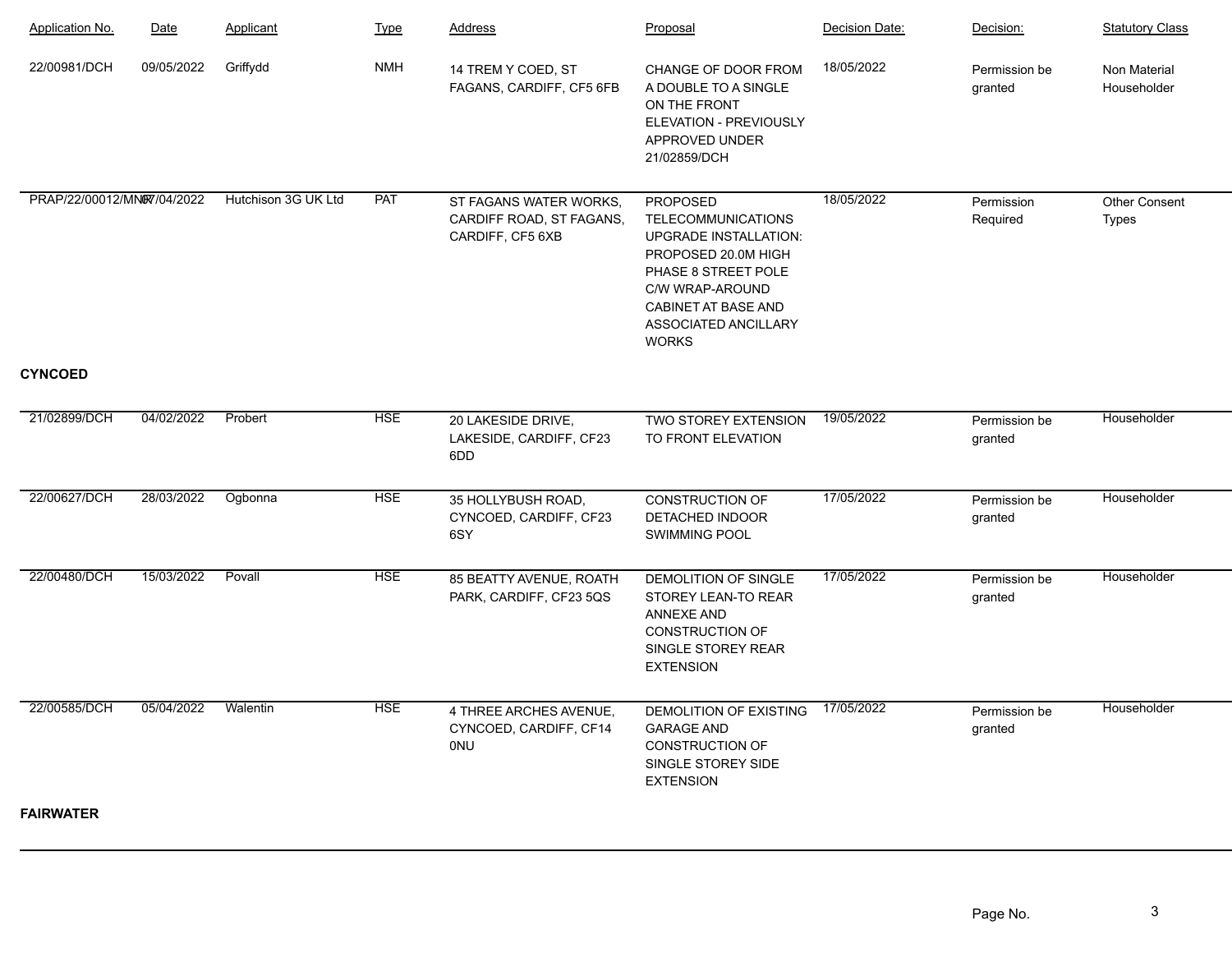| Gibson<br><b>HSE</b><br>07/04/2022<br>17/05/2022<br>Householder<br>22/00359/DCH<br>8 KERRIGAN CLOSE,<br><b>FRONT PORCH</b><br>Permission be<br><b>EXTENSION</b><br>FAIRWATER, CARDIFF, CF5<br>granted<br>3LJ<br><b>PRAP</b><br><b>PLATFORM EXTENSION</b><br>PRAP/22/00009/MN28/03/2022<br>16/05/2022<br>Amey<br>FAIRWATER STATION,<br>Other Consent<br>Prior Approval be<br>PWLLMELIN ROAD,<br><b>Types</b><br>granted<br>LLANDAFF, CARDIFF<br>10/12/2021<br>$\overline{DOC}$<br>16/05/2022<br>21/02905/MJR<br>Redrow Homes<br><b>DISCHARGE OF</b><br>PART 2 OF PHASE 2A, LAND<br>Partial Discharge<br>Discharge of<br>(South Wales)<br><b>CONDITIONS 4</b><br>Conditions<br>NORTH AND SOUTH OF<br>of Condition (s)<br>LLANTRISANT ROAD, NORTH<br>(MATERIALS) AND 5<br><b>WEST CARDIFF</b><br>(BLOCK PAVING MATERIAL)<br>OF RESERVED MATTERS<br>APPROVAL 19/03248/MJR<br><b>GABALFA</b><br>$\overline{DOC}$<br>19/05/2022<br>22/00146/MNR<br>31/01/2022 J Projects Ltd<br>PART OF LAND AT SACHVILLE<br><b>DISCHARGE OF</b><br>Full Discharge of<br>Discharge of<br>Condition<br>Conditions<br>AVENUE, GABALFA, CARDIFF<br><b>CONDITIONS 3</b><br>(REMEDIATION SCHEME),<br>6 (TOPSOIL<br>ASSESSMENT), 11 (BIRD<br>NESTING BOXES), 12<br>(ARBORICULTURAL<br><b>IMPACT ASSESSMENT AND</b><br><b>TREE PROTECTION</b><br>PLAN), 13 (BATS) AND 15<br>CONSTRUCTION<br>MANAGEMENT) OF<br>20/01974/MNR<br><b>FUL</b><br>19/05/2022<br>22/00453/MNR<br>02/03/2022<br>Parish of Gabalfa and<br>ST MARKS CHURCH, 206<br>STATIONING OF 2<br>Permission be<br>Minor -<br>Industry/Storag<br>NORTH ROAD, GABALFA,<br><b>STORAGE CONTAINERS</b><br>Tremorfa<br>granted<br>CARDIFF, CF14 3BL<br>e/Distribution | <b>Application No.</b> | Date | Applicant | <b>Type</b> | <b>Address</b> | Proposal | Decision Date: | Decision: | <b>Statutory Class</b> |
|-----------------------------------------------------------------------------------------------------------------------------------------------------------------------------------------------------------------------------------------------------------------------------------------------------------------------------------------------------------------------------------------------------------------------------------------------------------------------------------------------------------------------------------------------------------------------------------------------------------------------------------------------------------------------------------------------------------------------------------------------------------------------------------------------------------------------------------------------------------------------------------------------------------------------------------------------------------------------------------------------------------------------------------------------------------------------------------------------------------------------------------------------------------------------------------------------------------------------------------------------------------------------------------------------------------------------------------------------------------------------------------------------------------------------------------------------------------------------------------------------------------------------------------------------------------------------------------------------------------------------------------------------------------------------------------------------|------------------------|------|-----------|-------------|----------------|----------|----------------|-----------|------------------------|
|                                                                                                                                                                                                                                                                                                                                                                                                                                                                                                                                                                                                                                                                                                                                                                                                                                                                                                                                                                                                                                                                                                                                                                                                                                                                                                                                                                                                                                                                                                                                                                                                                                                                                               |                        |      |           |             |                |          |                |           |                        |
|                                                                                                                                                                                                                                                                                                                                                                                                                                                                                                                                                                                                                                                                                                                                                                                                                                                                                                                                                                                                                                                                                                                                                                                                                                                                                                                                                                                                                                                                                                                                                                                                                                                                                               |                        |      |           |             |                |          |                |           |                        |
|                                                                                                                                                                                                                                                                                                                                                                                                                                                                                                                                                                                                                                                                                                                                                                                                                                                                                                                                                                                                                                                                                                                                                                                                                                                                                                                                                                                                                                                                                                                                                                                                                                                                                               |                        |      |           |             |                |          |                |           |                        |
|                                                                                                                                                                                                                                                                                                                                                                                                                                                                                                                                                                                                                                                                                                                                                                                                                                                                                                                                                                                                                                                                                                                                                                                                                                                                                                                                                                                                                                                                                                                                                                                                                                                                                               |                        |      |           |             |                |          |                |           |                        |
|                                                                                                                                                                                                                                                                                                                                                                                                                                                                                                                                                                                                                                                                                                                                                                                                                                                                                                                                                                                                                                                                                                                                                                                                                                                                                                                                                                                                                                                                                                                                                                                                                                                                                               |                        |      |           |             |                |          |                |           |                        |
|                                                                                                                                                                                                                                                                                                                                                                                                                                                                                                                                                                                                                                                                                                                                                                                                                                                                                                                                                                                                                                                                                                                                                                                                                                                                                                                                                                                                                                                                                                                                                                                                                                                                                               |                        |      |           |             |                |          |                |           |                        |
|                                                                                                                                                                                                                                                                                                                                                                                                                                                                                                                                                                                                                                                                                                                                                                                                                                                                                                                                                                                                                                                                                                                                                                                                                                                                                                                                                                                                                                                                                                                                                                                                                                                                                               | <b>GRANGETOWN</b>      |      |           |             |                |          |                |           |                        |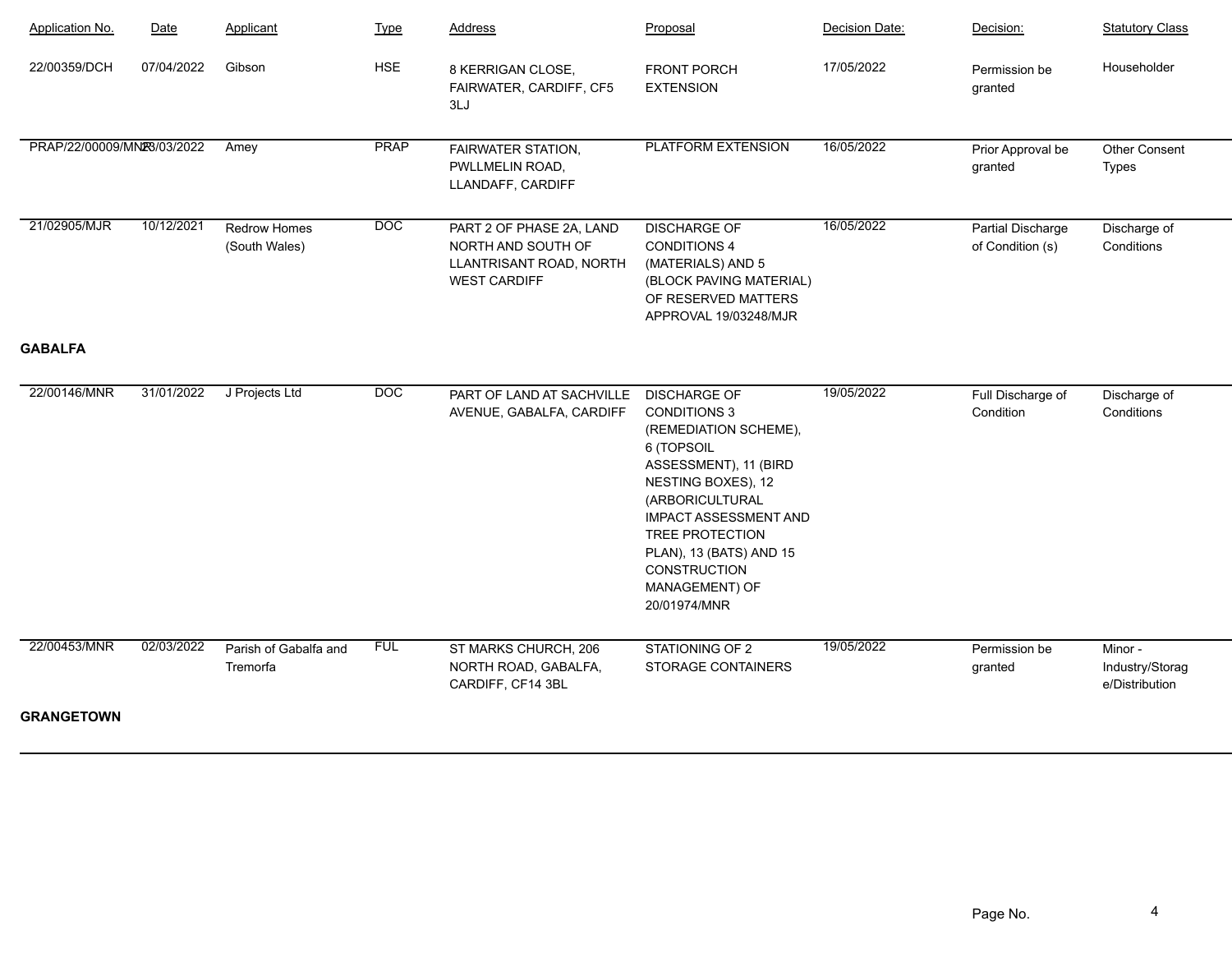| <b>Application No.</b> | Date       | Applicant                                 | <b>Type</b> | <b>Address</b>                                                                    | Proposal                                                                                                                                                                                                                                                            | Decision Date: | Decision:                             | <b>Statutory Class</b>      |
|------------------------|------------|-------------------------------------------|-------------|-----------------------------------------------------------------------------------|---------------------------------------------------------------------------------------------------------------------------------------------------------------------------------------------------------------------------------------------------------------------|----------------|---------------------------------------|-----------------------------|
| 21/02246/MNR           | 17/09/2021 | Aldi Stores Limited                       | <b>FUL</b>  | ALDI, CARDIFF BAY RETAIL<br>PARK, FERRY ROAD,<br>GRANGETOWN, CARDIFF,<br>CF11 0JR | <b>EXTENSION TO EXISTING</b><br>FOODSTORE, INCLUDING<br><b>EXTERNAL ALTERATIONS</b><br>TO THE BUILDING, A NEW<br>EXTERNAL LOBBY,<br><b>INSTALLATION OF NEW</b><br><b>EXTERNAL PLANT, MINOR</b><br>ALTERATIONS TO ACCESS<br>AND PARKING, AND TREE<br><b>PLANTING</b> | 19/05/2022     | Permission be<br>granted              | Minor - Retail<br>$(A1-A3)$ |
| 22/00696/MNR           | 13/04/2022 | LAHORE KEBABISH<br><b>CARDIFF LIMITED</b> | <b>FUL</b>  | 174-176 PENARTH ROAD,<br>GRANGETOWN, CARDIFF,<br><b>CF11 6NL</b>                  | CHANGE OF USE OF<br><b>GROUND FLOOR</b><br><b>COMMERCIAL UNIT TO A3</b><br>USE AND INSTALLATION<br>OF EXTERNAL<br><b>EXTRACTION SYSTEM</b>                                                                                                                          | 17/05/2022     | Permission be<br>granted              | Minor - Retail<br>$(A1-A3)$ |
| <b>HEATH</b>           |            |                                           |             |                                                                                   |                                                                                                                                                                                                                                                                     |                |                                       |                             |
| 21/02552/MJR           | 01/11/2021 | <b>Barratt Homes</b>                      | DOC         | PART OF FORMER PHOENIX<br>ESTATE, CAERPHILLY ROAD,<br><b>BIRCHGROVE, CARDIFF</b>  | <b>DISCHARGE OF</b><br><b>CONDITION 25</b><br>(BOUNDARY<br>TREATMENTS) OF<br>18/00123/MJR                                                                                                                                                                           | 17/05/2022     | Partial Discharge<br>of Condition (s) | Discharge of<br>Conditions  |
| 22/00504/DCH           | 22/03/2022 | <b>REES</b>                               | <b>HSE</b>  | 192 KING GEORGE V DRIVE<br>EAST, HEATH, CARDIFF, CF14<br>4EQ                      | <b>REAR AND SIDE SINGLE</b><br><b>STOREY EXTENSION</b>                                                                                                                                                                                                              | 17/05/2022     | Permission be<br>granted              | Householder                 |
| 22/00691/DCH           | 31/03/2022 | <b>Davies</b>                             | <b>HSE</b>  | 16 ST GILDAS ROAD, HEATH,<br>CARDIFF, CF14 4NB                                    | <b>GROUND FLOOR REAR</b><br>AND SIDE EXTENSION<br>AND LOFT CONVERSION<br>WITH HIP TO GABLE ROOF<br><b>EXTENSION AND REAR</b><br><b>DORMER</b>                                                                                                                       | 19/05/2022     | Permission be<br>granted              | Householder                 |
| 22/00659/DCH           | 25/03/2022 | Brockway                                  | CLD         | 34 ST INA ROAD, HEATH,<br>CARDIFF, CF14 4LS                                       | SINGLE STORY SIDE<br><b>EXTENSION</b>                                                                                                                                                                                                                               | 19/05/2022     | Permission be<br>granted              | Other Consent<br>Types      |
| 22/00623/DCH           | 28/03/2022 | <b>Bowes</b>                              | CLD         | 185 ALLENSBANK ROAD,<br>HEATH, CARDIFF, CF14 3QY                                  | REAR DORMER ROOF<br><b>EXTENSION</b>                                                                                                                                                                                                                                | 19/05/2022     | Permission be<br>granted              | Other Consent<br>Types      |
|                        |            |                                           |             |                                                                                   |                                                                                                                                                                                                                                                                     |                |                                       |                             |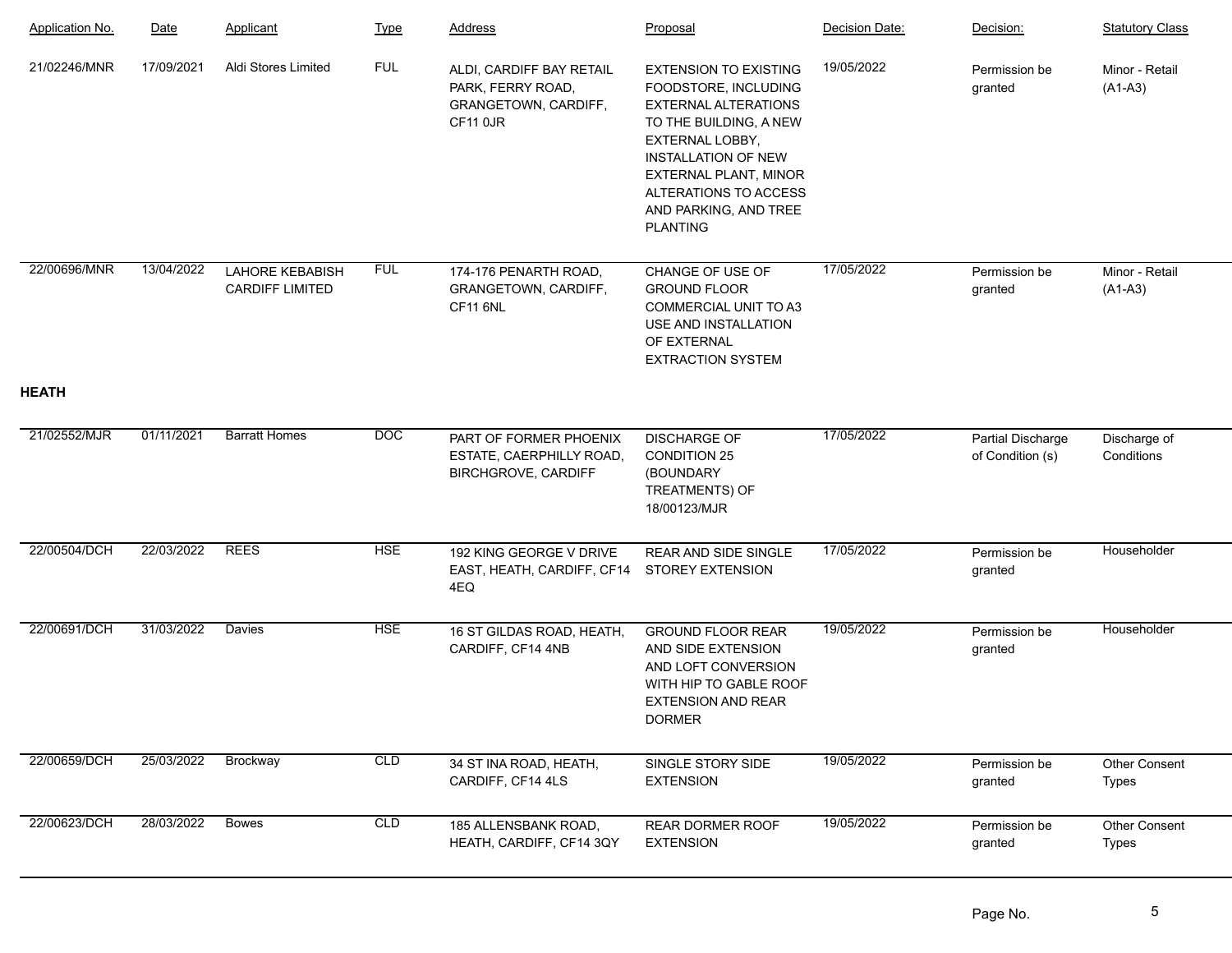| Application No. | Date       | Applicant                              | <b>Type</b> | Address                                                                       | Proposal                                                                                                  | Decision Date: | Decision:                      | <b>Statutory Class</b>     |
|-----------------|------------|----------------------------------------|-------------|-------------------------------------------------------------------------------|-----------------------------------------------------------------------------------------------------------|----------------|--------------------------------|----------------------------|
| 22/00535/MNR    | 03/05/2022 | <b>Silver Crescent</b><br>Estates Ltd. | <b>DOC</b>  | 220-221 KING GEORGE V<br>DRIVE EAST, HEATH,<br>CARDIFF, CF14 4ER              | <b>DISCHARGE OF</b><br><b>CONDITION 10</b><br>(VERIFICATION REPORT)<br>OF 13/02254/DCO                    | 19/05/2022     | Full Discharge of<br>Condition | Discharge of<br>Conditions |
| <b>LISVANE</b>  |            |                                        |             |                                                                               |                                                                                                           |                |                                |                            |
| 22/00603/MNR    | 24/03/2022 | <b>REDROW HOMES</b><br><b>LTD</b>      | <b>FUL</b>  | PLOT 541, CHURCHLANDS<br>LAND NORTH AND EAST OF<br>LISVANE, CARDIFF, CF14 0SX | PROPOSED ALTERATION<br>OF APPROVED DWELLING<br>TO INCLUDE REAR<br><b>CONSERVATORY</b><br><b>EXTENSION</b> | 18/05/2022     | Permission be<br>granted       | Minor -<br>Dwellings (C3)  |
| 22/00604/MNR    | 24/03/2022 | <b>REDROW HOMES</b><br><b>LTD</b>      | <b>FUL</b>  | PLOT 549, CHURCHLANDS<br>LAND NORTH AND EAST OF<br>LISVANE, CARDIFF, CF14 0SZ | PROPOSED ALTERATION<br>OF APPROVED DWELLING<br>TO INCLUDE REAR<br>CONSERVATORY<br><b>EXTENSION</b>        | 17/05/2022     | Permission be<br>granted       | Minor -<br>Dwellings (C3)  |
| 22/00605/MNR    | 24/03/2022 | <b>REDROW HOMES</b><br><b>LTD</b>      | <b>FUL</b>  | PLOT 550, CHURCHLANDS<br>LAND NORTH AND EAST OF<br>LISVANE, CARDIFF, CF14 0SZ | PROPOSED ALTERATION<br>OF APPROVED DWELLING<br>TO INCLUDE REAR<br>CONSERVATORY<br><b>EXTENSION</b>        | 17/05/2022     | Permission be<br>granted       | Minor -<br>Dwellings (C3)  |
| 22/00606/MNR    | 24/03/2022 | <b>REDROW HOMES</b><br><b>LTD</b>      | <b>FUL</b>  | PLOT 560, CHURCHLANDS<br>LAND NORTH AND EAST OF<br>LISVANE, CARDIFF, CF14 0SX | PROPOSED ALTERATION<br>OF APPROVED DWELLING<br>TO INCLUDE REAR<br>CONSERVATORY<br><b>EXTENSION</b>        | 17/05/2022     | Permission be<br>granted       | Minor -<br>Dwellings (C3)  |
| 22/00553/DCH    | 16/03/2022 | <b>Tuck</b>                            | <b>HSE</b>  | 2 ROSEWOOD CLOSE,<br>LISVANE, CARDIFF, CF14 0EU                               | FIRST FLOOR EXTENSION<br>OVER EXISTING GARAGE                                                             | 17/05/2022     | Permission be<br>granted       | Householder                |
| <b>LLANDAFF</b> |            |                                        |             |                                                                               |                                                                                                           |                |                                |                            |
| 22/00567/DCH    | 30/03/2022 | Sakkas                                 | <b>HSE</b>  | <b>BYWAYS, 8 FAIRWATER</b><br>ROAD, LLANDAFF, CARDIFF,<br>CF5 2LD             | <b>REPAIR DEFECTIVE</b><br><b>ROUGH CAST RENDER</b><br>AND PAINT WHITE                                    | 17/05/2022     | Permission be<br>granted       | Householder                |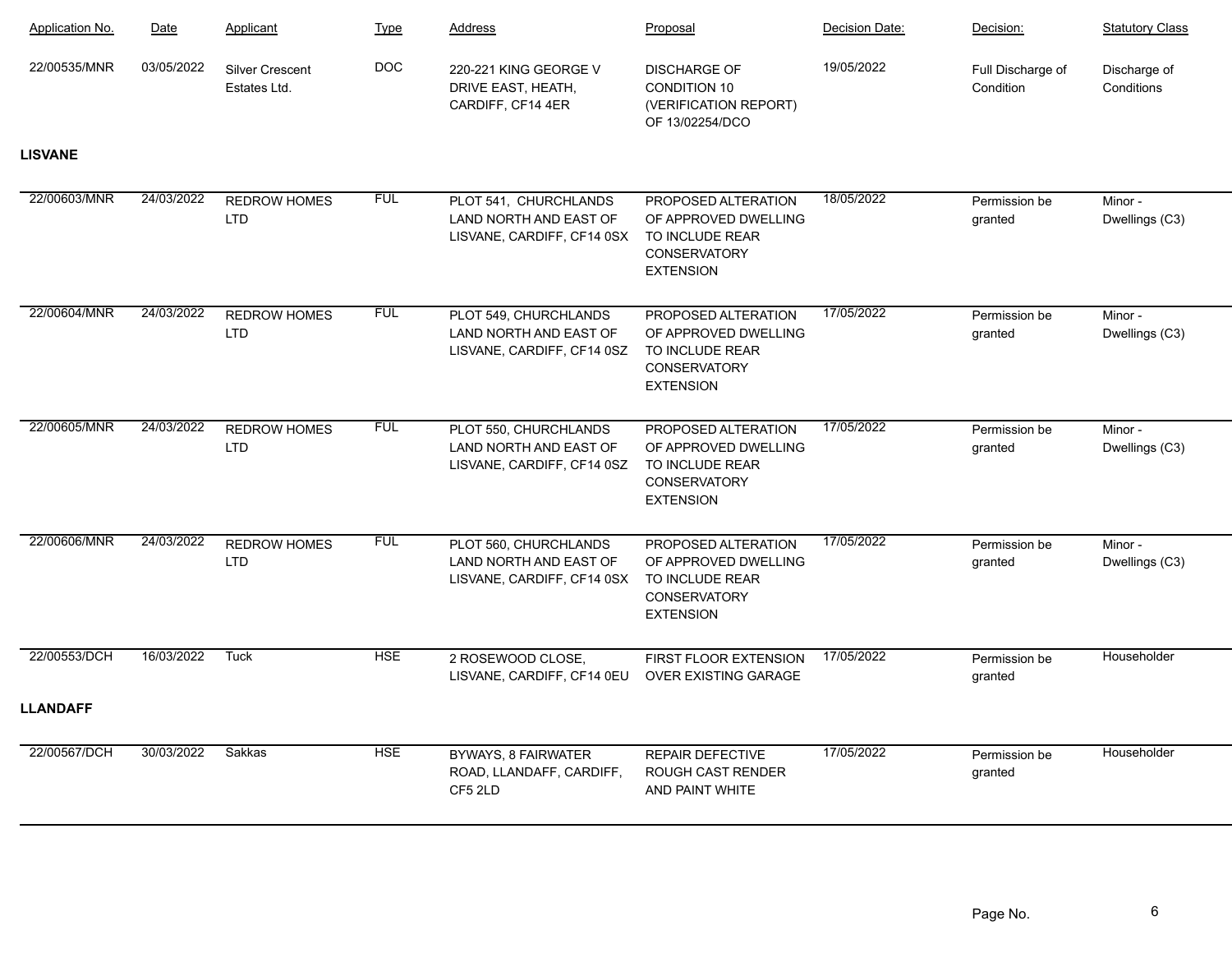| <b>Application No.</b>     | Date       | Applicant   | <b>Type</b> | <b>Address</b>                                                                                      | Proposal                                                                                                                                                                                                                                                                        | Decision Date: | Decision:                      | <b>Statutory Class</b>     |
|----------------------------|------------|-------------|-------------|-----------------------------------------------------------------------------------------------------|---------------------------------------------------------------------------------------------------------------------------------------------------------------------------------------------------------------------------------------------------------------------------------|----------------|--------------------------------|----------------------------|
| 22/00748/DCH               | 11/04/2022 | Richards    | <b>HSE</b>  | 64 TIMOTHY REES CLOSE,<br>DANESCOURT, CARDIFF,<br>CF5 2AU                                           | SINGLE STOREY SIDE<br>AND REAR EXTENSIONS<br>AND TWO STOREY SIDE<br><b>EXTENSION</b>                                                                                                                                                                                            | 17/05/2022     | Permission be<br>granted       | Householder                |
| 22/00746/MNR               | 12/04/2022 | Leek        | <b>DOC</b>  | THE CATHEDRAL SCHOOL,<br>CARDIFF ROAD, LLANDAFF,<br>CARDIFF, CF5 2YH                                | PARTIAL DISCHARGE OF<br><b>CONDITION 3 (HISTORIC</b><br><b>ENVIRONMENT</b><br>MITIGATION SCHEME) OF<br>21/02548/MNR                                                                                                                                                             | 18/05/2022     | Full Discharge of<br>Condition | Discharge of<br>Conditions |
| 21/02772/DCH               | 01/12/2021 | Morgan      | <b>HSE</b>  | 59 HEOL URBAN,<br>DANESCOURT, CARDIFF,<br>CF5 2QP                                                   | TWO STOREY SIDE<br><b>EXTENSION AND REAR</b><br>DORMER ROOF<br><b>EXTENSION</b>                                                                                                                                                                                                 | 19/05/2022     | Permission be<br>granted       | Householder                |
| 22/00245/DCH               | 28/02/2022 | Rogers      | <b>HSE</b>  | 4 MITRE PLACE, LLANDAFF,<br>CARDIFF, CF5 2EQ                                                        | <b>REPLACEMENT OF</b><br><b>EXISTING TIMBER SASH</b><br>WINDOWS WITH DOUBLE<br><b>GLAZED HARDWOOD</b><br>TIMBER SASH WINDOWS                                                                                                                                                    | 19/05/2022     | Permission be<br>granted       | Householder                |
| 22/00734/DCH               | 05/04/2022 | Griffiths   | <b>HSE</b>  | 8 BEALE CLOSE,<br>DANESCOURT, CARDIFF,<br>CF5 2RU                                                   | <b>DOUBLE STOREY REAR</b><br><b>EXTENSION, FIRST FLOOR</b><br><b>EXTENSION OVER</b><br><b>EXISTING GARAGE AND</b><br><b>GROUND FLOOR REAR</b><br><b>LEAN-TO EXTENSION</b>                                                                                                       | 19/05/2022     | Permission be<br>granted       | Householder                |
| <b>LLANDAFF NORTH</b>      |            |             |             |                                                                                                     |                                                                                                                                                                                                                                                                                 |                |                                |                            |
| PRAP/22/00010/MNR4/04/2022 |            | Cornerstone | PAT         | LAND TO THE REAR OF THE<br>RAILWAY HOTEL, 132<br>STATION ROAD, LLANDAFF<br>NORTH, CARDIFF, CF14 2FH | THE INSTALLATION OF A<br>20M ORION STREETPOLE<br>SUPPORTING 6 NO.<br>ANTENNAS, 3NO. RRHS,<br>2NO. 300MM DISHES, AND<br>ANCILLARY EQUIPMENT<br>THERETO, ALONG WITH<br>1NO YORK CABINET AND 1<br>NO SHIRE CABINET AT<br>GROUND LEVEL, ALL TO<br>BE INSIDE A NEW<br>PALISADE FENCE | 19/05/2022     | No Prior Approval<br>required  | Other Consent<br>Types     |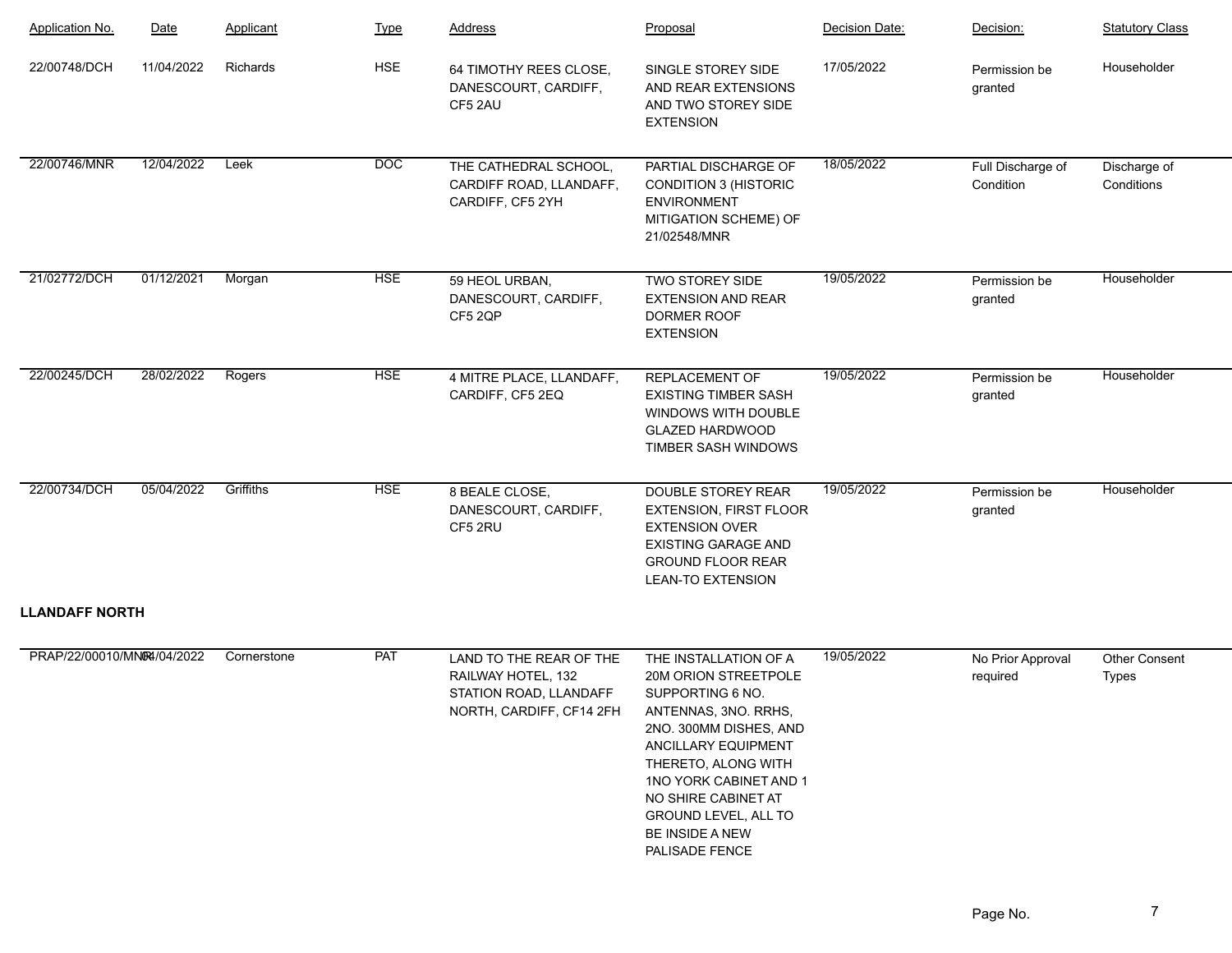| <b>Application No.</b> | Date       | Applicant                   | <b>Type</b> | Address                                                                               | Proposal                                                                                                                                                                                                              | Decision Date: | Decision:                            | <b>Statutory Class</b>     |
|------------------------|------------|-----------------------------|-------------|---------------------------------------------------------------------------------------|-----------------------------------------------------------------------------------------------------------------------------------------------------------------------------------------------------------------------|----------------|--------------------------------------|----------------------------|
| <b>LLANISHEN</b>       |            |                             |             |                                                                                       |                                                                                                                                                                                                                       |                |                                      |                            |
| 22/00474/DCH           | 23/03/2022 | Taylor                      | <b>HSE</b>  | 26 MILL ROAD, LISVANE,<br>CARDIFF, CF14 0XB                                           | SINGLE STOREY REAR<br>EXTENSION, FIRST FLOOR<br>SIDE EXTENSION AND<br><b>REAR DORMER ROOF</b><br><b>EXTENSIONS</b>                                                                                                    | 19/05/2022     | Permission be<br>granted             | Householder                |
| 22/00595/MJR           | 17/03/2022 | Dwr Cymru Welsh<br>Water    | DOC         | <b>GROUNDS OF LLANISHEN</b><br>RESERVOIR, LISVANE ROAD,<br>LISVANE, CARDIFF, CF14 0SA | <b>DISCHARGE OF</b><br>CONDITION 19 (REFUSE<br>STORAGE) OF<br>20/02175/MJR                                                                                                                                            | 18/05/2022     | Full Discharge of<br>Condition       | Discharge of<br>Conditions |
| 22/00760/DCH           | 07/04/2022 | Russell                     | <b>HSE</b>  | 66 LLANON ROAD,<br>LLANISHEN, CARDIFF, CF14<br>5AH                                    | <b>REAR SINGLE STOREY</b><br><b>EXTENSION</b>                                                                                                                                                                         | 17/05/2022     | Permission be<br>granted             | Householder                |
| <b>LLANRUMNEY</b>      |            |                             |             |                                                                                       |                                                                                                                                                                                                                       |                |                                      |                            |
| 22/00281/DCH           | 25/02/2022 | Rouf                        | <b>HSE</b>  | 29 BROWNING CLOSE,<br>LLANRUMNEY, CARDIFF, CF3<br>5NJ                                 | DEMOLITION OF EXISTING<br>PORCH AND GARAGE,<br>CONSTRUCTION OF NEW<br>PORCH, SINGLE STOREY<br>REAR AND TWO STOREY<br>SIDE EXTENSION WITH<br><b>INTEGRAL GARAGE AND</b><br><b>REAR DORMER ROOF</b><br><b>EXTENSION</b> | 19/05/2022     | Planning<br>Permission be<br>refused | Householder                |
| 22/00644/DCH           | 29/03/2022 | <b>NEWTON</b>               | CLD         | 154 RIDGEWAY ROAD,<br>LLANRUMNEY, CARDIFF, CF3<br>4AF                                 | SINGLE STOREY REAR<br><b>EXTENSION</b>                                                                                                                                                                                | 19/05/2022     | Permission be<br>granted             | Other Consent<br>Types     |
| <b>PENTWYN</b>         |            |                             |             |                                                                                       |                                                                                                                                                                                                                       |                |                                      |                            |
| 22/00657/MNR           | 25/03/2022 | <b>Cardiff City Council</b> | <b>FUL</b>  | ST TEILOS HIGH SCHOOL,<br>CIRCLE WAY EAST,<br>PENTWYN, CARDIFF, CF23<br>9PD           | THE ADDITION OF A<br>SINGLE-STOREY,<br>THREE-CLASSROOM<br><b>BLOCK</b>                                                                                                                                                | 17/05/2022     | Permission be<br>granted             | General<br>Regulations     |
| <b>PENYLAN</b>         |            |                             |             |                                                                                       |                                                                                                                                                                                                                       |                |                                      |                            |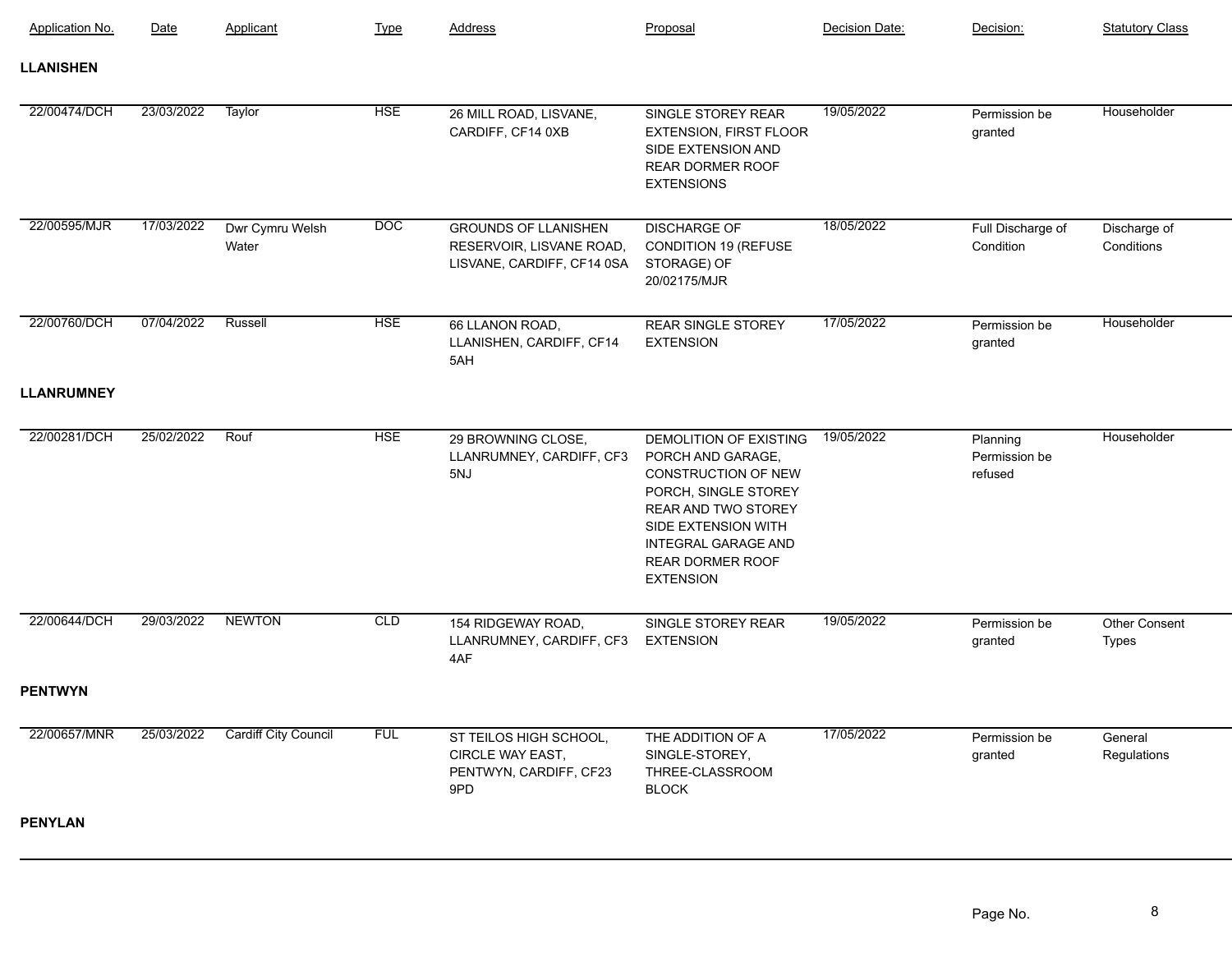| Application No.   | Date       | Applicant                | <b>Type</b>      | Address                                                                                                | Proposal                                                                                                                                                                                                                                                                                                                               | Decision Date: | Decision:                      | <b>Statutory Class</b>      |
|-------------------|------------|--------------------------|------------------|--------------------------------------------------------------------------------------------------------|----------------------------------------------------------------------------------------------------------------------------------------------------------------------------------------------------------------------------------------------------------------------------------------------------------------------------------------|----------------|--------------------------------|-----------------------------|
| 22/00991/DCH      | 16/05/2022 | James King<br>Architects | <b>NMH</b>       | 59 HAMPTON COURT ROAD,<br>PENYLAN, CARDIFF, CF23<br>9DH                                                | <b>REDUCE FIRST FLOOR</b><br><b>EXTENSION AS SHOWN</b><br>TO SIDE OF DWELLING<br>AND OMIT COVERED<br>STORAGE AREA BELOW -<br>PREVIOUSLY APPROVED<br>UNDER 21/01388/DCH                                                                                                                                                                 | 17/05/2022     | Permission be<br>granted       | Non Material<br>Householder |
| 22/00147/MJR      | 24/01/2022 | Jehu Group               | $\overline{DOC}$ | FORMER COLCHESTER<br>MOTOR COMPANY AND THE<br>THREE BREWERS,<br>COLCHESTER AVENUE,<br>PENYLAN, CARDIFF | <b>DISCHARGE OF</b><br><b>CONDITIONS 18 (SOUND</b><br>INSULATION SCHEME)<br>AND 19 (PLANT NOISE) OF<br>20/01255/MJR                                                                                                                                                                                                                    | 17/05/2022     | Full Discharge of<br>Condition | Discharge of<br>Conditions  |
| 22/00490/DCH      | 25/03/2022 | Guy                      | <b>HSE</b>       | 9 LONSDALE ROAD,<br>PENYLAN, CARDIFF, CF23<br>9JF                                                      | SINGLE STOREY REAR<br><b>EXTENSION</b>                                                                                                                                                                                                                                                                                                 | 19/05/2022     | Permission be<br>granted       | Householder                 |
| 22/00468/DCH      | 03/03/2022 | Swan                     | <b>HSE</b>       | 3 SOUTHCOURT ROAD,<br>PENYLAN, CARDIFF, CF23<br>9DA                                                    | SINGLE STOREY REAR<br><b>EXTENSION AND</b><br><b>REFURBISHMENT OF</b><br><b>EXISTING DETACHED</b><br><b>GARAGE</b>                                                                                                                                                                                                                     | 19/05/2022     | Permission be<br>granted       | Householder                 |
| 21/02677/DCH      | 03/12/2021 | <b>GUNDY</b>             | <b>HSE</b>       | 29 CYNCOED ROAD,<br>PENYLAN, CARDIFF, CF23<br>5SA                                                      | <b>DOUBLE AND SINGLE</b><br>STOREY SIDE EXTENSION<br>& ALTERATION OF<br>EXISTING REAR ROOF ON<br><b>GROUND FLOOR REAR</b><br><b>EXTENSION, AND</b><br>CONSEQUENT<br><b>ALTERATION OF REAR</b><br>DROPPED CURB TO<br><b>IMPROVE OFF ROAD</b><br>PARKING AND ALLOW FOR<br>CARS TO REVERSE ONTO<br>REAR LAND AT 29<br><b>CYNCOED ROAD</b> | 20/05/2022     | Permission be<br>granted       | Householder                 |
| <b>PLASNEWYDD</b> |            |                          |                  |                                                                                                        |                                                                                                                                                                                                                                                                                                                                        |                |                                |                             |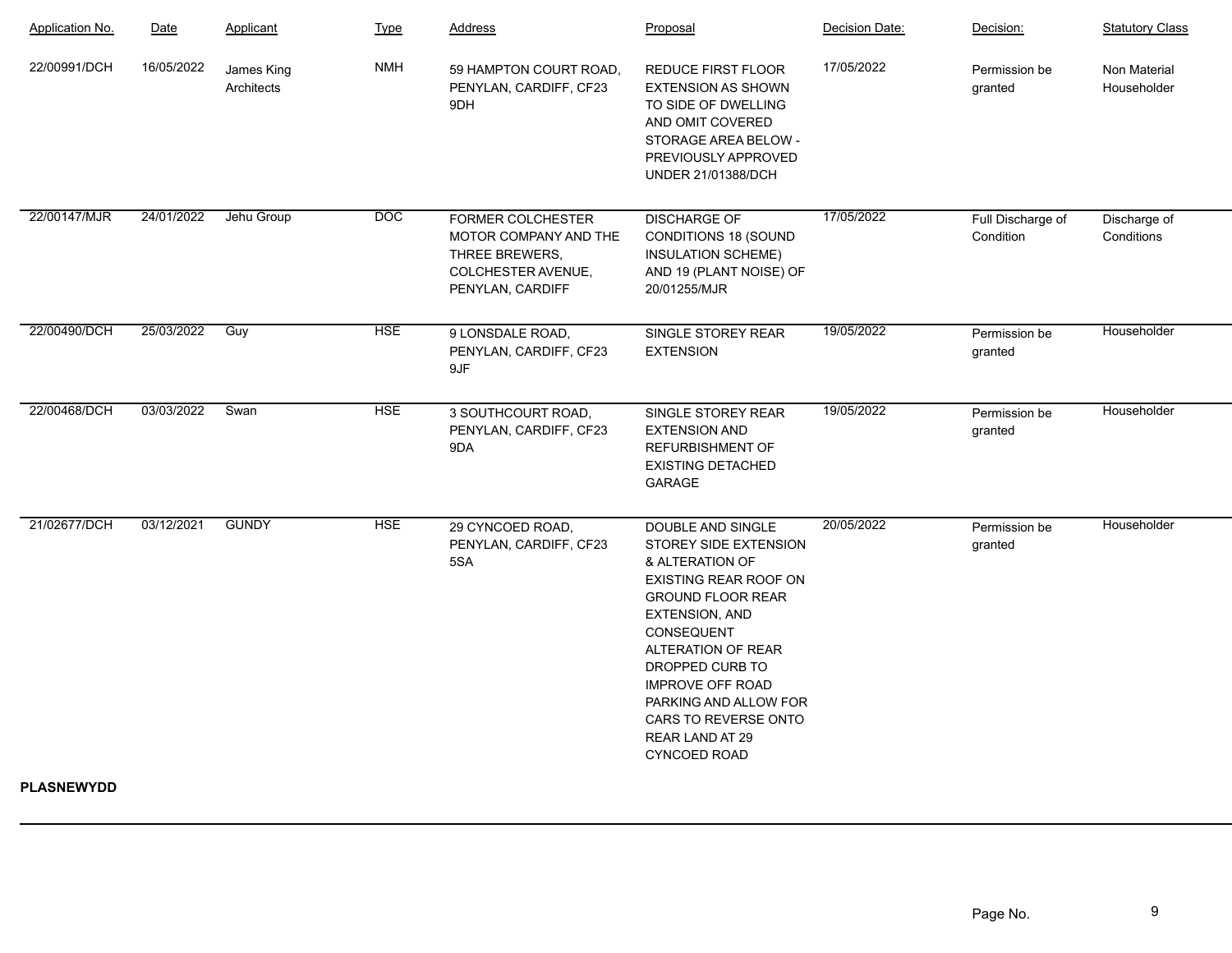| <b>Application No.</b>     | Date       | Applicant | <b>Type</b> | <b>Address</b>                                                                              | Proposal                                                                                                                                                                                                 | Decision Date: | Decision:                | <b>Statutory Class</b>                     |
|----------------------------|------------|-----------|-------------|---------------------------------------------------------------------------------------------|----------------------------------------------------------------------------------------------------------------------------------------------------------------------------------------------------------|----------------|--------------------------|--------------------------------------------|
| 22/00007/MNR               | 24/02/2022 | Greene    | <b>FUL</b>  | 135 MACKINTOSH PLACE,<br>ROATH, CARDIFF, CF24 4RN                                           | <b>ALTERATIONS TO</b><br><b>CONVERT EXISTING</b><br><b>DWELLING HOUSE INTO</b><br>2NO FLATS INCLUDING<br><b>GROUND FLOOR SIDE</b><br><b>EXTENSION TO REAR</b><br>ANNEXE AND INSERTION<br>OF ROOF LIGHTS  | 18/05/2022     | Permission be<br>granted | Minor -<br>Dwellings (C3)                  |
| PONTPRENNAU/OLD ST MELLONS |            |           |             |                                                                                             |                                                                                                                                                                                                          |                |                          |                                            |
| 22/00202/MNR               | 03/02/2022 | James     | <b>REN</b>  | <b>LAND ADJACENT TO</b><br>CHURCH FARM, CHURCH<br>ROAD, OLD ST MELLONS,<br>CARDIFF, CF3 6YA | <b>RENEWAL OF</b><br>17/02725/MNR FOR<br><b>OUTLINE PLANNING</b><br>APPLICATION FOR THE<br>CONSTRUCTION OF TWO<br>4 BEDROOM DWELLINGS<br>AND DEMOLITION OF<br><b>EXISTING STORAGE</b><br><b>BUILDING</b> | 19/05/2022     | Permission be<br>granted | Renewals and<br>Variation of<br>Conditions |
| <b>RADYR</b>               |            |           |             |                                                                                             |                                                                                                                                                                                                          |                |                          |                                            |
| 22/00341/DCH               | 22/02/2022 | Barrett   | <b>HSE</b>  | 2 WILLOW TREE CLOSE,<br>RADYR, CARDIFF, CF15 8RR                                            | DOUBLE STOREY SIDE<br>ANNEX EXTENSION                                                                                                                                                                    | 19/05/2022     | Permission be<br>granted | Householder                                |
| 22/00561/DCH               | 15/03/2022 | Forbes    | CLD         | 17 THE GREEN, RADYR,<br>CARDIFF, CF15 8BR                                                   | <b>EXCAVATE AND</b><br><b>CONSTRUCT A SMALL</b><br>SWIMMING POOL IN THE<br><b>REAR GARDEN</b>                                                                                                            | 19/05/2022     | Permission be<br>granted | <b>Other Consent</b><br><b>Types</b>       |
| 22/00565/DCH               | 06/04/2022 | Sakkas    | <b>HSE</b>  | 21 MAES Y FIOLED,<br>MORGANSTOWN, CARDIFF,<br><b>CF15 8EZ</b>                               | SINGLE STOREY FRONT<br><b>EXTENSION WITH</b><br><b>GARAGE CONVERSION</b>                                                                                                                                 | 19/05/2022     | Permission be<br>granted | Householder                                |
| <b>RHIWBINA</b>            |            |           |             |                                                                                             |                                                                                                                                                                                                          |                |                          |                                            |
| 22/00387/DCH               | 25/02/2022 | Gravell   | <b>HSE</b>  | 7 HEOL ISCOED, RHIWBINA,<br>CARDIFF, CF14 6PA                                               | HIP TO GABLE ROOF<br><b>EXTENSION WITH REAR</b><br><b>DORMER</b>                                                                                                                                         | 20/05/2022     | Permission be<br>granted | Householder                                |
|                            |            |           |             |                                                                                             |                                                                                                                                                                                                          |                |                          |                                            |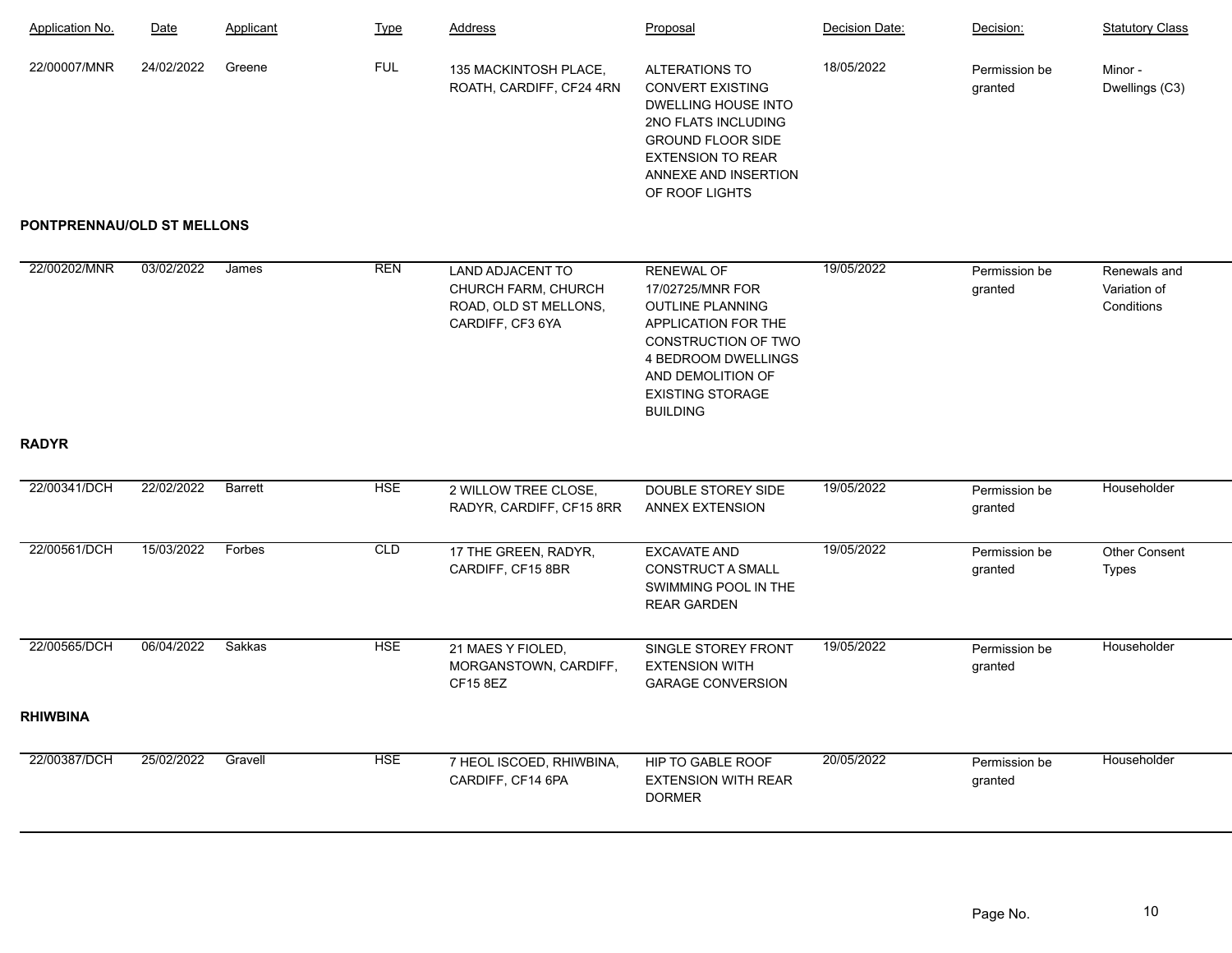| <b>Application No.</b>     | Date       | Applicant   | <b>Type</b> | Address                                         | Proposal                                                                          | Decision Date: | Decision:                | <b>Statutory Class</b>     |
|----------------------------|------------|-------------|-------------|-------------------------------------------------|-----------------------------------------------------------------------------------|----------------|--------------------------|----------------------------|
| LBC/22/00006/DCH17/03/2022 |            | <b>REES</b> | LBC         | 51 PEN-Y-DRE, RHIWBINA,<br>CARDIFF, CF14 6EJ    | REPLACEMENT OF 2NO.<br><b>GROUND FLOOR</b><br>WINDOWS TO SIDE<br><b>ELEVATION</b> | 19/05/2022     | Permission be<br>granted | Listed<br><b>Buildings</b> |
| 22/00244/DCH               | 17/03/2022 | <b>REES</b> | <b>HSE</b>  | 51 PEN-Y-DRE, RHIWBINA,<br>CARDIFF, CF14 6EJ    | REPLACEMENT OF 2NO.<br><b>GROUND FLOOR</b><br>WINDOWS TO SIDE<br><b>ELEVATION</b> | 19/05/2022     | Permission be<br>granted | Householder                |
| 22/00523/DCH               | 01/04/2022 | Lawrence    | <b>HSE</b>  | 3 HEOL-YR-EFAIL, RHIWBINA,<br>CARDIFF, CF14 4SR | <b>REAR SINGLE STOREY</b><br><b>EXTENSION AND GARDEN</b><br>ROOM                  | 17/05/2022     | Permission be<br>granted | Householder                |
| 22/00638/DCH               | 23/03/2022 | Davies      | <b>HSE</b>  | 19 HEOL ISCOED, RHIWBINA,<br>CARDIFF, CF14 6PA  | SINGLE STOREY<br><b>EXTENSION AT REAR AND</b><br><b>SIDE</b>                      | 17/05/2022     | Permission be<br>granted | Householder                |
| <b>RIVERSIDE</b>           |            |             |             |                                                 |                                                                                   |                |                          |                            |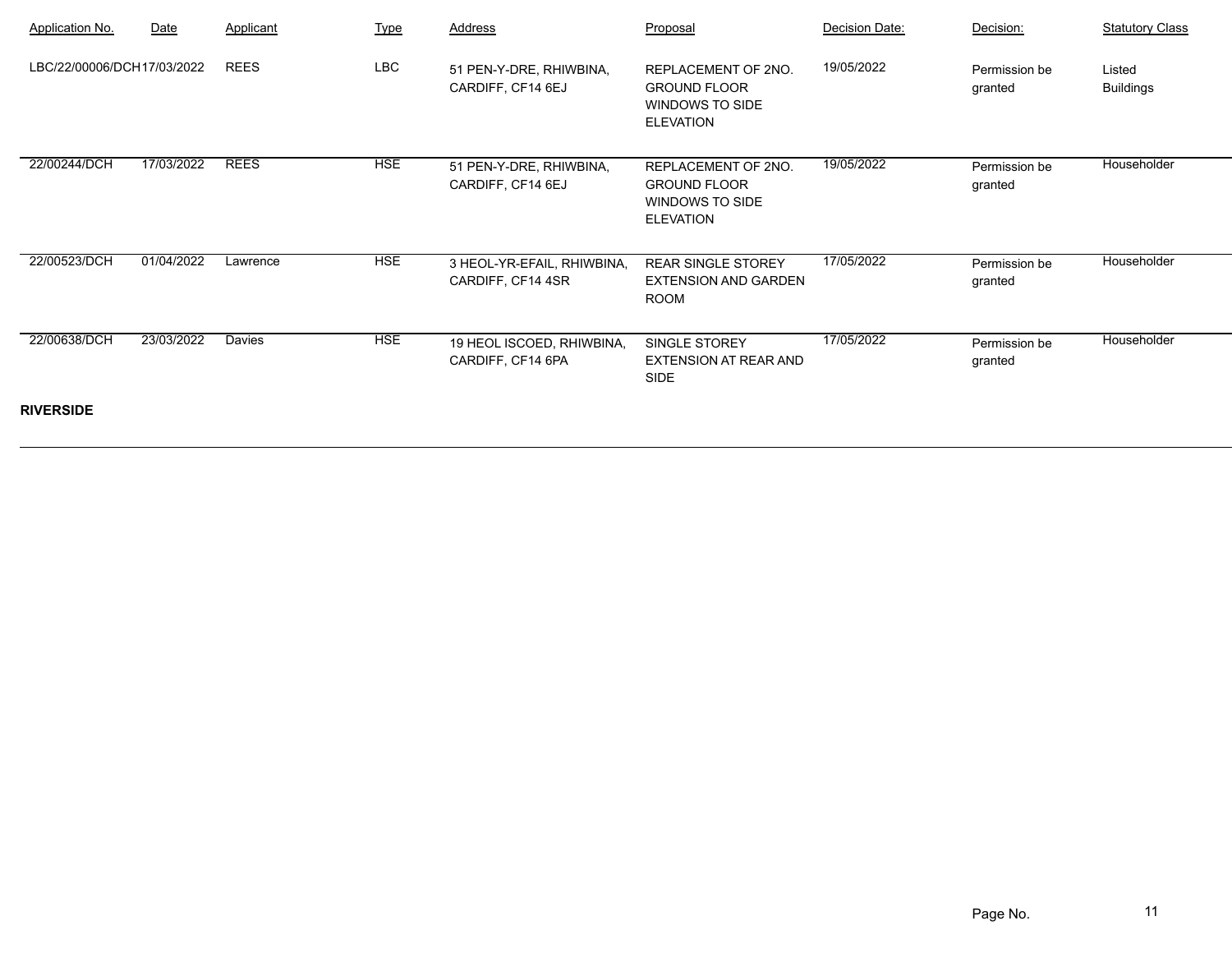| <b>Application No.</b> | <u>Date</u>          | Applicant | <b>Type</b> | <b>Address</b>                                            | Proposal                                                                                                                                                                                                                                                                                                                                                                                                                                                                                                                                                                                                                                                                                                                                                                                                                                                                                                                                                         | Decision Date: | Decision:                | <b>Statutory Class</b>    |
|------------------------|----------------------|-----------|-------------|-----------------------------------------------------------|------------------------------------------------------------------------------------------------------------------------------------------------------------------------------------------------------------------------------------------------------------------------------------------------------------------------------------------------------------------------------------------------------------------------------------------------------------------------------------------------------------------------------------------------------------------------------------------------------------------------------------------------------------------------------------------------------------------------------------------------------------------------------------------------------------------------------------------------------------------------------------------------------------------------------------------------------------------|----------------|--------------------------|---------------------------|
| 22/00407/MJR           | 24/02/2022           | Cotter    | <b>NMA</b>  | 37-39A CATHEDRAL ROAD,<br>PONTCANNA, CARDIFF, CF11<br>9XF | AMENDMENT TO SITE<br>LAYOUT AND BLOCK A, B<br>AND C FLOORPLANS AND<br>ELEVATIONS PREVIOUSLY<br>APPROVED UNDER<br>19/01956/MJR TO:<br>ADD SUBSTATION AS A<br><b>RESULT OF THE</b><br>APPROVAL OF AN<br><b>ELECTRICITY</b><br><b>SUBSTATION UNDER</b><br>PLANNING PERMISSION<br>REF 21/01440/MNR<br>AMEND GARDEN PATH/<br><b>ACCESS GATE TO</b><br>TOWNHOUSE 3, DUE TO<br>THE EMERGENCE OF A<br>TELECOMS CABINET IN<br>THE ORIGINAL LOCATION<br>RE-POSITION OFFICE BIN<br><b>STORE TO BEHIND</b><br><b>BOUNDARY WALL</b><br>REDUCE SIZE OF BLOCK<br><b>B STAIR/LIFT CORE</b><br><b>REMOVE DORMER</b><br>PROTRUSION ABOVE LIFT<br>SHAFT ON BLOCK A<br><b>CHANGE TO</b><br>ACCOMMODATION -<br>REMOVE FLAT B10 TO<br>CREATE A PENTHOUSE IN<br>B07 IN BLOCK B, AND<br>AMEND FLAT C11 FROM A 2<br>BED FLAT TO A 3 BED FLAT<br>AMEND THE NUMBER AND<br>POSITION OF<br><b>ROOFLIGHTS</b><br>ADD AUTOMATIC<br>OPENING VENT (AOV)<br>ABOVE THE COMMUNAL<br>STAIR TO BLOCK C | 16/05/2022     | Permission be<br>granted | Non Material<br>Amendment |
| 22/00775/DCH           | 12/04/2022  WILLIAMS |           | <b>HSE</b>  | 87 FAIRLEIGH ROAD,<br>PONTCANNA, CARDIFF, CF11<br>9JW     | SINGLE STOREY REAR<br><b>EXTENSION</b>                                                                                                                                                                                                                                                                                                                                                                                                                                                                                                                                                                                                                                                                                                                                                                                                                                                                                                                           | 17/05/2022     | Permission be<br>granted | Householder               |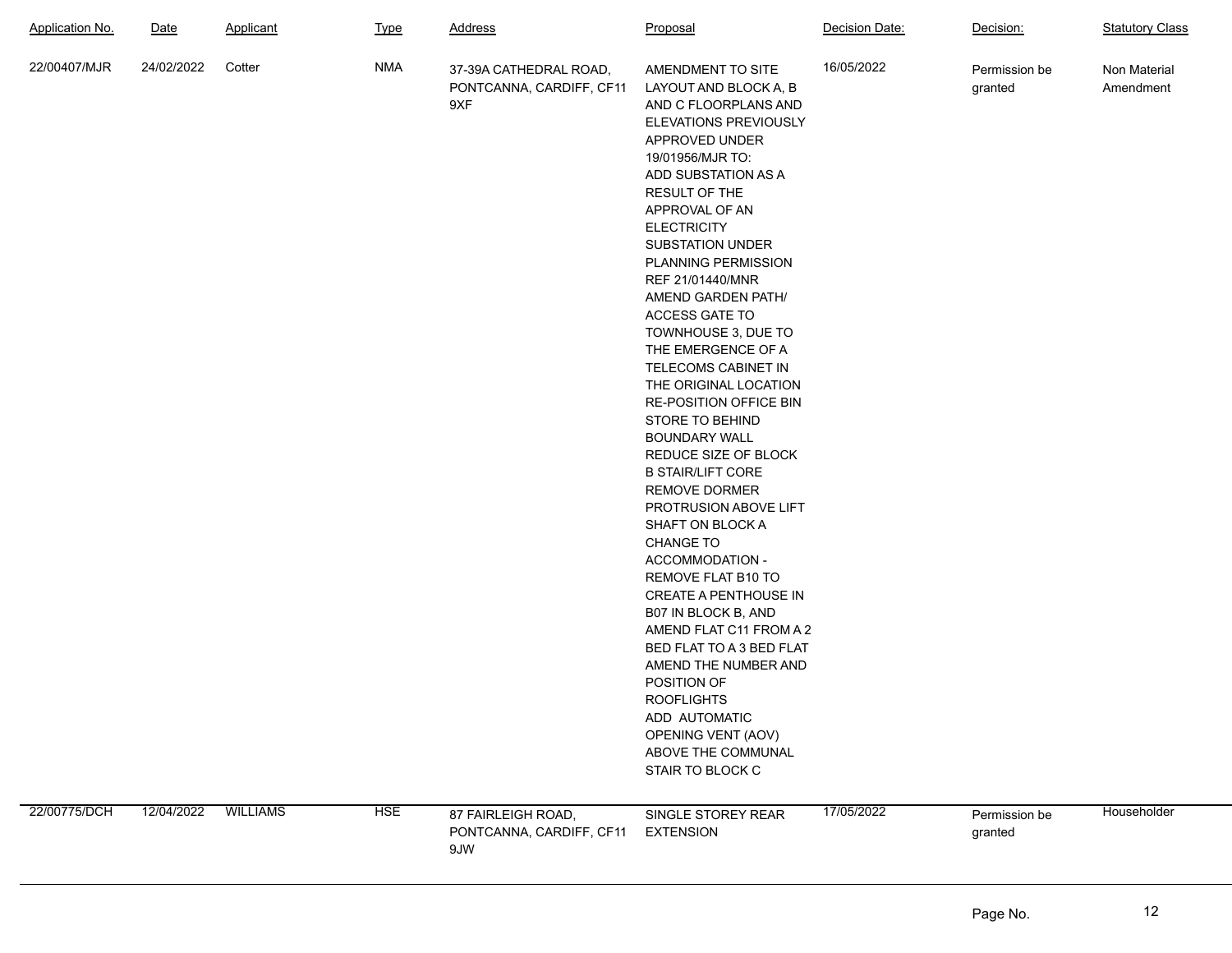| Application No.           | Date       | Applicant                   | <b>Type</b> | <b>Address</b>                                                                                                     | Proposal                                                                                                                                          | Decision Date: | Decision:                            | <b>Statutory Class</b>        |
|---------------------------|------------|-----------------------------|-------------|--------------------------------------------------------------------------------------------------------------------|---------------------------------------------------------------------------------------------------------------------------------------------------|----------------|--------------------------------------|-------------------------------|
| 22/00275/DCH              | 08/03/2022 | <b>BRACE</b>                | <b>HSE</b>  | 7 FAIRLEIGH ROAD,<br>PONTCANNA, CARDIFF, CF11<br>9JT                                                               | SINGLE STOREY REAR<br><b>EXTENSION</b>                                                                                                            | 19/05/2022     | Permission be<br>granted             | Householder                   |
| 22/00756/DCH              | 06/04/2022 | Jones                       | <b>HSE</b>  | 30 SEVERN GROVE,<br>PONTCANNA, CARDIFF, CF11<br>9EN                                                                | <b>GROUND FLOOR REAR</b><br>INFILL EXTENSION & LOFT<br><b>CONVERSION WITH REAR</b><br>DORMER &<br><b>CONSERVATION ROOF</b><br>WINDOWS AT THE REAR | 19/05/2022     | Permission be<br>granted             | Householder                   |
| <b>RUMNEY</b>             |            |                             |             |                                                                                                                    |                                                                                                                                                   |                |                                      |                               |
| 22/00525/DCH              | 16/03/2022 | <b>Diaz</b>                 | <b>HSE</b>  | 41 HARLECH ROAD,<br>RUMNEY, CARDIFF, CF3 3HT                                                                       | TWO DORMERS IN FRONT<br><b>ELEVATION</b>                                                                                                          | 19/05/2022     | Planning<br>Permission be<br>refused | Householder                   |
| 22/00607/DCH              | 25/03/2022 | Bowgen-Nicholas             | CLD         | 33 TY-FRY ROAD, RUMNEY,<br>CARDIFF, CF3 3JJ                                                                        | SINGLE STOREY SIDE<br><b>EXTENSION AND REAR</b><br>PERGOLA WITH<br><b>ASSOCIATED</b><br><b>ALTERATIONS</b>                                        | 19/05/2022     | Permission be<br>granted             | <b>Other Consent</b><br>Types |
| 22/00580/DCH              | 21/03/2022 | Tanasescu                   | <b>HSE</b>  | 18 CASTLE RISE, RUMNEY,<br>CARDIFF, CF3 4BA                                                                        | TWO STOREY SIDE<br><b>EXTENSION AND LOFT</b><br><b>CONVERSION WITH REAR</b><br><b>DORMER</b>                                                      | 16/05/2022     | Permission be<br>granted             | Householder                   |
| 22/00656/MNR              | 25/03/2022 | <b>Cardiff City Council</b> | <b>FUL</b>  | ST ILLTYDS HIGH SCHOOL,<br>NEWPORT ROAD, RUMNEY,<br>CARDIFF, CF3 1XQ                                               | THE ADDITION OF A<br>TWO-CLASSROOM<br>TEMPORARY BLOCK TO<br>AN EXISTING SCHOOL<br><b>SITE</b>                                                     | 17/05/2022     | Permission be<br>granted             | General<br>Regulations        |
| <b>SPLOTT</b>             |            |                             |             |                                                                                                                    |                                                                                                                                                   |                |                                      |                               |
| A/22/00026/MNR 26/04/2022 |            | <b>CONWAY-HUGHES</b>        | ADV         | PIRATE STUDIOS, TAGOMAGO NEW SIGNAGE<br><b>BUSINESS PARK, DOWLAIS</b><br>ROAD, SPLOTT, CARDIFF,<br><b>CF24 5LQ</b> |                                                                                                                                                   | 17/05/2022     | Permission be<br>granted             | Advertisements                |
|                           |            |                             |             |                                                                                                                    |                                                                                                                                                   |                |                                      |                               |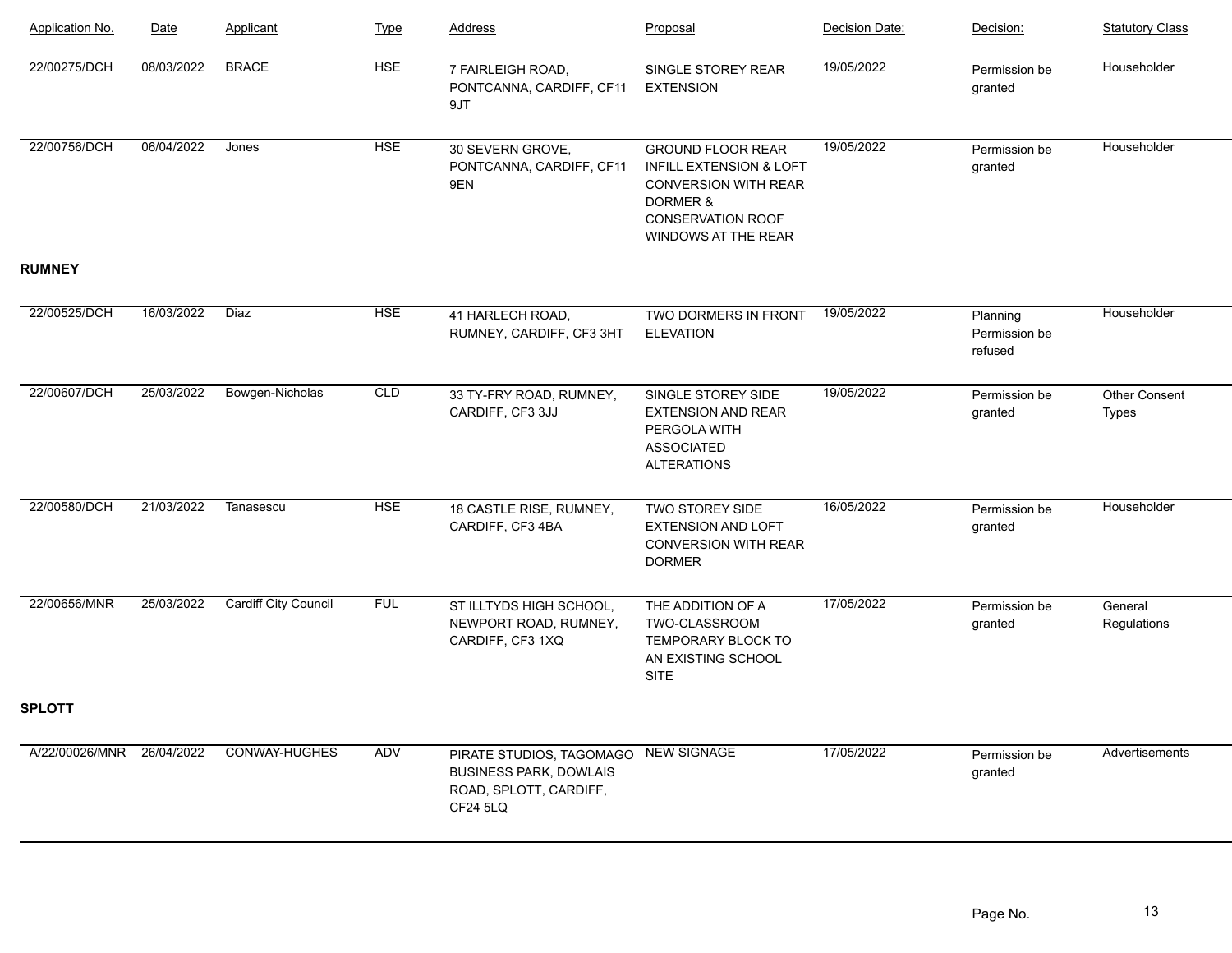| <b>Application No.</b>        | Date       | Applicant     | <b>Type</b> | Address                                                                                                  | Proposal                                                                                                                                                                                                                                                                                                                        | Decision Date: | Decision:                | <b>Statutory Class</b>    |
|-------------------------------|------------|---------------|-------------|----------------------------------------------------------------------------------------------------------|---------------------------------------------------------------------------------------------------------------------------------------------------------------------------------------------------------------------------------------------------------------------------------------------------------------------------------|----------------|--------------------------|---------------------------|
| 22/00670/DCH                  | 12/04/2022 | <b>HURLEY</b> | <b>HSE</b>  | 13 TAYMUIR ROAD,<br>TREMORFA, CARDIFF, CF24<br>2QL                                                       | <b>GROUND FLOOR REAR</b><br><b>EXTENSION</b>                                                                                                                                                                                                                                                                                    | 17/05/2022     | Permission be<br>granted | Householder               |
| <b>WHITCHURCH/TONGWYNLAIS</b> |            |               |             |                                                                                                          |                                                                                                                                                                                                                                                                                                                                 |                |                          |                           |
| 22/00898/MNR                  | 04/05/2022 | Morris        | <b>NMA</b>  | UNIT 5, GREENMEADOW<br><b>SPRINGS BUSINESS PARK,</b><br>VILLAGE WAY,<br>TONGWYNLAIS, CARDIFF,<br>CF157NE | <b>CHANGING ROOF</b><br>MOUNTED PVS TO INLINE<br>PV SYSTEM, ALTERATION<br>TO PROPOSED CANOPY<br>SERVING THE NEW<br>DOUBLE ENTRANCE<br>DOORS, AND SLIGHT<br>RELOCATION OF ONE<br>STEEL COLUMN AS A<br><b>RESULT OF THE</b><br><b>STRUCTURAL</b><br><b>ENGINEERS DESIGN -</b><br>PREVIOUSLY APPROVED<br><b>UNDER 21/02415/MNR</b> | 19/05/2022     | Permission be<br>granted | Non Material<br>Amendment |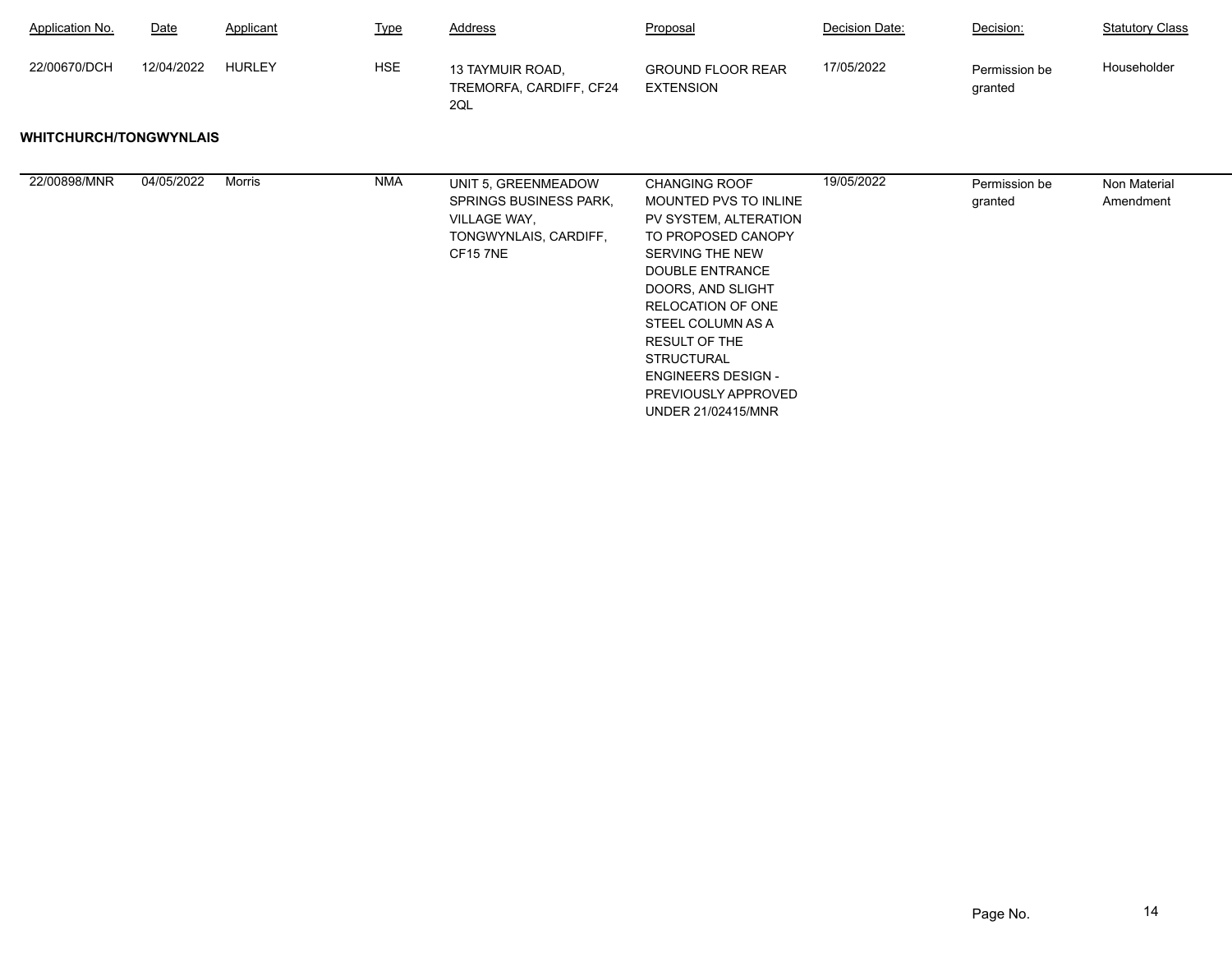|                  | <b>Cardiff Council</b><br><b>Strategic Planning And Environment:</b><br>$\frac{1}{2}$<br><b>Development Control</b> |                       |                  |                                                                                                       |                                                                                                           |                |                                |                            |  |  |  |  |
|------------------|---------------------------------------------------------------------------------------------------------------------|-----------------------|------------------|-------------------------------------------------------------------------------------------------------|-----------------------------------------------------------------------------------------------------------|----------------|--------------------------------|----------------------------|--|--|--|--|
|                  |                                                                                                                     |                       |                  | Applications Decided between 23/05/2022 and 27/05/2022                                                |                                                                                                           |                |                                |                            |  |  |  |  |
| Application No.  | Date                                                                                                                | Applicant             | <b>Type</b>      | <b>Address</b>                                                                                        | Proposal                                                                                                  | Decision Date: | Decision:                      | <b>Statutory Class</b>     |  |  |  |  |
| <b>ADAMSDOWN</b> |                                                                                                                     |                       |                  |                                                                                                       |                                                                                                           |                |                                |                            |  |  |  |  |
| 21/02938/MJR     | 17/12/2021                                                                                                          | Interstrand Ltd       | DOC              | PROPOSED DEVELOPMENT<br>SITE, AGATE STREET,<br>ADAMSDOWN, CARDIFF, CF24 (CONSTRUCTION<br>1PF          | <b>DISCHARGE OF</b><br><b>CONDITION 10</b><br><b>ENVIRONMENTAL</b><br>MANAGEMENT PLAN) OF<br>21/01595/MJR | 23/05/2022     | Full Discharge of<br>Condition | Discharge of<br>Conditions |  |  |  |  |
| 22/00513/MNR     | 09/03/2022                                                                                                          | George                | <b>FUL</b>       | 180 NEWPORT ROAD, ROATH, CONVERSION OF<br>CARDIFF, CF24 1DL                                           | <b>BASEMENT AND</b><br>FIRST/SECOND FLOORS<br>TO FOUR SELF CONTAINED<br><b>FLATS</b>                      | 24/05/2022     | Permission be<br>granted       | Minor - Dwellings<br>(C3)  |  |  |  |  |
| 22/00732/MJR     | 05/04/2022                                                                                                          | Interstrand Ltd       | $\overline{DOC}$ | PROPOSED DEVELOPMENT<br>SITE, AGATE STREET,<br>ADAMSDOWN, CARDIFF, CF24 (ARCHITECTURAL<br>1PF         | PARTIAL DISCHARGE OF<br><b>CONDITION 4</b><br><b>DETAILING) OF</b><br>21/01595/MJR                        | 25/05/2022     | Full Discharge of<br>Condition | Discharge of<br>Conditions |  |  |  |  |
| <b>BUTETOWN</b>  |                                                                                                                     |                       |                  |                                                                                                       |                                                                                                           |                |                                |                            |  |  |  |  |
| 20/00310/MJR     | 10/02/2020                                                                                                          | <b>Morgan Sindall</b> | $\overline{DOC}$ | HMS CAMBRIA (CARDIFF BAY), DISCHARGE OF<br>CARGO ROAD, CARDIFF BAY, CONDITION 10<br>CARDIFF, CF10 4LY | (VERIFICATION REPORT OF<br><b>REMEDIATION SCHEME)</b><br>OF 18/00792/MJR                                  | 25/05/2022     | Full Discharge of<br>Condition | Discharge of<br>Conditions |  |  |  |  |
| 22/00066/MJR     | 14/01/2022                                                                                                          | Urban Centric         | DOC              | <b>CRAWSHAY COURT, 6</b><br>CURRAN ROAD, BUTETOWN,<br>CARDIFF, CF10 5TG                               | <b>DISCHARGE OF</b><br>CONDITIONS 16, 18 AND 19<br>(NOISE) OF 19/01930/MJR                                | 23/05/2022     | Full Discharge of<br>Condition | Discharge of<br>Conditions |  |  |  |  |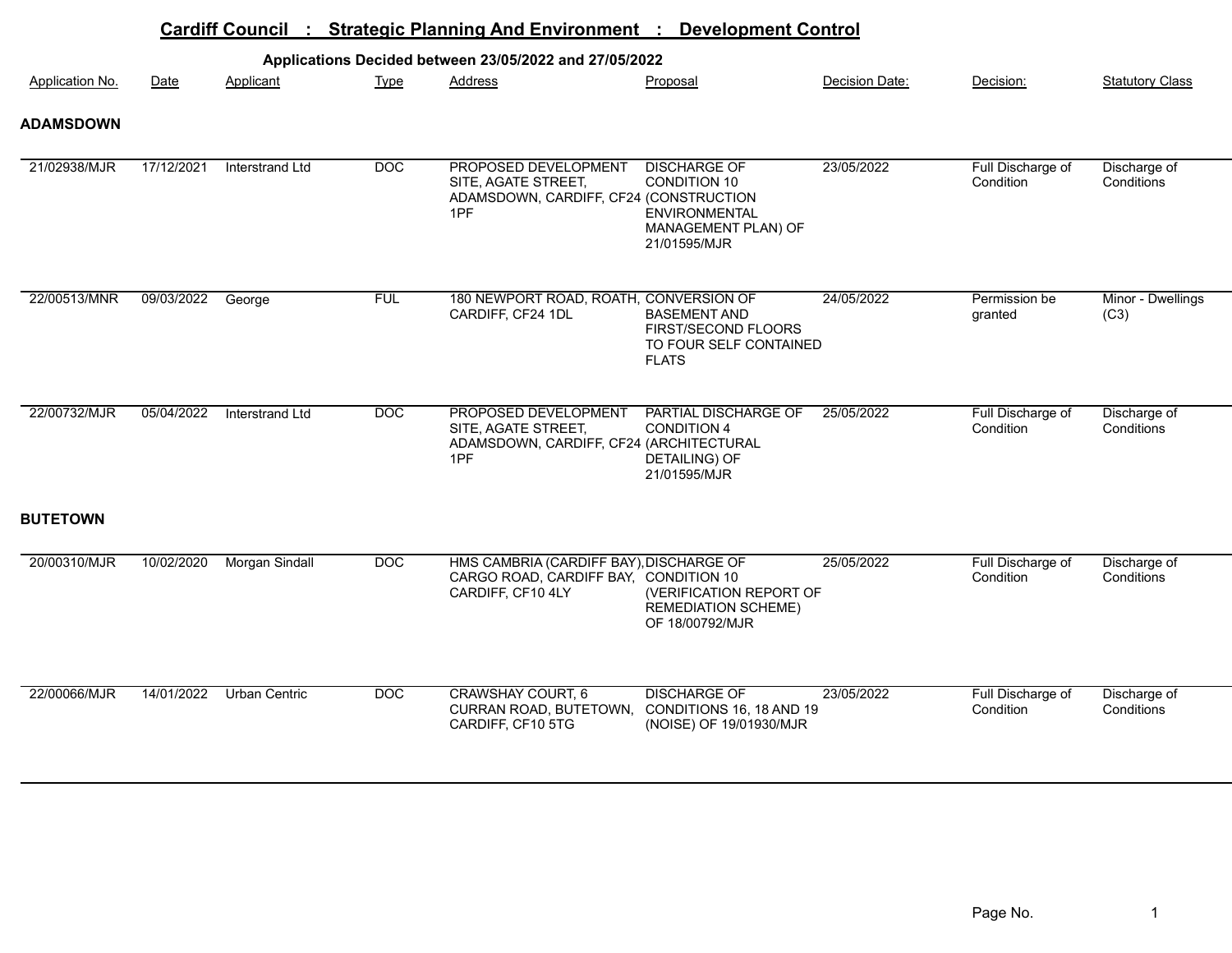| Application No.       | Date       | Applicant                      | <b>Type</b> | <b>Address</b>                                                                          | Proposal                                                                                                                                               | Decision Date: | Decision:                             | <b>Statutory Class</b>               |
|-----------------------|------------|--------------------------------|-------------|-----------------------------------------------------------------------------------------|--------------------------------------------------------------------------------------------------------------------------------------------------------|----------------|---------------------------------------|--------------------------------------|
| 22/00299/MJR          | 14/02/2022 | Urban Centric                  | DOC         | <b>CRAWSHAY COURT, 6</b><br>CURRAN ROAD, BUTETOWN,<br>CARDIFF, CF10 5TG                 | <b>DISCHARGE OF</b><br><b>CONDITION 3</b><br>(CONSTRUCTION<br><b>ENVIRONMENTAL</b><br>MANAGEMENT PLAN) OF<br>19/01930/MJR                              | 23/05/2022     | Full Discharge of<br>Condition        | Discharge of<br>Conditions           |
| 22/00410/MJR          | 24/02/2022 | Urban Centric (Cardiff)<br>Ltd | DOC         | <b>CRAWSHAY COURT, 6</b><br>CURRAN ROAD, BUTETOWN,<br>CARDIFF, CF10 5TG                 | <b>DISCHARGE OF</b><br><b>CONDITIONS 25 (GAS</b><br>PROTECTION MEASURES)<br>AND 26 (CONTAMINATED<br>LAND<br>MEASURES - ASSESSMENT<br>) OF 19/01930/MJR | 23/05/2022     | Partial Discharge of<br>Condition (s) | Discharge of<br>Conditions           |
| <b>CATHAYS</b>        |            |                                |             |                                                                                         |                                                                                                                                                        |                |                                       |                                      |
| 22/00882/MNR          | 28/04/2022 | Franco Manca 2 Ltd             | <b>FUL</b>  | 11-12 CHURCH STREET, CITY INSTALLATION OF<br>CENTRE, CARDIFF, CF10 1BG RESTAURANT PLANT |                                                                                                                                                        | 24/05/2022     | Permission be<br>granted              | <b>Other Consent</b><br><b>Types</b> |
| <b>GRANGETOWN</b>     |            |                                |             |                                                                                         |                                                                                                                                                        |                |                                       |                                      |
| 22/00777/MNR          | 22/04/2022 | <b>Imperial Services Ltd</b>   | <b>FUL</b>  | 3 CLIVE STREET,<br>GRANGETOWN, CF11 7HJ                                                 | <b>CHANGE OF USE OF</b><br><b>GROUND FLOOR FRONT</b><br>ROOM FROM SHOP TO<br><b>RESIDENTIAL TO FORM</b><br>PART OF GROUND FLOOR<br><b>FLAT</b>         | 24/05/2022     | Permission be<br>granted              | Minor - Dwellings<br>(C3)            |
| <b>HEATH</b>          |            |                                |             |                                                                                         |                                                                                                                                                        |                |                                       |                                      |
| 22/00685/DCH          | 04/04/2022 | <b>MITCHELL</b>                | <b>HSE</b>  | 78 HOMELANDS ROAD,<br>BIRCHGROVE, CARDIFF, CF14 GARAGE INTO HABITABLE<br>1UJ            | CONVERSION OF EXISTING24/05/2022<br>ANNEX LIVING SPACE<br>WITH ASSOCIATED WORKS                                                                        |                | Permission be<br>granted              | Householder                          |
| <b>LLANDAFF NORTH</b> |            |                                |             |                                                                                         |                                                                                                                                                        |                |                                       |                                      |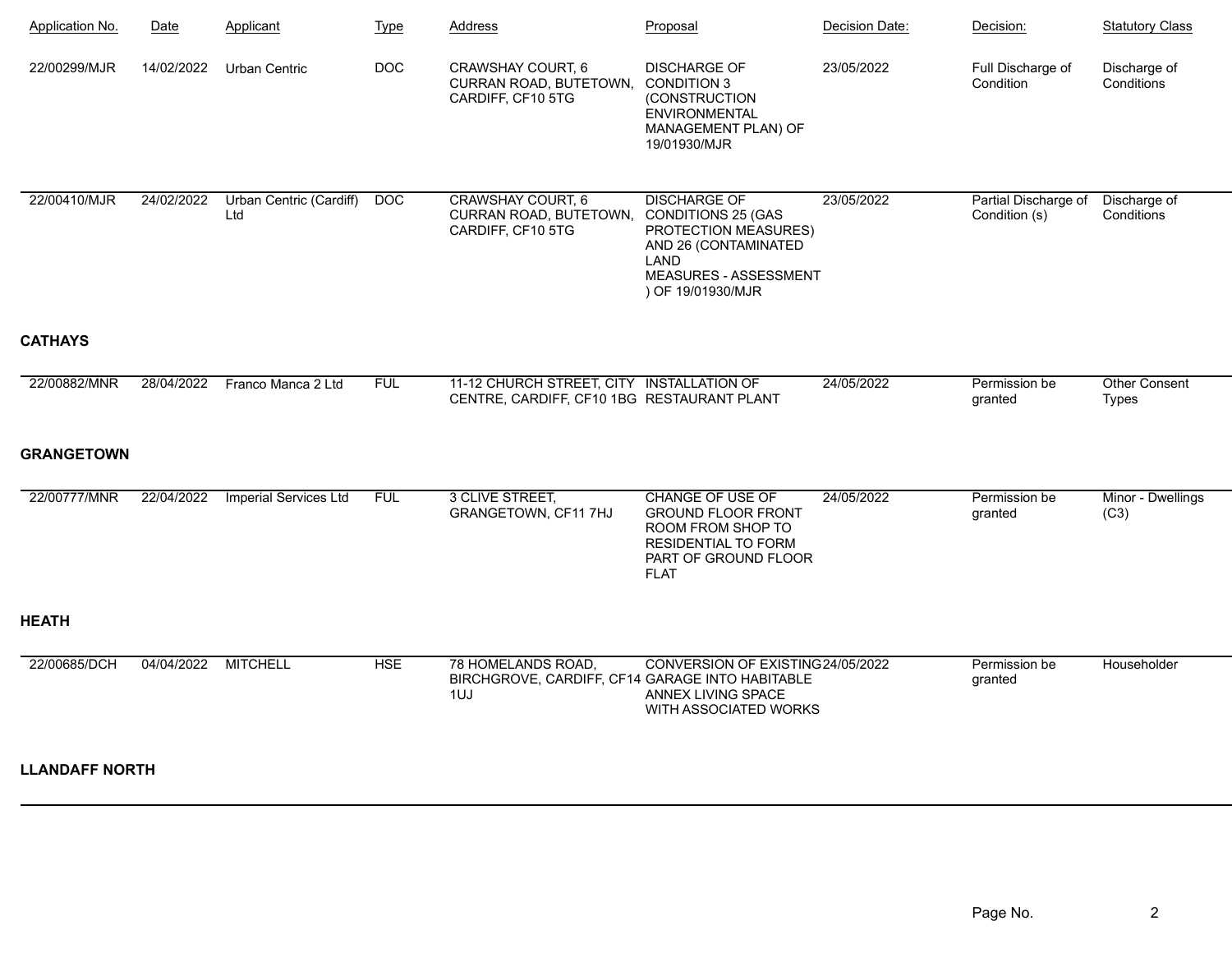| Application No. | Date       | Applicant | <b>Type</b> | <b>Address</b>                                              | Proposal                                                                                                         | Decision Date: | Decision:                | <b>Statutory Class</b>      |
|-----------------|------------|-----------|-------------|-------------------------------------------------------------|------------------------------------------------------------------------------------------------------------------|----------------|--------------------------|-----------------------------|
| 22/01043/DCH    | 17/05/2022 | Sheahan   | <b>NMH</b>  | 36 CLARBESTON ROAD.<br>LLANDAFF NORTH, CARDIFF,<br>CF14 2LN | AMEND EXTERNAL<br>FINISHES AND ADD A<br>WINDOW TO UTILITY<br>ROOM - PREVIOUSLY<br>APPROVED UNDER<br>21/02144/DCH | 24/05/2022     | Permission be<br>granted | Non Material<br>Householder |

## **PENTWYN**

| 21/02708/MJR      | 18/11/2021 | <b>Willis Construction</b>   | DOC        | <b>FORMER MORRISONS, 113</b><br>BRYNHEULOG, PENTWYN,<br>CARDIFF, CF23 7JD                                                                             | <b>DISCHARGE OF</b><br><b>CONDITIONS 3</b><br>(CONTAMINATION), 7<br>(CONSTRUCTION<br><b>ENVIRONMENTAL</b><br>MANAGEMENT PLAN), 9<br>(PILING/FOUNDATION<br>DESIGNS) AND 10 (FOUL<br><b>WATER DRAINAGE</b><br>SCHEME) OF 21/00321/MJR | 23/05/2022 | Full Discharge of<br>Condition        | Discharge of<br>Conditions |
|-------------------|------------|------------------------------|------------|-------------------------------------------------------------------------------------------------------------------------------------------------------|-------------------------------------------------------------------------------------------------------------------------------------------------------------------------------------------------------------------------------------|------------|---------------------------------------|----------------------------|
| <b>PLASNEWYDD</b> |            |                              |            |                                                                                                                                                       |                                                                                                                                                                                                                                     |            |                                       |                            |
| 22/00469/MNR      | 03/03/2022 | Parish                       | <b>FUL</b> | 43 PARTRIDGE LANE, ROATH,<br>CARDIFF, CF24 3QN                                                                                                        | <b>CONVERSION OF FIRST</b><br><b>FLOOR OFFICE</b><br>STUDIO/OFFICE SPACE<br><b>INTO A ONE BEDROOM</b><br><b>FLAT</b>                                                                                                                | 27/05/2022 | Withdrawn by<br>Applicant             | Minor - Dwellings<br>(C3)  |
| 22/00470/MNR      | 03/03/2022 | Parish                       | <b>FUL</b> | 45 PARTRIDGE LANE, ROATH,<br>CARDIFF, CF24 3QN                                                                                                        | <b>CONVERSION OF FIRST</b><br><b>FLOOR OFFICE</b><br>STUDIO/OFFICE SPACE<br><b>INTO A ONE BEDROOM</b><br><b>FLAT</b>                                                                                                                | 27/05/2022 | Withdrawn by<br>Applicant             | Minor - Dwellings<br>(C3)  |
| <b>RADYR</b>      |            |                              |            |                                                                                                                                                       |                                                                                                                                                                                                                                     |            |                                       |                            |
| 21/02191/MJR      | 08/09/2021 | Amey Infrastructure<br>Wales | DOC        | LAND EITHER SIDE OF RADYR DISCHARGE OF<br>TO PONTYPRIDD RAILWAY<br>LINE AT GELYNIS FARM,<br>TY-NANT ROAD.<br>MORGANSTOWN, CARDIFF,<br><b>CF15 8LB</b> | <b>CONDITIONS 4 (GREEN)</b><br>INFRASTRUCTURE:<br><b>MITIGATION</b><br>STRATEGY - GIMS), 6<br>(TREE PROTECTION) AND 7<br>(LANDSCAPING SCHEME)<br>OF 21/00235/MJR                                                                    | 23/05/2022 | Partial Discharge of<br>Condition (s) | Discharge of<br>Conditions |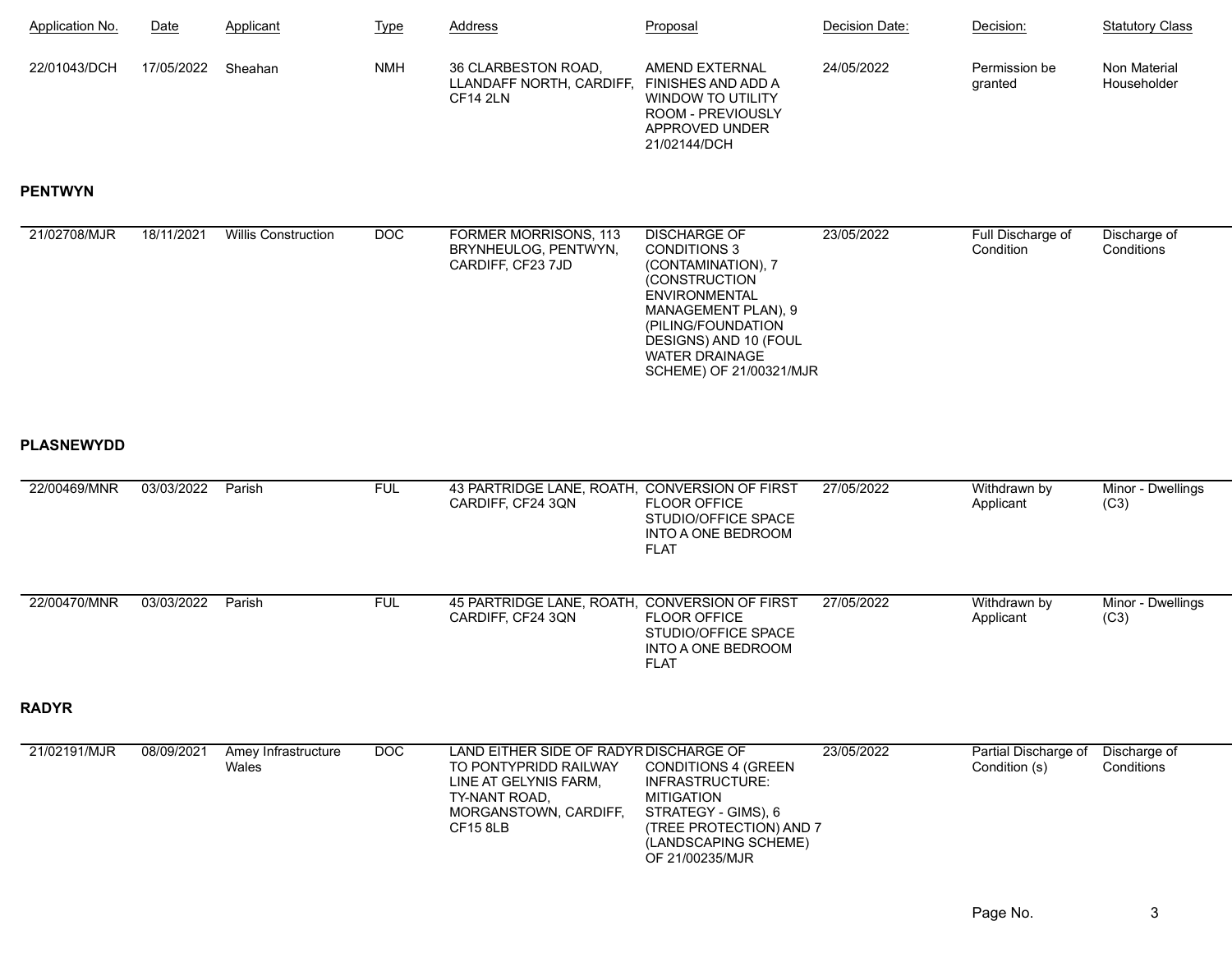| Application No.   | Date       | Applicant                                              | <b>Type</b> | Address                                                               | Proposal                                                                                                                                                                                                                                                                                                                                                                                                                                                             | Decision Date: | Decision:                      | <b>Statutory Class</b> |
|-------------------|------------|--------------------------------------------------------|-------------|-----------------------------------------------------------------------|----------------------------------------------------------------------------------------------------------------------------------------------------------------------------------------------------------------------------------------------------------------------------------------------------------------------------------------------------------------------------------------------------------------------------------------------------------------------|----------------|--------------------------------|------------------------|
| <b>RHIWBINA</b>   |            |                                                        |             |                                                                       |                                                                                                                                                                                                                                                                                                                                                                                                                                                                      |                |                                |                        |
| 22/00704/DCH      | 04/04/2022 | <b>HENDERSON</b>                                       | <b>HSE</b>  | 28 HEOL FFYNNON WEN,<br>PANTMAWR, CARDIFF, CF14<br>7TP                | <b>REMOVAL OF EXISTING</b><br><b>CONSERVATORY AND</b><br><b>REPLACE WITH SINGLE</b><br><b>STOREY REAR</b><br><b>EXTENSION, REMOVE AND</b><br>REPLACE FRONT PORCH,<br>AND LOFT CONVERSION<br>WITH REAR DORMER                                                                                                                                                                                                                                                         | 24/05/2022     | Permission be<br>granted       | Householder            |
| <b>TROWBRIDGE</b> |            |                                                        |             |                                                                       |                                                                                                                                                                                                                                                                                                                                                                                                                                                                      |                |                                |                        |
| 21/02882/MJR      | 14/12/2021 | <b>Cardiff Council and</b><br><b>Wates Residential</b> | DOC         | LAND AT BROOKFIELD DRIVE, PARTIAL DISCHARGE OF<br>ST MELLONS, CARDIFF | <b>CONDITIONS 4 (IMPORTED</b><br>SOIL), 5 (IMPORTED<br>AGGREGATE) AND 6 (SITE<br>WON MATERIAL) AND FULL<br><b>DISCHARGE OF</b><br><b>CONDITIONS 8</b><br>(BIODIVERSITY<br>ENHANCEMENT), 10 (FOUL<br><b>WATER DRAINAGE</b><br>SCHEME), 11<br>(CONSTRUCTION METHOD<br>STATEMENT), 14<br>(MATERIALS), 15 (BRICK<br><b>WALL AROUND FRONT</b><br>CYCLE AND BIN STORE), 17<br>(CYCLE STORE), 20 (SOFT<br>LANDSCAPING) AND 23<br>(CYCLE PARKING DETAILS)<br>OF 20/01306/MJR | 23/05/2022     | Full Discharge of<br>Condition | General<br>Regulations |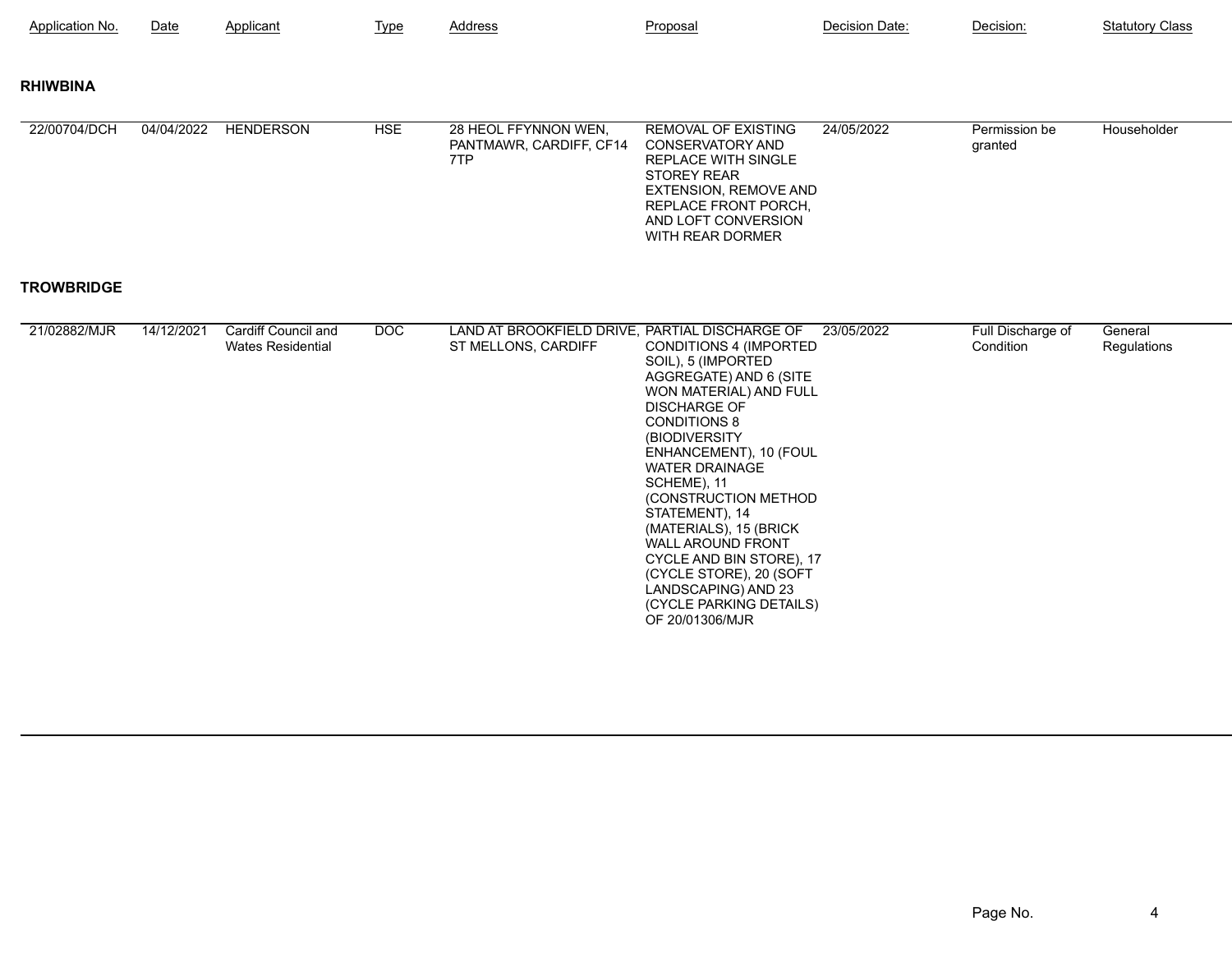| <b>Application No.</b> | Date       | Applicant                                       | <b>Type</b> | Address                                                               | Proposal                                                                                                                                                                                                                                                                                    | Decision Date: | Decision:                      | <b>Statutory Class</b> |
|------------------------|------------|-------------------------------------------------|-------------|-----------------------------------------------------------------------|---------------------------------------------------------------------------------------------------------------------------------------------------------------------------------------------------------------------------------------------------------------------------------------------|----------------|--------------------------------|------------------------|
| 21/02995/MJR           | 21/12/2021 | Cardiff Council and<br><b>Wates Residential</b> | DOC         | LAND AT BROOKFIELD DRIVE, DISCHARGE OF<br>ST MELLONS, CARDIFF         | <b>CONDITIONS 16</b><br>(BALCONIES), 18<br>(ARBORICULTURAL<br>METHOD STATEMENT), 22<br>(ENCLOSURE DETAILS), 24<br>(CAR PARKING LAYOUT<br>PLAN), 25 (ACCESS ROAD<br>JUNCTION DETAILS) AND<br>26 (INTERNAL ROADS AND<br>FOOTPATHS) OF<br>20/01306/MJR                                         | 23/05/2022     | Full Discharge of<br>Condition | General<br>Regulations |
| 22/00647/DCH           | 29/03/2022 | Fouracre                                        | <b>HSE</b>  | 14 HAZELWOOD DRIVE, ST<br>MELLONS, CARDIFF, CF3 0BS REAR CONSERVATORY | DEMOLITION OF EXISTING 23/05/2022<br>AND ERECTION OF SINGLE<br><b>STOREY REAR</b><br><b>EXTENSION, FIRST FLOOR</b><br>SIDE EXTENSION, AND<br><b>NEW FRONT PORCH</b>                                                                                                                         |                | Permission be<br>granted       | Householder            |
| 21/02944/MJR           | 15/12/2021 | Cardiff Council and<br><b>Wates Residential</b> | <b>NMA</b>  | LAND AT BROOKFIELD DRIVE, REWORDING OF<br>ST MELLONS, CARDIFF         | CONDITION 2 (SCHEDULE<br>OF APPROVED PLANS) AND<br><b>CONDITION 26 (INTERNAL</b><br><b>ROADS AND FOOTPATHS)</b><br>TO ALLOW SUBSTITUTION<br>OF REVISED PLANS AND<br>THE REMOVAL OF<br><b>CONDITION 9 (DRAINAGE)</b><br>DETAILS) AND 17 (CYCLE<br>STORE) OF PLANNING<br>CONSENT 20/01306/MJR | 24/05/2022     | Permission be<br>granted       | General<br>Regulations |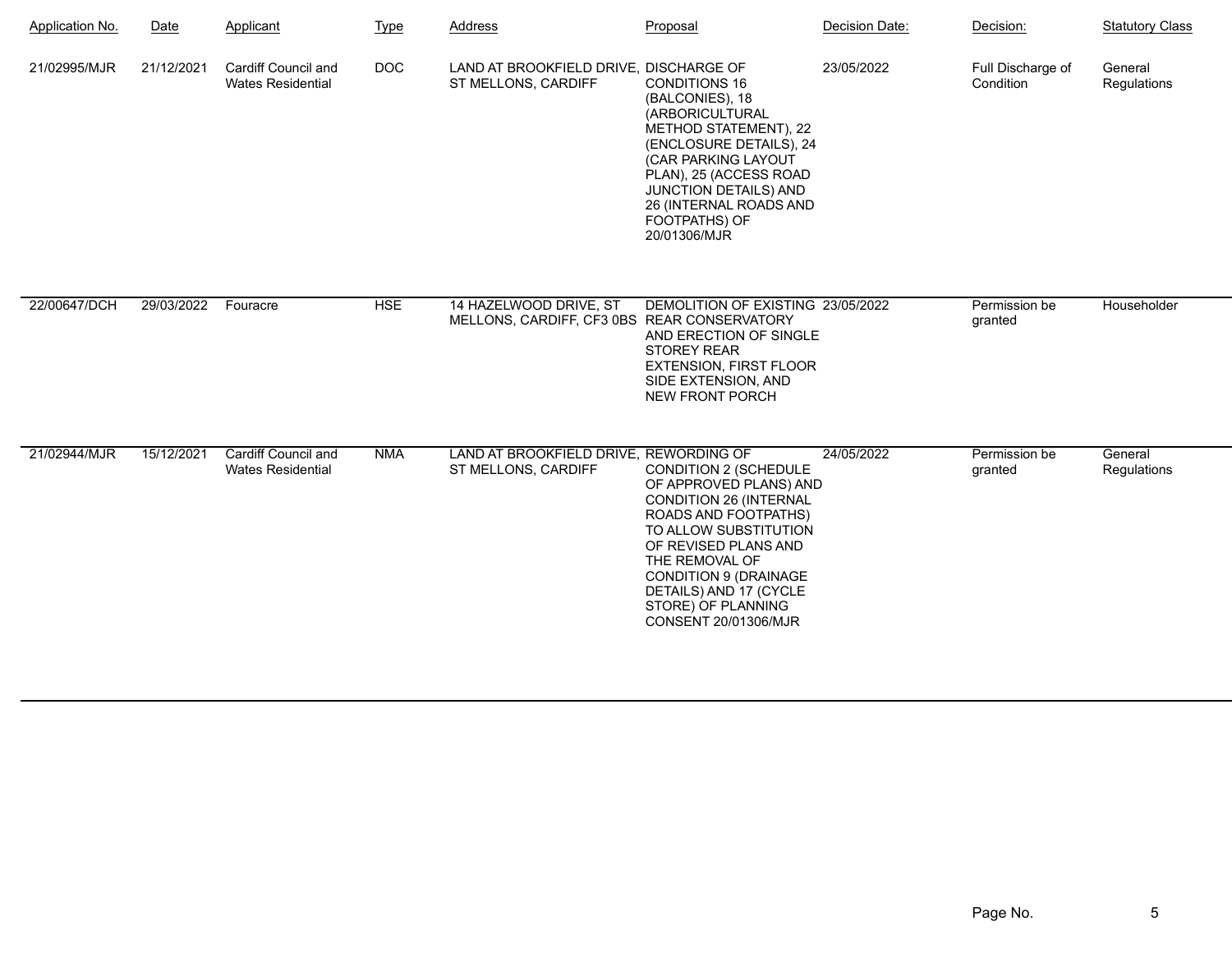| <b>Application No.</b> | <u>Date</u> | Applicant                   | <u>Type</u> | Address                                                                                     | Proposal                                                                                                                                                                                                                                                                                                                                                                                                                                                                                                                                                                                                                                   | Decision Date: | Decision:        | <b>Statutory Class</b>        |
|------------------------|-------------|-----------------------------|-------------|---------------------------------------------------------------------------------------------|--------------------------------------------------------------------------------------------------------------------------------------------------------------------------------------------------------------------------------------------------------------------------------------------------------------------------------------------------------------------------------------------------------------------------------------------------------------------------------------------------------------------------------------------------------------------------------------------------------------------------------------------|----------------|------------------|-------------------------------|
| 21/00156/MJR           | 20/01/2021  | <b>Newport City Council</b> | <b>RFO</b>  | LAND SOUTH OF HEOL LAS<br>STABLES GREEN LANE<br>PETERSTONE WENTLOOGE<br>CARDIFF SOUTH WALES | <b>REQUEST FOR</b><br><b>OBSERVATIONS IN</b><br><b>RESPECT OF:</b><br><b>INSTALLATION OF</b><br><b>KERBING, FENCING AND</b><br><b>ROAD MARKINGS</b><br>ASSOCIATED WITH A NEW<br>PERMANENT ACCESS<br>ROAD AND JUNCTION TO<br>THE SOUTH OF THE<br><b>GREEN LANE</b><br>OVERBRIDGE, HEOL LAS,<br>TO PROVIDE A NEW<br><b>RAILWAY MAINTENANCE</b><br>ACCESS ROAD ACROSS<br>THE GREEN LANE REEN<br>FROM HEOL LAS TO THE<br>PROPOSED CARDIFF<br><b>PARKWAY STATION PLUS</b><br>THE INSTALLATION OF AN<br><b>EARTHWORK STRUCTURE</b><br>TIE-IN ASSOCIATED WITH A<br>NEW PENSTOCK WITHIN<br>THE GREEN LANE REEN<br>TO CONTROL WATER<br><b>FLOWS</b> | 26/05/2022     | Raise Objections | <b>Other Consent</b><br>Types |

| 21/00158/MJR | 21/01/2021 | Newport City Council | <b>RFO</b> | LAND SOUTH OF HEOL LAS | REQUEST FOR                   | 26/05/2022 | Raise No Objection | <b>Other Consent</b> |
|--------------|------------|----------------------|------------|------------------------|-------------------------------|------------|--------------------|----------------------|
|              |            |                      |            | STABLES GREEN LANE     | <b>OBSERVATIONS IN</b>        |            |                    | Types                |
|              |            |                      |            | PETERSTONE WENTLOOGE   | <b>RESPECT OF:</b>            |            |                    |                      |
|              |            |                      |            | CARDIFF SOUTH WALES    | INSTALLATION OF A NEW         |            |                    |                      |
|              |            |                      |            |                        | BRIDGE TO CARRY PUBLIC        |            |                    |                      |
|              |            |                      |            |                        | <b>RIGHT OF WAY ST</b>        |            |                    |                      |
|              |            |                      |            |                        | MELLONS NO.4A, AT THE         |            |                    |                      |
|              |            |                      |            |                        | <b>JUNCTION WITH HEOL LAS</b> |            |                    |                      |
|              |            |                      |            |                        | AND ST MELLONS ROAD           |            |                    |                      |
|              |            |                      |            |                        | AND TO FACILITATE A NEW       |            |                    |                      |
|              |            |                      |            |                        | ACTIVE TRAVEL ROUTE           |            |                    |                      |
|              |            |                      |            |                        | <b>ACROSS THE WIDENED</b>     |            |                    |                      |
|              |            |                      |            |                        | <b>GREEN LANE REEN FROM</b>   |            |                    |                      |
|              |            |                      |            |                        | <b>HEOL LAS INTO THE</b>      |            |                    |                      |
|              |            |                      |            |                        | <b>PROPOSED CARDIFF</b>       |            |                    |                      |
|              |            |                      |            |                        | <b>HENDRE LAKES</b>           |            |                    |                      |
|              |            |                      |            |                        | <b>DEVELOPMENT</b>            |            |                    |                      |
|              |            |                      |            |                        |                               |            |                    |                      |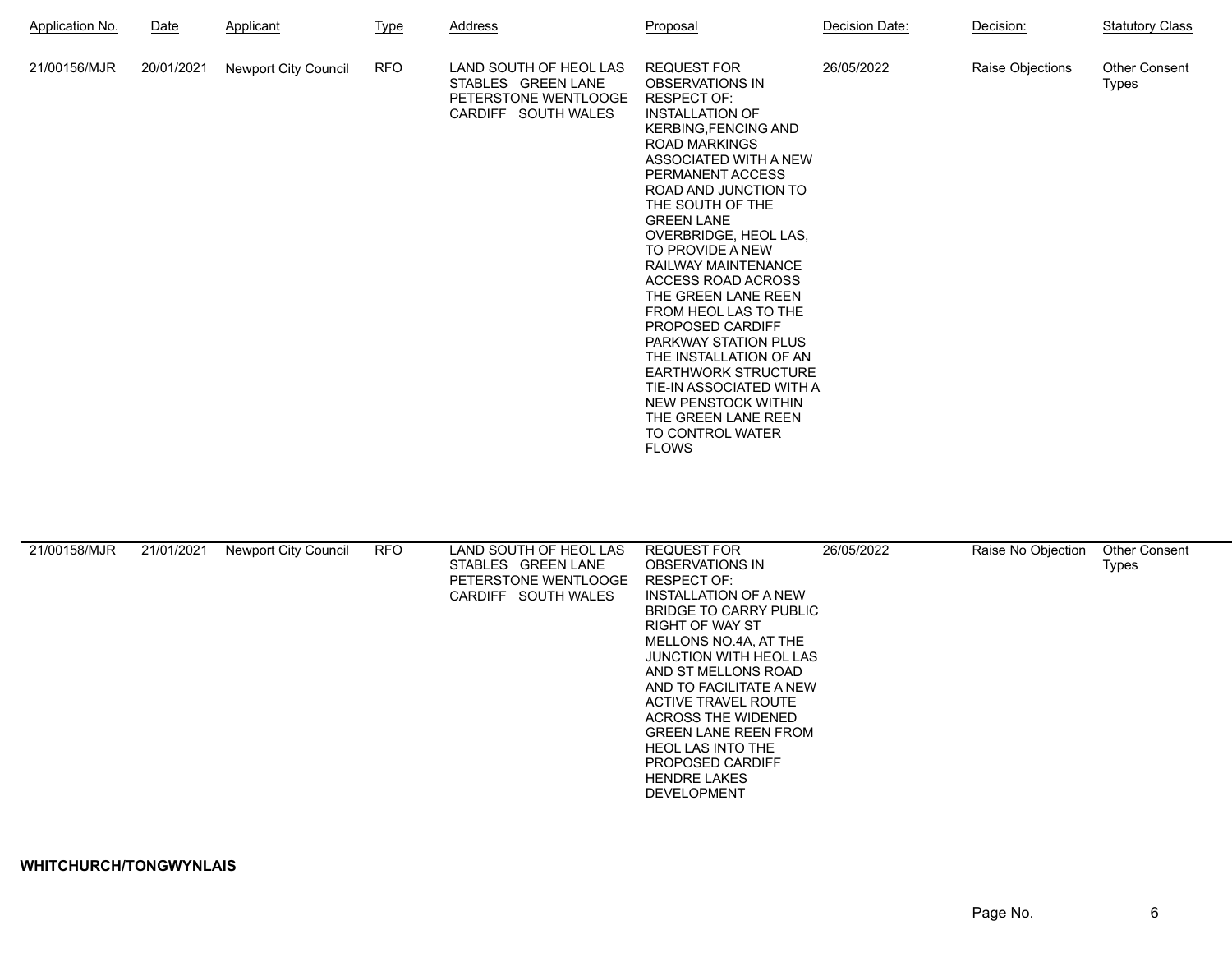| Application No. | Date       | Applicant | Type       | Address                                                                    | Proposal                                                                                                                                                                                                                                                                                                        | Decision Date: | Decision:                | <b>Statutory Class</b>      |
|-----------------|------------|-----------|------------|----------------------------------------------------------------------------|-----------------------------------------------------------------------------------------------------------------------------------------------------------------------------------------------------------------------------------------------------------------------------------------------------------------|----------------|--------------------------|-----------------------------|
| 22/00979/DCH    | 09/05/2022 | Beckham   | <b>NMH</b> | 116 HEOL GABRIEL,<br>WHITCHURCH, CARDIFF, CF14 SIZE OF EXTENSION TO<br>1JX | <b>SLIGHT REDUCTION IN</b><br>SIDE ELEVATION WHERE<br>PROPOSED UTILITY ROOM/<br>BATHROOM ARE LOCATED:<br>ANGLE OF SIDE ELEVATION<br><b>CHANGED FROM</b><br>PARALLEL WITH ANGLED<br>BOUNDARY WALL TO<br>PARALLEL WITH EXISTING<br><b>SIDE</b><br><b>ELEVATION - PREVIOUSLY</b><br>APPROVED UNDER<br>21/02748/DCH | 24/05/2022     | Permission be<br>granted | Non Material<br>Householder |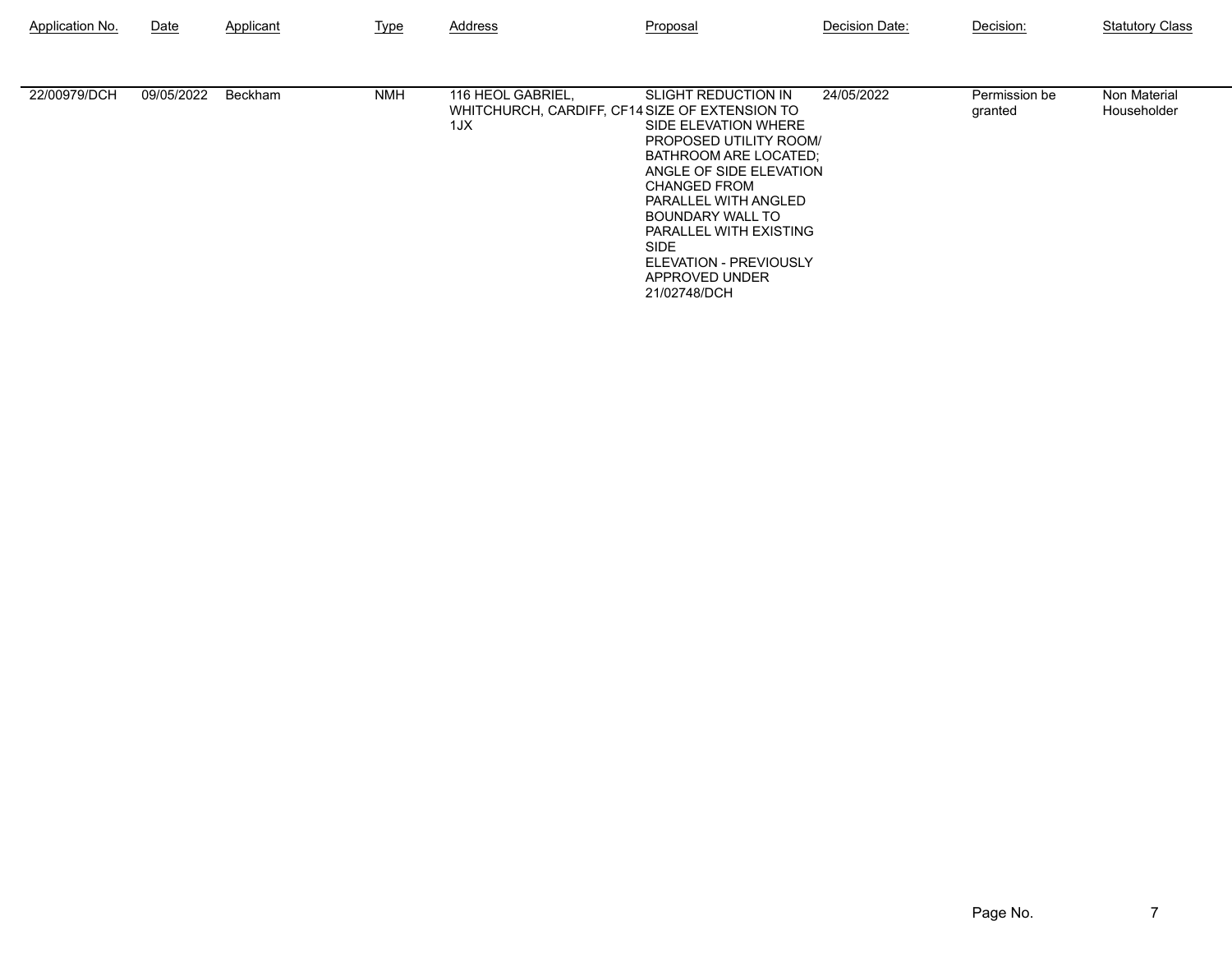|                 |                       |                                   |                  | Cardiff Council: Strategic Planning And Environment: Development Control                                                              |                                                                                                                                 |                |                                       |                            |
|-----------------|-----------------------|-----------------------------------|------------------|---------------------------------------------------------------------------------------------------------------------------------------|---------------------------------------------------------------------------------------------------------------------------------|----------------|---------------------------------------|----------------------------|
|                 |                       |                                   |                  | Applications Decided between 30/05/2022 and 03/06/2022                                                                                |                                                                                                                                 |                |                                       |                            |
| Application No. | Date                  | Applicant                         | <u>Type</u>      | <b>Address</b>                                                                                                                        | Proposal                                                                                                                        | Decision Date: | Decision:                             | <b>Statutory Class</b>     |
| <b>BUTETOWN</b> |                       |                                   |                  |                                                                                                                                       |                                                                                                                                 |                |                                       |                            |
| 22/01030/MJR    | 16/05/2022            | <b>Willis Construction</b><br>Ltd | $\overline{DOC}$ | THE WHARF, MANAGERS<br>FLAT AND BOATSHED, 121<br>SCHOONER WAY, ATLANTIC (REMEDIATION AND<br>WHARF, CARDIFF, CF10 4EU VERIFICATION) OF | PARTIAL DISCHARGE OF 01/06/2022<br><b>CONDITION 22</b><br>16/00660/MJR IN<br><b>RELATION TO BLOCKS CD</b><br>OF THE DEVELOPMENT |                | Partial Discharge<br>of Condition (s) | Discharge of<br>Conditions |
| <b>CAERAU</b>   |                       |                                   |                  |                                                                                                                                       |                                                                                                                                 |                |                                       |                            |
| 22/00338/MNR    | 23/02/2022 Harrington |                                   | <b>DOC</b>       | PART OF LAND AT 4 DYFRIG DISCHARGE OF<br>CLOSE, CAERAU, CARDIFF, CONDITIONS 6<br>CF5 5AE                                              | (EXTERNAL FINISHING<br>MATERIALS) AND 7<br>(BOUNDARY TREATMENT)<br>OF 17/00427/MNR                                              | 01/06/2022     | Full Discharge of<br>Condition        | Discharge of<br>Conditions |
| <b>CANTON</b>   |                       |                                   |                  |                                                                                                                                       |                                                                                                                                 |                |                                       |                            |
| 22/00790/DCH    | 14/04/2022            | Roberts                           | <b>HSE</b>       | 184 LANSDOWNE ROAD,<br>CANTON, CARDIFF, CF5 1JT SIDE EXTENSION AND                                                                    | PROPOSED TWO STOREY01/06/2022<br>SINGLE STOREY REAR<br><b>EXTENSION</b>                                                         |                | Permission be<br>granted              | Householder                |
| 22/00895/DCH    | 25/04/2022 Prosser    |                                   | <b>HSE</b>       | 172 LANSDOWNE ROAD,<br>CANTON, CARDIFF, CF5 1JT EXTENSION                                                                             | SINGLE STOREY REAR                                                                                                              | 31/05/2022     | Permission be<br>granted              | Householder                |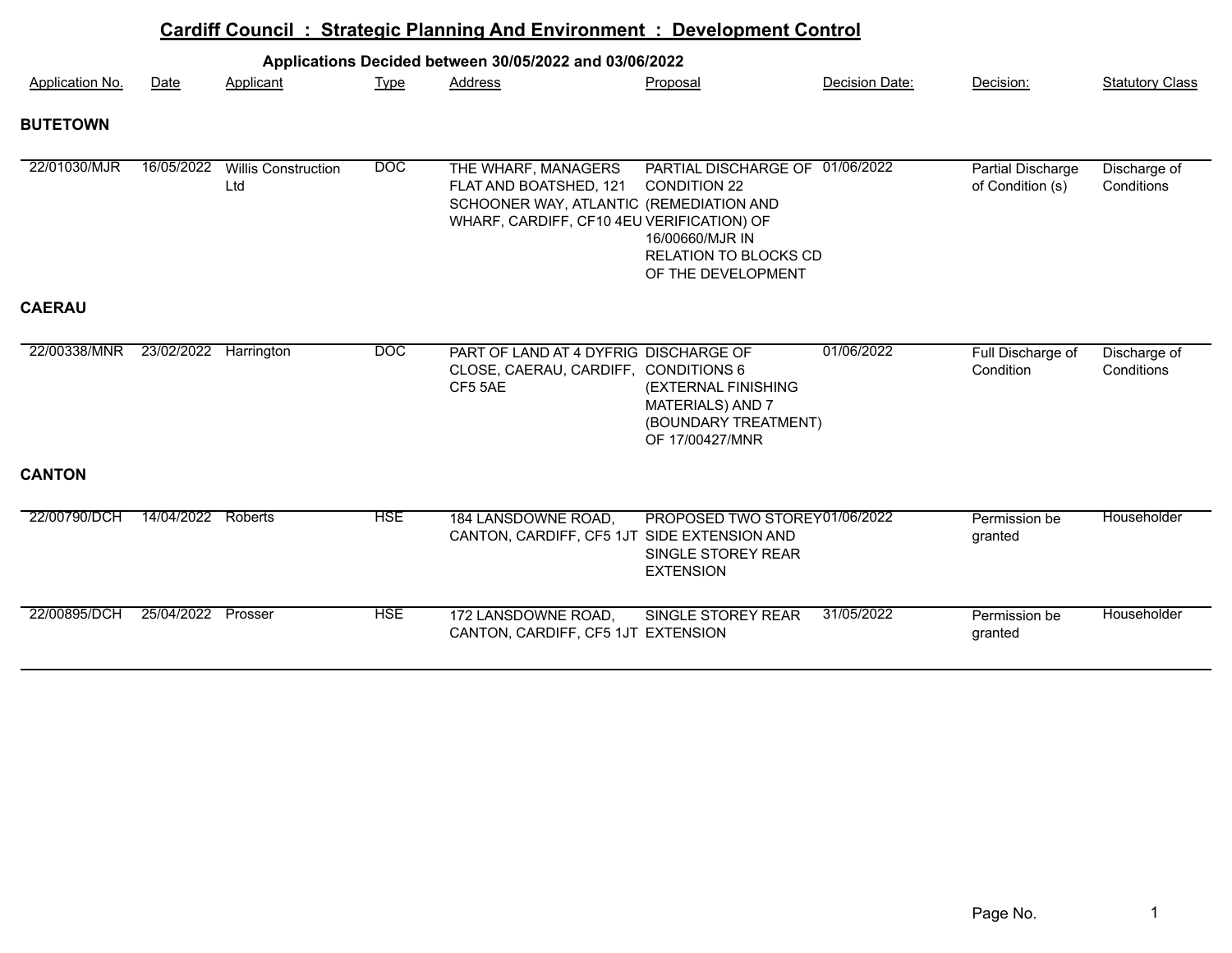| <b>Application No.</b>            | Date               | Applicant                          | <b>Type</b> | <b>Address</b>                                                                                                                                                               | Proposal                                                                                                                                                                                                                                                                                             | Decision Date: | Decision:                | <b>Statutory Class</b>               |
|-----------------------------------|--------------------|------------------------------------|-------------|------------------------------------------------------------------------------------------------------------------------------------------------------------------------------|------------------------------------------------------------------------------------------------------------------------------------------------------------------------------------------------------------------------------------------------------------------------------------------------------|----------------|--------------------------|--------------------------------------|
| 22/00904/MJR                      | 27/04/2022         | Ely Mill Development<br>Company    | NMA         | PHASES D AND E, FORMER INTRODUCTION OF<br>PAPER MILL ARJO WIGGINS, JULIET BALCONIES,<br>OLD MILL BUSINESS PARK, REVISIONS TO FLOOR TO<br>SANATORIUM ROAD,<br>CANTON, CARDIFF | <b>CEILING HEIGHTS AND</b><br>OVERALL DECREASE IN<br><b>HEIGHT AT FOURTH</b><br>FLOOR OF CIRCA 40MM,<br><b>EXTENSION OF</b><br><b>ENCLOSURE OVER LIFT</b><br>SHAFT AND CENTRAL<br>CORE, INTRODUCTION OF<br><b>EQUITONE TECTIVA</b><br><b>CLADDING - PREVIOUSLY</b><br>APPROVED UNDER<br>19/03206/MJR | 01/06/2022     | Permission be<br>granted | Non Material<br>Amendment            |
| 22/00838/DCH                      | 19/04/2022 Mehmood |                                    | <b>HSE</b>  | 4 LECKWITH MEWS,<br>CANTON, CARDIFF, CF11 8HXEXTENSION TO REAR                                                                                                               | SINGLE-STOREY                                                                                                                                                                                                                                                                                        | 01/06/2022     | Permission be<br>granted | Householder                          |
| 22/00810/DCH<br><b>CATHAYS</b>    | 20/04/2022         | Evans                              | <b>HSE</b>  | 13 EGHAM STREET, CANTONSINGLE STOREY SIDE<br>CARDIFF, CF5 1FQ                                                                                                                | <b>EXTENSION AND</b><br><b>ASSOCIATED WORKS</b>                                                                                                                                                                                                                                                      | 01/06/2022     | Permission be<br>granted | Householder                          |
|                                   |                    |                                    |             |                                                                                                                                                                              |                                                                                                                                                                                                                                                                                                      |                |                          |                                      |
| 22/00832/DCH                      |                    | 21/04/2022 BUCKINGHAM              | CLD         | 24 THESIGER STREET,<br>CATHAYS, CARDIFF, CF24<br>4BN                                                                                                                         | <b>GROUND FLOOR REAR</b><br><b>EXTENSION AND REAR</b><br><b>DORMER LOFT</b><br><b>CONVERSION</b>                                                                                                                                                                                                     | 01/06/2022     | Permission be<br>granted | <b>Other Consent</b><br><b>Types</b> |
| 22/00842/MNR  21/04/2022  Spiteri |                    |                                    | <b>FUL</b>  | 19A CAROLINE STREET, CITYCONVERSION OF ROOF<br>CENTRE, CARDIFF, CF10<br>1FG                                                                                                  | SPACE WITH REAR<br>DORMER ROOF<br><b>EXTENSION AND</b><br><b>RECONFIGURATION OF</b><br>FIRST FLOOR TO EXTEND<br>FLAT IDENTIFIED AS FLAT<br>B                                                                                                                                                         | 31/05/2022     | Permission be<br>granted | <b>Other Consent</b><br><b>Types</b> |
| A/22/00030/MNR 10/05/2022         |                    | Gold Diamond D<br>Cardiff 2005 Ltd | ADV         | CARDIFF MARRIOTT HOTEL, NEW SIGNAGE<br>MILL LANE, CITY CENTRE,<br>CARDIFF, CF10 1EZ                                                                                          |                                                                                                                                                                                                                                                                                                      | 31/05/2022     | Permission be<br>granted | Advertisements                       |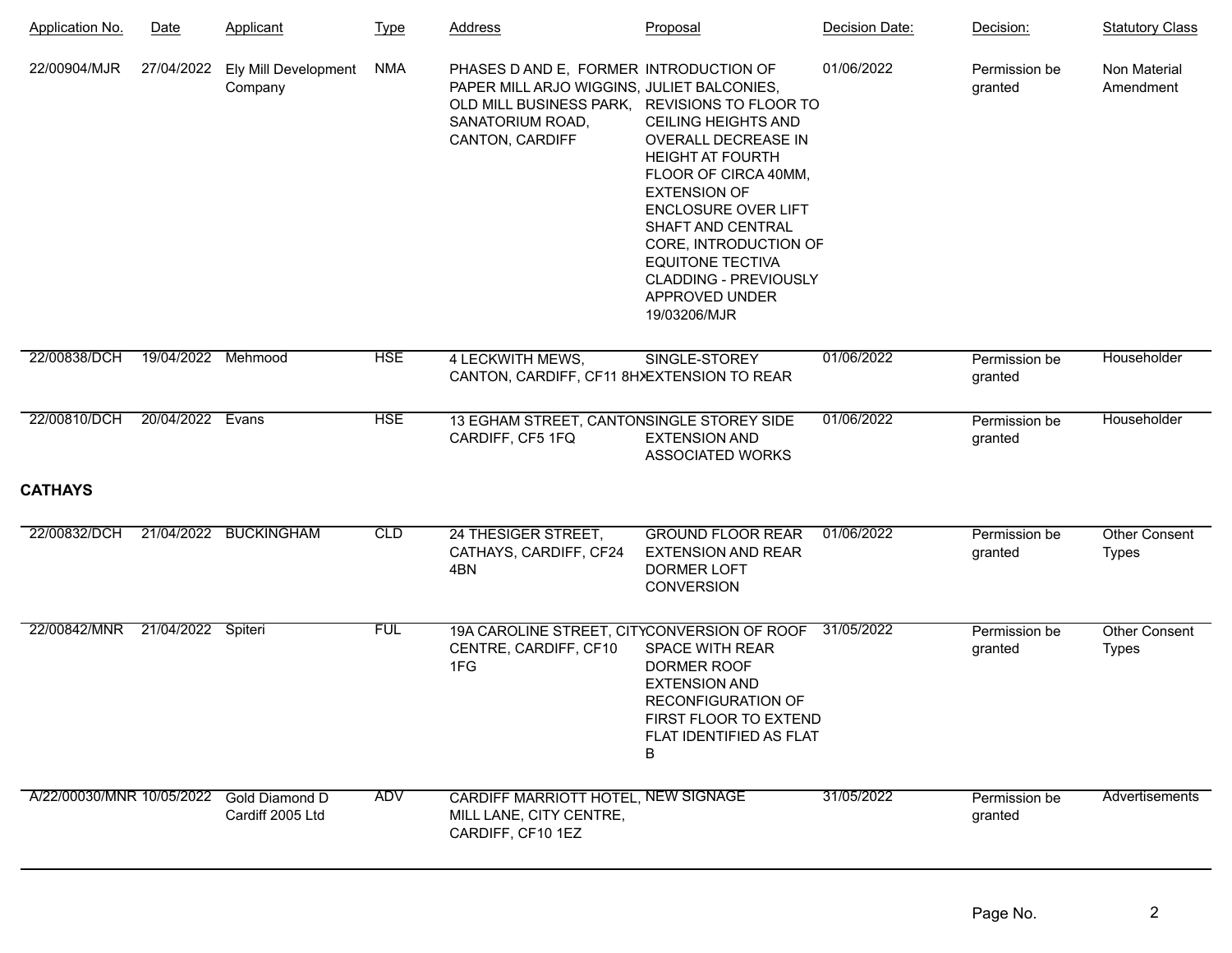| <b>Application No.</b>                   | Date              | <b>Applicant</b> | <u>Type</u> | <b>Address</b>                                                                       | Proposal                                                                                                                           | Decision Date: | Decision:                      | <b>Statutory Class</b>               |
|------------------------------------------|-------------------|------------------|-------------|--------------------------------------------------------------------------------------|------------------------------------------------------------------------------------------------------------------------------------|----------------|--------------------------------|--------------------------------------|
| A/22/00033/MNR 10/05/2022 Vision Express |                   |                  | ADV         | 22 CATHEDRAL WALK, CITY NEW SIGNAGE<br>CENTRE, CARDIFF, CF10<br>2DS                  |                                                                                                                                    | 31/05/2022     | Permission be<br>granted       | Advertisements                       |
| 21/02277/MNR 21/09/2021                  |                   | Edwards          | <b>DOC</b>  | THE COURTYARD, CATHAYS DISCHARGE OF<br>TERRACE, CATHAYS,<br>CARDIFF, CF24 4EL        | <b>CONDITIONS 4 (REFUSE</b><br>STORAGE), 6 (CYCLE<br>PARKING) AND 8<br>(PARKING AND TRAFFIC<br>MANAGEMENT PLAN) OF<br>20/02156/MNR | 31/05/2022     | Full Discharge of<br>Condition | Discharge of<br>Conditions           |
| <b>CREIGAU/ST FAGANS</b>                 |                   |                  |             |                                                                                      |                                                                                                                                    |                |                                |                                      |
| 22/00530/DCH                             | 24/03/2022        | Evans            | <b>CLD</b>  | LLYSWEN, 37 CARDIFF<br>ROAD, CREIGIAU, CARDIFF, THE EAVES OF EXISTING<br>CF15 9NL    | INCREASE IN HEIGHT OF 30/05/2022<br><b>EXTENSION ROOF</b>                                                                          |                | Permission be<br>granted       | <b>Other Consent</b><br><b>Types</b> |
| 22/00532/DCH                             | 30/03/2022 Thorpe |                  | <b>CLD</b>  | 12 TREM Y COED, ST<br>FAGANS, CARDIFF, CF5 6FB EXTENSION (ORANGERY)                  | <b>SINGLE STOREY</b><br>TO REAR OF RESIDENTIAL<br>PROPERTY TO REPLACE A<br><b>CONSERVATORY OF SAME</b><br><b>DIMENSIONS</b>        | 30/05/2022     | Permission be<br>granted       | <b>Other Consent</b><br><b>Types</b> |
| <b>CYNCOED</b>                           |                   |                  |             |                                                                                      |                                                                                                                                    |                |                                |                                      |
| 22/00689/DCH                             | 30/03/2022 Seddon |                  | <b>HSE</b>  | 160 LAKE ROAD EAST,<br>LAKESIDE, CARDIFF, CF23<br>5NQ                                | SINGLE STOREY REAR<br><b>EXTENSION</b>                                                                                             | 30/05/2022     | Permission be<br>granted       | Householder                          |
| 22/00636/DCH                             | 12/04/2022        | <b>Brown</b>     | <b>CLD</b>  | 29 HEOL ESGYN, CYNCOED, SINGLE STOREY<br>CARDIFF, CF23 6JT                           | SIDE/REAR EXTENSION                                                                                                                | 30/05/2022     | Permission be<br>granted       | <b>Other Consent</b><br><b>Types</b> |
| 22/00449/DCH                             | 09/03/2022 AHMED  |                  | <b>HSE</b>  | 69 BEATTY AVENUE, ROATH SINGLE STOREY<br>PARK, CARDIFF, CF23 5QS SIDE/REAR EXTENSION |                                                                                                                                    | 01/06/2022     | Permission be<br>granted       | Householder                          |
| <b>ELY</b>                               |                   |                  |             |                                                                                      |                                                                                                                                    |                |                                |                                      |
| 22/00318/MNR 01/04/2022 Melvin           |                   |                  | <b>FUL</b>  | <b>80 COWBRIDGE ROAD</b><br>WEST, ELY, CARDIFF, CF5<br>5BT                           | <b>CONVERSION OF</b><br>DWELLING INTO 2NO.<br><b>FLATS</b>                                                                         | 31/05/2022     | Permission be<br>granted       | Minor -<br>Dwellings (C3)            |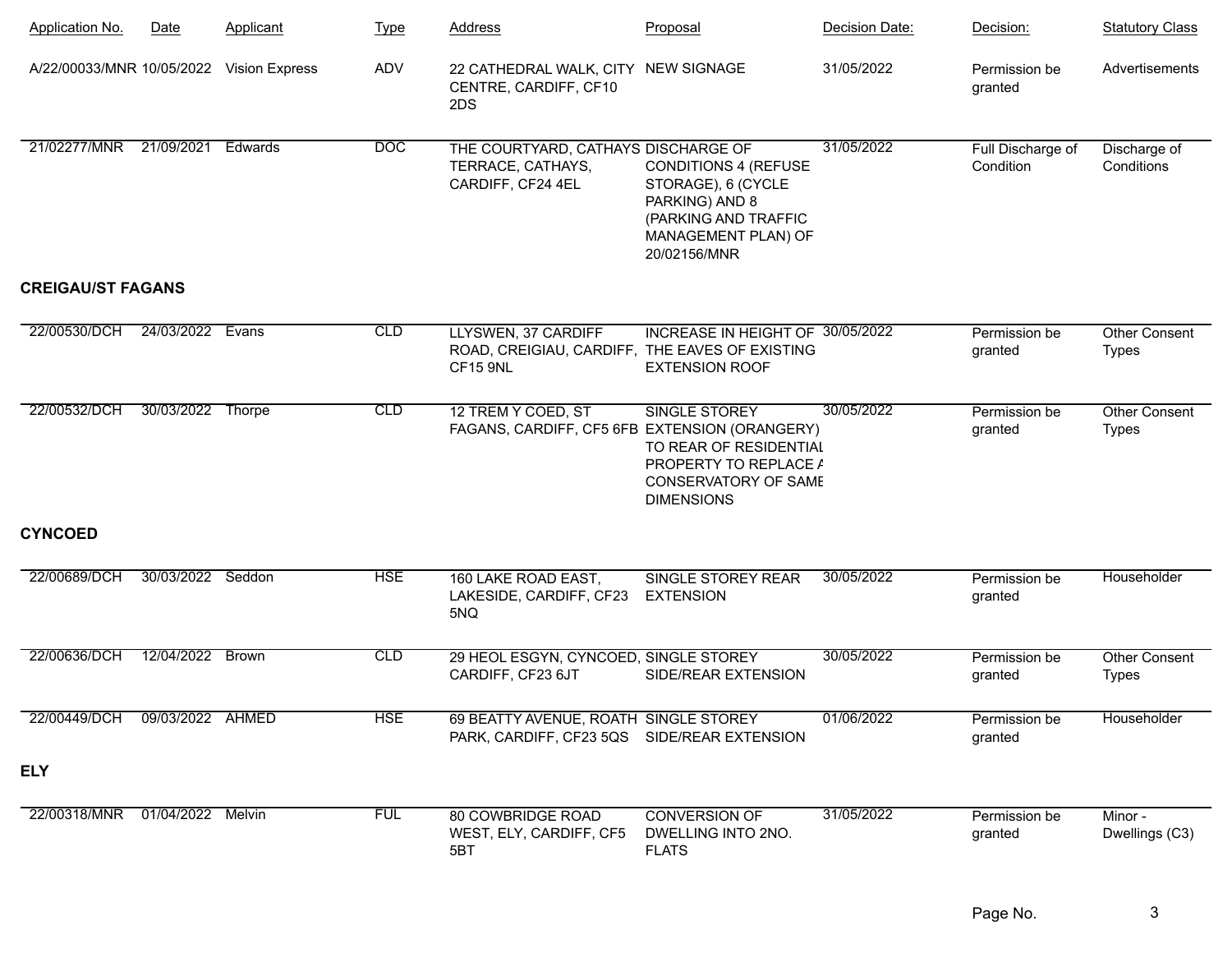| Application No.                         | Date                | Applicant | <b>Type</b> | <b>Address</b>                                                        | Proposal                                                                                                                                                  | Decision Date: | Decision:                | <b>Statutory Class</b>               |
|-----------------------------------------|---------------------|-----------|-------------|-----------------------------------------------------------------------|-----------------------------------------------------------------------------------------------------------------------------------------------------------|----------------|--------------------------|--------------------------------------|
| <b>FAIRWATER</b>                        |                     |           |             |                                                                       |                                                                                                                                                           |                |                          |                                      |
| 22/00815/DCH                            | 20/04/2022 Jones    |           | CLD         | 227 ST FAGANS ROAD,<br>FAIRWATER, CARDIFF, CF5<br>3DL                 | <b>REMOVE EXISTING</b><br>CONSERVATORY.<br><b>CONSTRUCT SINGLE</b><br>STOREY KITCHEN /<br>DINING ROOM EXTENSION                                           | 31/05/2022     | Permission be<br>granted | <b>Other Consent</b><br><b>Types</b> |
| 22/00699/DCH                            | 05/04/2022 Poole    |           | <b>HSE</b>  | 50 BWLCH ROAD,<br>FAIRWATER, CARDIFF, CF5 EXTENSION AND<br>3BZ        | SINGLE STOREY SIDE<br>RELOCATION OF FRONT<br><b>ENTRANCE DOOR</b><br><b>FORWARD TO FRONT</b><br><b>ELEVATION WALL</b>                                     | 31/05/2022     | Permission be<br>granted | Householder                          |
| 22/00534/DCH                            | 16/03/2022 Saunders |           | <b>HSE</b>  | 154 BWLCH ROAD,<br>FAIRWATER, CARDIFF, CF5 EXTENSION WITH REAR<br>3EF | <b>HIP TO GABLE ROOF</b><br><b>DORMER</b>                                                                                                                 | 31/05/2022     | Permission be<br>granted | Householder                          |
| 22/00654/DCH                            | 30/03/2022          | Jones     | <b>CLD</b>  | 45 FAIRWAYS CRESCENT,<br>FAIRWATER, CARDIFF, CF5 EXTENSION,<br>3DZ    | DEMOLITION OF EXISTING30/05/2022<br><b>CONSERVATORY AND</b><br><b>EXTERNAL WC AND</b><br><b>CONSTRUCTION OF REAR</b><br>SINGLE STOREY<br><b>EXTENSION</b> |                | Permission be<br>granted | Other Consent<br><b>Types</b>        |
| <b>GRANGETOWN</b>                       |                     |           |             |                                                                       |                                                                                                                                                           |                |                          |                                      |
| 22/00375/MNR  21/02/2022  Tramshed Tech |                     |           | <b>FUL</b>  | <b>TRAMSHED, PENDYRIS</b><br>STREET, GRANGETOWN,<br>CARDIFF, CF11 6QP | <b>REPLACE EXISTING</b><br><b>GALVANISED PALISADE</b><br>FENCING, AMEND GATE<br>FOR VEHICULAR ACCESS<br>AND ADD PEDESTRIAN<br>ACCESS TO REAR YARD         | 30/05/2022     | Permission be<br>granted | Other Consent<br><b>Types</b>        |
| LBC/22/00012/MNR /02/2022 Tramshed Tech |                     |           | <b>LBC</b>  | <b>TRAMSHED, PENDYRIS</b><br>STREET, GRANGETOWN,<br>CARDIFF, CF11 6QP | <b>REPLACE EXISTING</b><br><b>GALVANISED PALISADE</b><br>FENCING, AMEND GATE<br>FOR VEHICULAR ACCESS<br>AND ADD PEDESTRIAN<br>ACCESS TO REAR YARD         | 30/05/2022     | Permission be<br>granted | Listed<br><b>Buildings</b>           |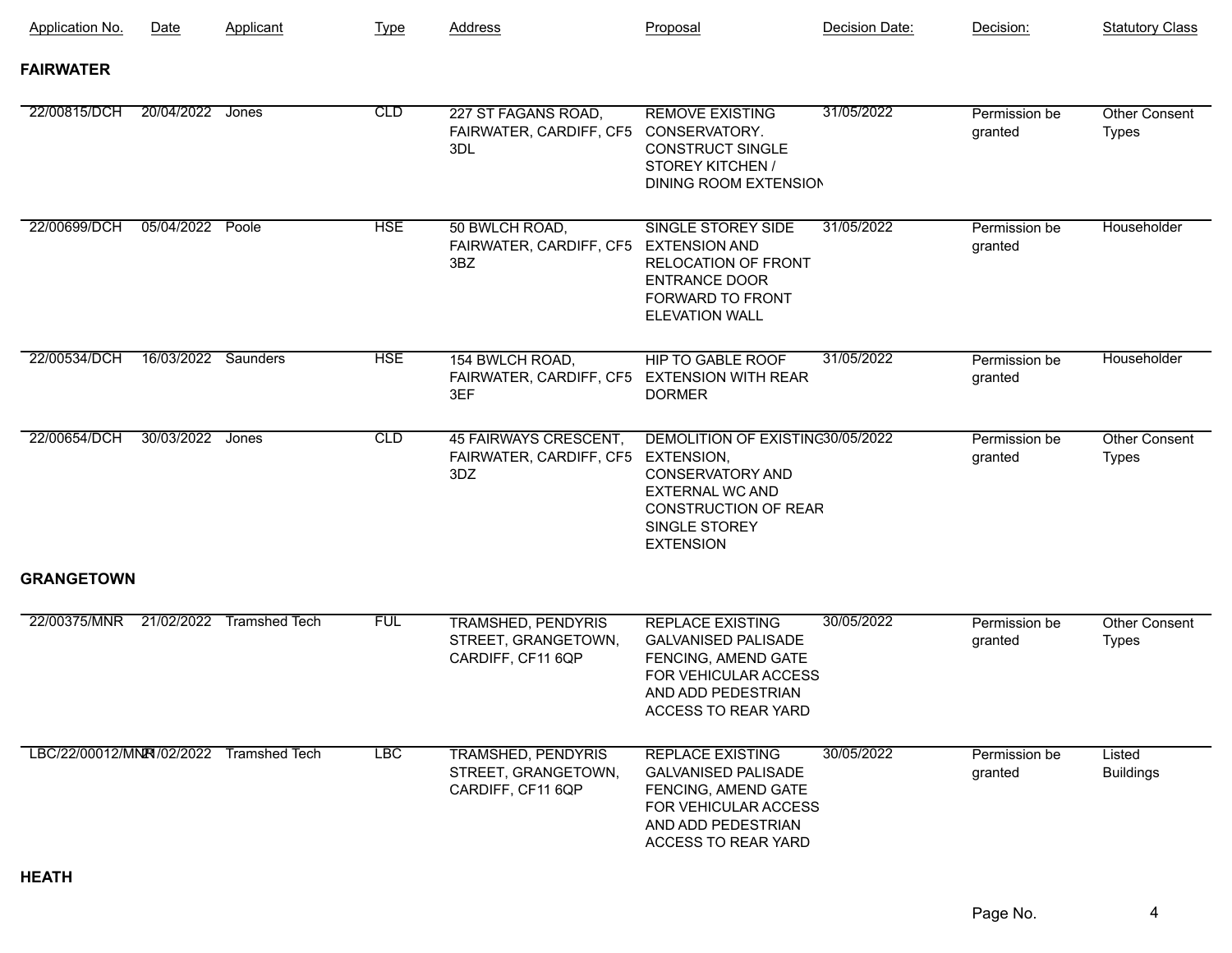| Application No. | Date               | Applicant                             | <b>Type</b> | <b>Address</b>                                                                                                                                   | Proposal                                                                                                                                                                                           | Decision Date: | Decision:                | <b>Statutory Class</b>                     |
|-----------------|--------------------|---------------------------------------|-------------|--------------------------------------------------------------------------------------------------------------------------------------------------|----------------------------------------------------------------------------------------------------------------------------------------------------------------------------------------------------|----------------|--------------------------|--------------------------------------------|
| 22/00722/DCH    | 04/04/2022         | Morrey                                | CLD         | 31 PANTBACH ROAD,<br>BIRCHGROVE, CARDIFF,<br><b>CF14 1TW</b>                                                                                     | <b>SINGLE STOREY REAR</b><br><b>EXTENSION AND</b><br><b>ASSOCIATED WORKS</b>                                                                                                                       | 30/05/2022     | Permission be<br>granted | Other Consent<br><b>Types</b>              |
| 22/00676/DCH    |                    | 04/04/2022 ADENWALLA                  | <b>VAR</b>  | 5 HEOL IFOR, HEATH,<br>CARDIFF, CF14 1SZ                                                                                                         | VARIATION OF CONDITION30/05/2022<br>2 OF 20/00290/DCH TO<br>ALTER APPROVED PLANS                                                                                                                   |                | Permission be<br>granted | Renewals and<br>Variation of<br>Conditions |
| 22/00831/DCH    | 20/04/2022         | George                                | <b>NMH</b>  | 1 HEATH PARK LANE,<br>CAERPHILLY ROAD,<br>BIRCHGROVE, CARDIFF,<br>CF14 4AL                                                                       | <b>INCREASE EXTENSION</b><br>FOOTPRINT TO ALIGN<br>PROPOSED REAR WALL<br>TO MATCH EXISTING AND<br><b>SLIGHTLY DECREASE</b><br>KITCHEN WINDOW -<br>PREVIOUSLY APPROVED<br><b>UNDER 21/01863/DCH</b> | 30/05/2022     | Permission be<br>granted | <b>Non Material</b><br>Householder         |
| 22/00718/DCH    | 12/04/2022 MURRELL |                                       | CLD         | 14 HEATHWOOD ROAD,<br>HEATH, CARDIFF, CF14 4JP EXTENSION AND HIP TO                                                                              | <b>GROUND FLOOR REAR</b><br><b>GABLE ROOF EXTENSION</b><br>WITH REAR DORMER<br><b>LOFT CONVERSION</b>                                                                                              | 30/05/2022     | Permission be<br>granted | Other Consent<br><b>Types</b>              |
| 22/00751/DCH    | 12/04/2022 Gibson  |                                       | CLD         | 26 PANTBACH ROAD,<br>BIRCHGROVE, CARDIFF,<br><b>CF14 1UA</b>                                                                                     | <b>REAR DORMER WITH</b><br><b>LOFT CONVERSION</b>                                                                                                                                                  | 30/05/2022     | Permission be<br>granted | <b>Other Consent</b><br><b>Types</b>       |
| 22/00512/DCH    | 11/03/2022         | Watson                                | <b>HSE</b>  | 59 HEATH PARK AVENUE,<br>HEATH, CARDIFF, CF14 3RG STOREY REAR AND SIDE                                                                           | ERECTION OF A SINGLE 31/05/2022<br>EXTENSION, REMOVAL OF<br>A CHIMNEY AND<br><b>EXTERNAL ALTERATIONS</b>                                                                                           |                | Permission be<br>granted | Householder                                |
| <b>LISVANE</b>  |                    |                                       |             |                                                                                                                                                  |                                                                                                                                                                                                    |                |                          |                                            |
| 22/00723/MNR    |                    | 08/04/2022 REDROW HOMES<br><b>LTD</b> | <b>FUL</b>  | PLOT 546, CHURCHLANDS PROPOSED ALTERATION 31/05/2022<br>LAND NORTH AND EAST OF OF APPROVED DWELLING<br>LISVANE, CARDIFF, CF14 0SXTO INCLUDE REAR | <b>CONSERVATORY</b><br><b>EXTENSION</b>                                                                                                                                                            |                | Permission be<br>granted | Minor -<br>Dwellings (C3)                  |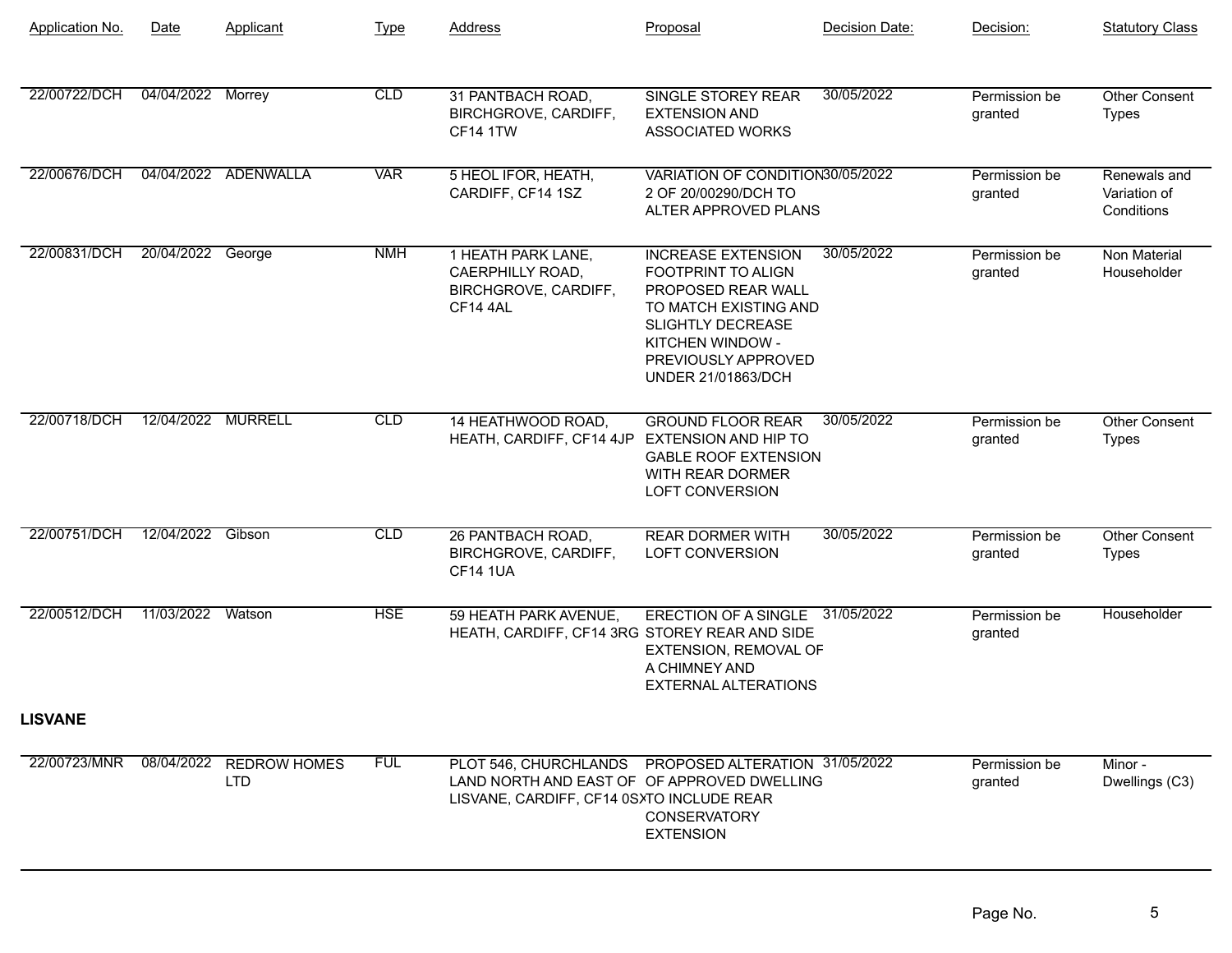| <b>Application No.</b>   | <b>Date</b>       | Applicant           | <b>Type</b> | <b>Address</b>                                                    | Proposal                                                                                                                                                                                                                                                                                                                                                                                                                                                                                                                                  | Decision Date: | Decision:                      | <b>Statutory Class</b>      |
|--------------------------|-------------------|---------------------|-------------|-------------------------------------------------------------------|-------------------------------------------------------------------------------------------------------------------------------------------------------------------------------------------------------------------------------------------------------------------------------------------------------------------------------------------------------------------------------------------------------------------------------------------------------------------------------------------------------------------------------------------|----------------|--------------------------------|-----------------------------|
| 22/00769/DCH             | 08/04/2022 Kemble |                     | <b>NMH</b>  | DILLONS, CEFN MABLY<br>ROAD, LISVANE, CARDIFF,<br><b>CF14 0SP</b> | ADDITIONAL DEMOLITION 31/05/2022<br>AND RECONSTRUCTION<br>OF THE HOUSE IS<br><b>REQUIRED THAN</b><br>DESCRIBED IN THE<br>ORIGINAL PERMISSION.<br>THE FRONT PORTION OF<br>THE PROPERTY (NOT THE<br>POOL BUILDING WHICH<br>WILL REMAIN) WILL BE<br><b>TAKEN DOWN TO</b><br><b>STRUCTURAL SLAB</b><br>LEVEL AND THEN<br>REBUILT IN ACCORDANCE<br>WITH THE ORIGINAL<br>PLANNING PERMISSION<br>TO THE SAME<br><b>DIMENSIONS AND</b><br>OPENING POSITION AS<br>THE ORIGINAL<br>APPLICATION-<br>PREVIOUSLY APPROVED<br><b>UNDER 21/02668/DCH</b> |                | Permission be<br>granted       | Non Material<br>Householder |
| 22/00978/DCH<br>LLANDAFF | 19/05/2022        | Jones               | <b>DOC</b>  | 2 STONE COURT, CEFN<br>MABLY ROAD, LISVANE,<br>CARDIFF, CF14 0SP  | <b>DISCHARGE OF</b><br><b>CONDITION 10</b><br>(ARBORICULTUAL<br>METHOD STATEMENT AND<br>TREE PROTECTION PLAN)<br>OF 20/01961/DCH                                                                                                                                                                                                                                                                                                                                                                                                          | 31/05/2022     | Full Discharge of<br>Condition | Discharge of<br>Conditions  |
| 22/00287/DCH             |                   | 15/02/2022 MATTHEWS | <b>HSE</b>  | 31 RIVERSDALE, LLANDAFF, PROPOSED SINGLE                          |                                                                                                                                                                                                                                                                                                                                                                                                                                                                                                                                           | 31/05/2022     | Permission be                  | Householder                 |
|                          |                   |                     |             | CARDIFF, CF5 2QL                                                  | STOREY REAR & SIDE<br><b>EXTENSIONS</b>                                                                                                                                                                                                                                                                                                                                                                                                                                                                                                   |                | granted                        |                             |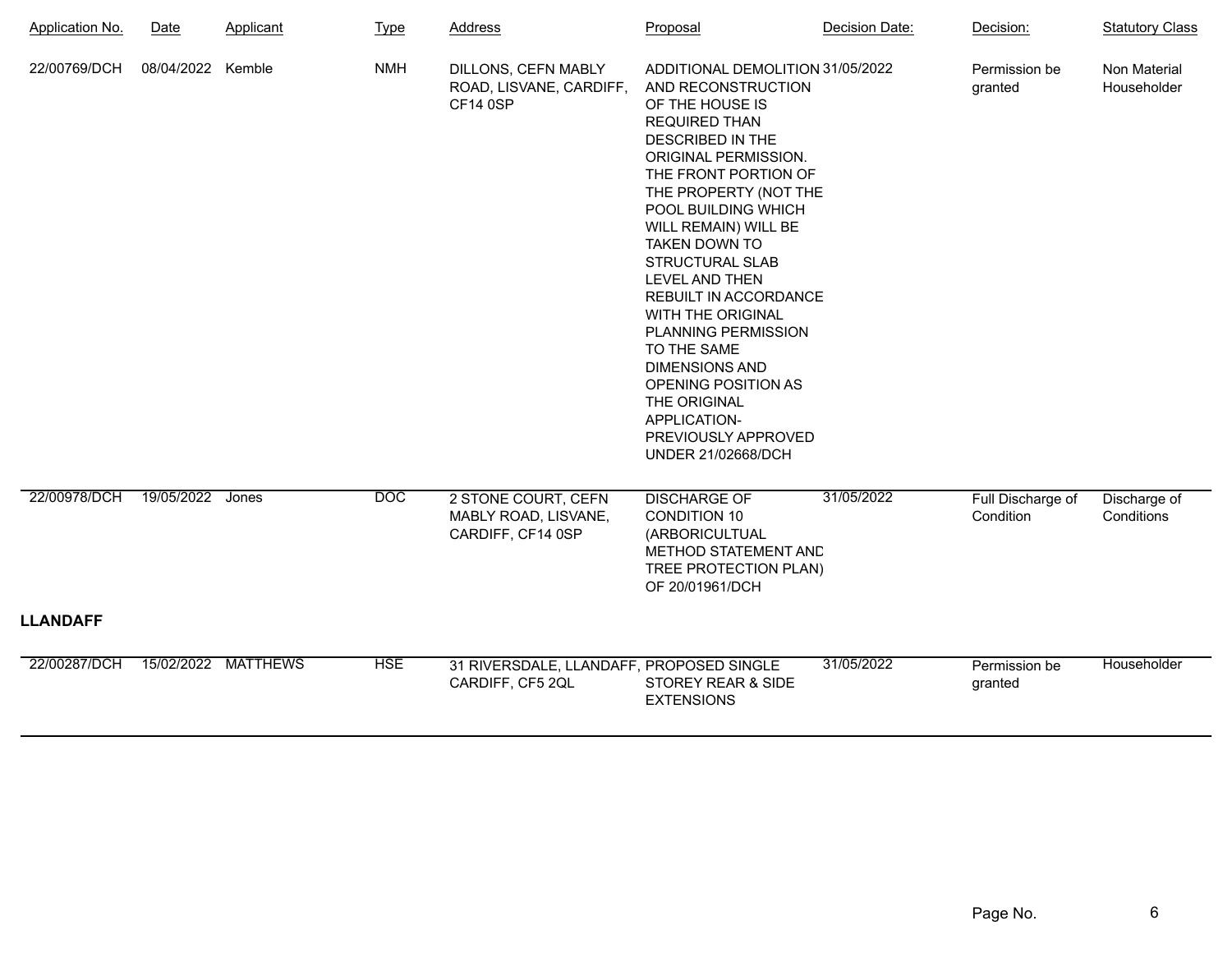| Application No.                 | Date               | Applicant                                        | <b>Type</b> | <b>Address</b>                                                                                             | Proposal                                                                                                                                                                                                                                                                                           | Decision Date: | Decision:                    | <b>Statutory Class</b>               |
|---------------------------------|--------------------|--------------------------------------------------|-------------|------------------------------------------------------------------------------------------------------------|----------------------------------------------------------------------------------------------------------------------------------------------------------------------------------------------------------------------------------------------------------------------------------------------------|----------------|------------------------------|--------------------------------------|
| 21/01359/MJR                    | 07/06/2021         | <b>Cardiff Council</b><br>Housing<br>Development | <b>FUL</b>  | <b>LAND AT FORMER WASTE</b><br>TRANSFER CENTRE, WAUN DEVELOPMENT<br>GRON PARK, LLANDAFF,<br><b>CARDIFF</b> | <b>MIXED USE HOUSING</b><br>COMPRISING 44NO. 1 AND<br>2 BEDROOM<br>APARTMENTS, OFFICE<br><b>AND COMMERCIAL</b><br>SPACES, ALONG WITH<br>THE PROVISION OF A NEW<br><b>HIGHWAY TO</b><br>ACCOMMODATE A BUS<br>INTERCHANGE,<br><b>IMPROVED CYCLE AND</b><br>PEDESTRIAN ACCESS<br>AND ASSOCIATED WORKS | 31/05/2022     | Permission be<br>granted     | General<br>Regulations               |
| <b>LLANDAFF NORTH</b>           |                    |                                                  |             |                                                                                                            |                                                                                                                                                                                                                                                                                                    |                |                              |                                      |
| 22/00380/MNR  21/03/2022  Singh |                    |                                                  | <b>FUL</b>  | 133 STATION ROAD,<br>LLANDAFF NORTH, CARDIFF, EXTENSIONS, NEW<br><b>CF14 2FE</b>                           | <b>REAR DORMER ROOF</b><br><b>FRONT ENTRANCE AND</b><br><b>CONVERSION OF FIRST</b><br>AND SECOND FLOORS TO<br>FORM 2 FLATS                                                                                                                                                                         | 31/05/2022     | Permission be<br>granted     | Minor -<br>Dwellings (C3)            |
| PRAP/22/00023/M06/05/2022 Amey  |                    |                                                  | <b>PRAP</b> | RAILWAY BRIDGE, COLLEGE FOOTBRIDGE PARAPET<br>ROAD, LLANDAFF NORTH,<br><b>CARDIFF</b>                      | <b>EXTENSIONS</b>                                                                                                                                                                                                                                                                                  | 31/05/2022     | Prior Approval be<br>granted | <b>Other Consent</b><br><b>Types</b> |
| PRAP/22/00024/M06/05/2022 Amey  |                    |                                                  | <b>PRAP</b> | RAILWAY BRIDGE, COLLEGE OVERBRIDGE PARAPET<br>ROAD, LLANDAFF NORTH,<br><b>CARDIFF</b>                      | <b>EXTENSIONS</b>                                                                                                                                                                                                                                                                                  | 31/05/2022     | Prior Approval be<br>granted | <b>Other Consent</b><br><b>Types</b> |
| 22/00180/DCH                    | 28/04/2022 Coleman |                                                  | CLD         | 1 WHITEFIELD ROAD,<br>LLANDAFF NORTH, CARDIFF, EXTENSION<br><b>CF14 2JG</b>                                | <b>SINGLE STOREY SIDE</b>                                                                                                                                                                                                                                                                          | 01/06/2022     | Permission be<br>granted     | <b>Other Consent</b><br><b>Types</b> |
| 22/00827/DCH                    | 25/04/2022 goodwin |                                                  | CLD         | 18 TY-MAWR ROAD,<br>LLANDAFF NORTH, CARDIFF, SIDE RETURN<br><b>CF14 2FN</b>                                | <b>REAR SINGLE STOREY</b><br><b>EXTENSION</b>                                                                                                                                                                                                                                                      | 01/06/2022     | Permission be<br>granted     | <b>Other Consent</b><br><b>Types</b> |

**LLANISHEN**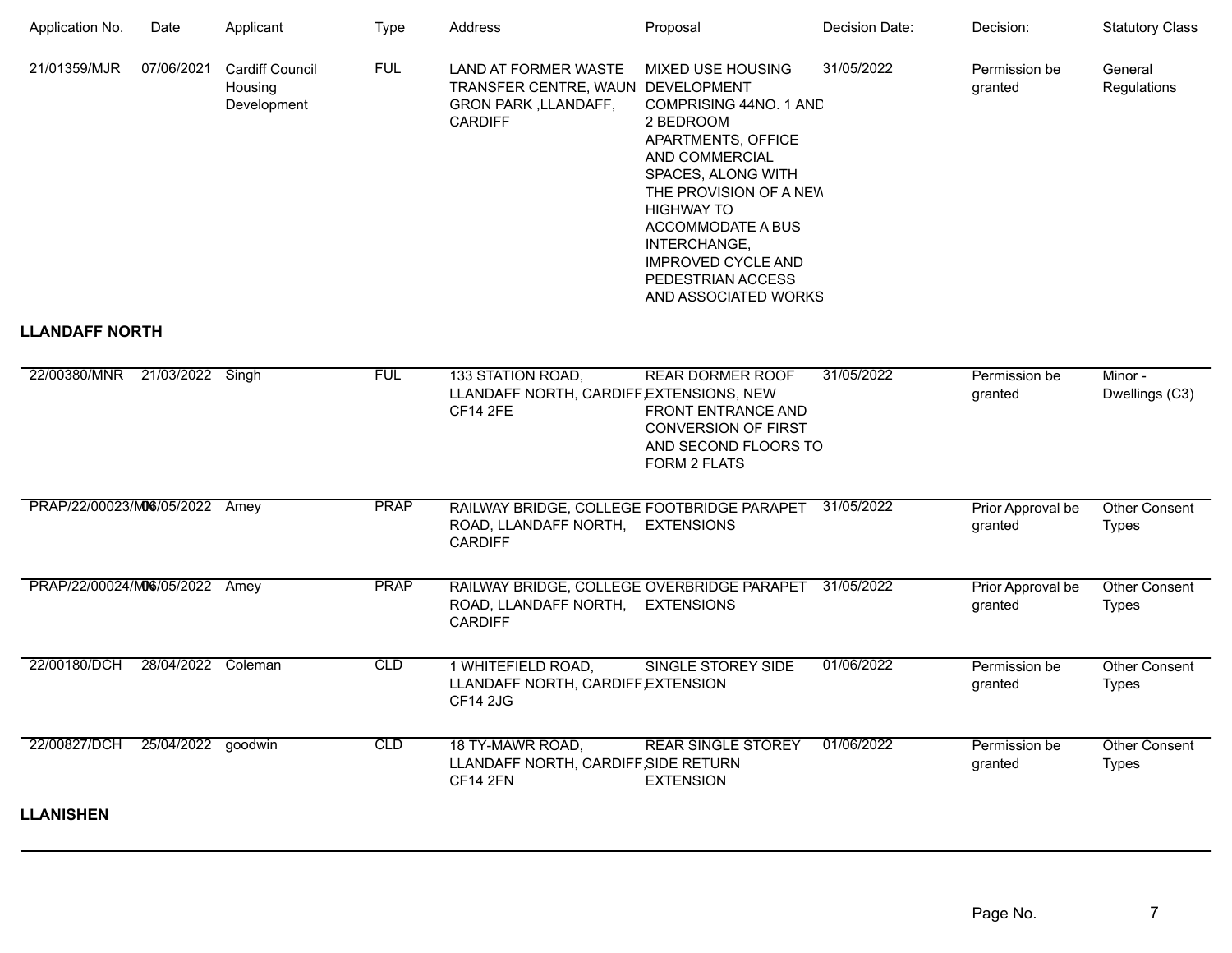| <b>Application No.</b> | <b>Date</b>         | Applicant                                    | <b>Type</b> | <b>Address</b>                                                                                                                             | Proposal                                                                                   | Decision Date: | Decision:                             | <b>Statutory Class</b>               |
|------------------------|---------------------|----------------------------------------------|-------------|--------------------------------------------------------------------------------------------------------------------------------------------|--------------------------------------------------------------------------------------------|----------------|---------------------------------------|--------------------------------------|
|                        |                     | A/22/00032/MNR 10/05/2022 Clear Channel UK   | ADV         | BUS SHELTER ADJACENT TOINSTALLATION OF A<br><b>LLANISHEN LEISURE</b><br>CENTRE, TY GLAS AVENUE, ADVERTISING UNIT FULLY<br><b>LLANISHEN</b> | <b>DOUBLE SIDED</b><br><b>INTEGRATED INTO A BUS</b><br><b>SHELTER</b>                      | 01/06/2022     | Permission be<br>granted              | Advertisements                       |
| 22/00579/MNR           | 21/03/2022          | Melia                                        | <b>FUL</b>  | 15A STATION ROAD,<br>LLANISHEN, CARDIFF, CF14 FIRST FLOOR FROM<br>5LS                                                                      | <b>CHANGE OF USE OF</b><br>VACANT OFFICES TO<br><b>RESIDENTIAL FLAT</b>                    | 01/06/2022     | Permission be<br>granted              | Minor -<br>Dwellings (C3)            |
| 22/00792/DCH           | 14/04/2022          | Proctor                                      | CLD         | 11 THE RISE, LLANISHEN,<br>CARDIFF, CF14 0RA                                                                                               | <b>BUILDING WORKS</b><br>ASSOCIATED WITH A LOFT<br><b>CONVERSION</b>                       | 30/05/2022     | Permission be<br>granted              | <b>Other Consent</b><br><b>Types</b> |
| 22/00639/DCH           | 01/04/2022 Warren   |                                              | CLD         | 13 CLOS-Y-WIWER,<br>THORNHILL, CARDIFF, CF14 EXTENSION<br>9ET                                                                              | SINGLE STOREY SIDE                                                                         | 31/05/2022     | Planning<br>Permission be<br>refused  | <b>Other Consent</b><br><b>Types</b> |
| 22/00496/DCH           | 07/03/2022 Aldridge |                                              | <b>HSE</b>  | 63 MAYFLOWER AVENUE,<br>LLANISHEN, CARDIFF, CF14 EXTENSION, SINGLE<br>5HR                                                                  | <b>TWO STOREY SIDE</b><br><b>STOREY REAR</b><br><b>EXTENSION AND REAR</b><br><b>DORMER</b> | 30/05/2022     | Planning<br>Permission be<br>refused  | Householder                          |
| <b>LLANRUMNEY</b>      |                     |                                              |             |                                                                                                                                            |                                                                                            |                |                                       |                                      |
| 22/01024/MJR           | 17/05/2022          | Cardiff Council;<br><b>Wates Residential</b> | <b>DOC</b>  | FORMER LLANRUMNEY HIGFPARTIAL DISCHARGE OF 30/05/2022<br>SCHOOL, BALL ROAD,<br>LLANRUMNEY, CARDIFF, CF3(IMPORTED AGGREGATES<br>4YW         | <b>CONDITION 10</b><br>OF 18/02594/MJR                                                     |                | Partial Discharge<br>of Condition (s) | General<br>Regulations               |
| 22/00712/DCH           | 12/04/2022 WEBBER   |                                              | CLD         | 193 BURNHAM AVENUE,<br>LLANRUMNEY, CARDIFF, CF3CONVERSION<br>5PA                                                                           | <b>REAR DORMER LOFT</b>                                                                    | 30/05/2022     | Permission be<br>granted              | <b>Other Consent</b><br><b>Types</b> |
| <b>PENTWYN</b>         |                     |                                              |             |                                                                                                                                            |                                                                                            |                |                                       |                                      |
| 22/00750/DCH           | 13/04/2022 Johnson  |                                              | CLD         | 29 AEL-Y-BRYN,<br>LLANEDEYRN, CARDIFF,<br>CF23 9LG                                                                                         | <b>REAR DORMER WITH</b><br><b>ATTIC CONVERSION</b>                                         | 30/05/2022     | Permission be<br>granted              | <b>Other Consent</b><br><b>Types</b> |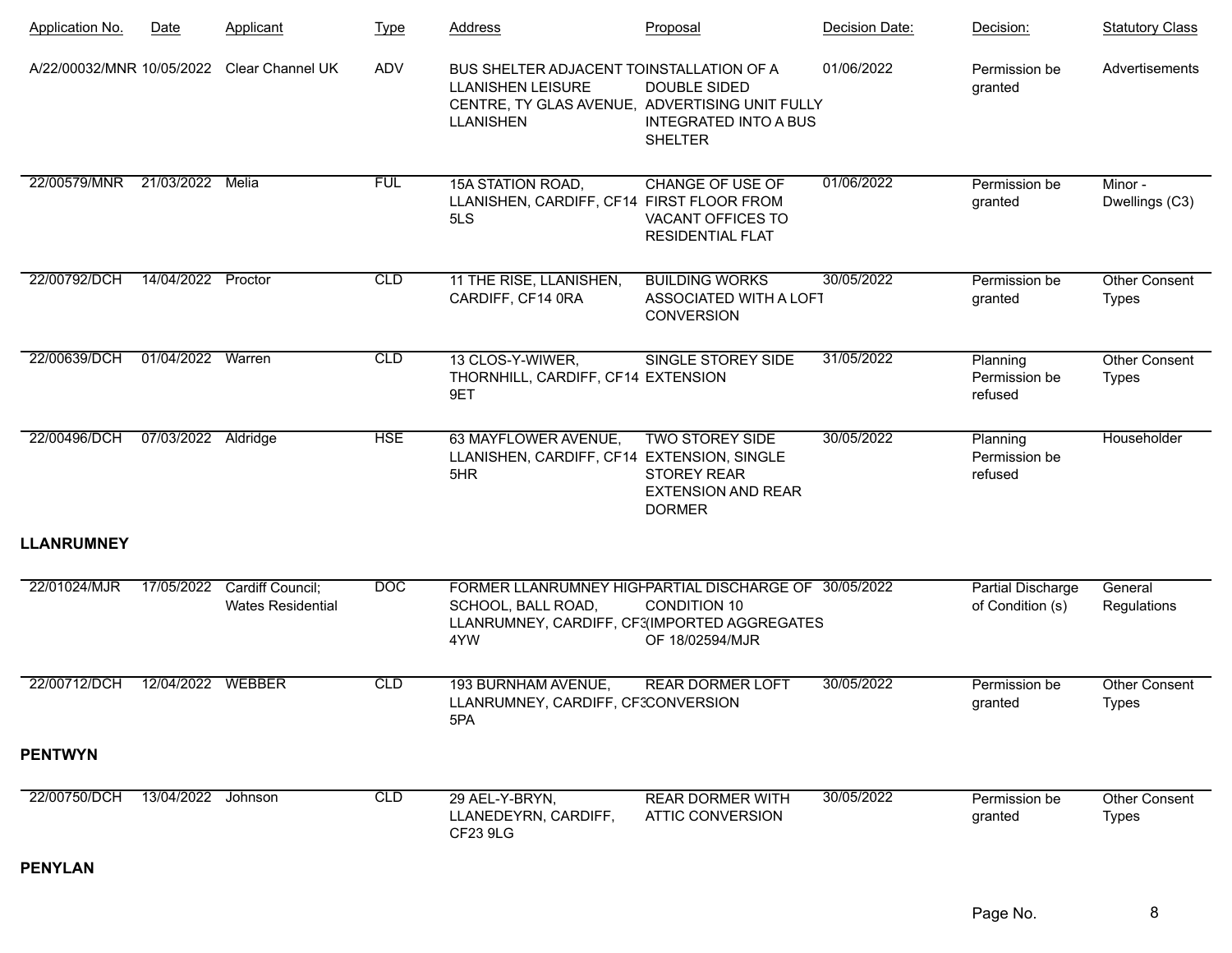| <b>Application No.</b>        | Date                 | Applicant      | <b>Type</b> | <b>Address</b>                                                             | Proposal                                                                                                                                           | Decision Date: | Decision:                | <b>Statutory Class</b>               |
|-------------------------------|----------------------|----------------|-------------|----------------------------------------------------------------------------|----------------------------------------------------------------------------------------------------------------------------------------------------|----------------|--------------------------|--------------------------------------|
| 22/00806/DCH                  | 19/04/2022           | <b>Bauer</b>   | <b>HSE</b>  | 117 BRANDRETH ROAD,<br>PENYLAN, CARDIFF, CF23<br>5LD                       | <b>SINGLE STOREY SIDE</b><br><b>EXTENSION, GABLE END</b><br><b>ROOF EXTENSION</b><br><b>RAISING RIDGE HEIGHT</b><br>AND ASSOCIATED WORKS           | 01/06/2022     | Permission be<br>granted | Householder                          |
| <b>RIVERSIDE</b>              |                      |                |             |                                                                            |                                                                                                                                                    |                |                          |                                      |
| 22/00754/DCH                  | 11/04/2022           | Peretto        | <b>HSE</b>  | 82 WYNDHAM CRESCENT,<br>PONTCANNA, CARDIFF, CF11REAR/SIDE EXTENSION<br>9EF | <b>GROUND FLOOR</b><br>AND BIKE STORE TO<br><b>FRONT</b>                                                                                           | 31/05/2022     | Permission be<br>granted | Householder                          |
| <b>RUMNEY</b>                 |                      |                |             |                                                                            |                                                                                                                                                    |                |                          |                                      |
| 22/00736/DCH                  | 05/04/2022           | Sweetland      | CLD         | <b>5 MONKSTONE RISE,</b><br>RUMNEY, CARDIFF, CF3 3LWEXTENSION              | <b>SINGLE STORY SIDE</b>                                                                                                                           | 30/05/2022     | Permission be<br>granted | <b>Other Consent</b><br><b>Types</b> |
| <b>SPLOTT</b>                 |                      |                |             |                                                                            |                                                                                                                                                    |                |                          |                                      |
| 22/00195/DCH                  | 03/02/2022 Roberts   |                | <b>HSE</b>  | 95 SPLOTT ROAD, SPLOTT, SINGLE STOREY REAR<br>CARDIFF, CF24 2BX            | <b>EXTENSION</b>                                                                                                                                   | 31/05/2022     | Permission be<br>granted | Householder                          |
| <b>WHITCHURCH/TONGWYNLAIS</b> |                      |                |             |                                                                            |                                                                                                                                                    |                |                          |                                      |
| 22/00014/MNR                  | 10/01/2022 Gallaccio |                | <b>FUL</b>  | 44 MERTHYR ROAD,<br>WHITCHURCH, CARDIFF,<br><b>CF14 1DJ</b>                | <b>GROUND FLOOR REAR</b><br><b>EXTENSION AND</b><br><b>ASSOCIATED</b><br><b>ALTERATIONS</b>                                                        | 31/05/2022     | Permission be<br>granted | Minor - Retail<br>$(A1-A3)$          |
| 22/00789/DCH                  | 13/04/2022           | Evans          | <b>HSE</b>  | 30 MAES GLAS,<br>WHITCHURCH, CARDIFF,<br>CF14 1NW                          | <b>DOUBLE STOREY SIDE</b><br><b>EXTENSION WITH A</b><br>SINGLE STOREY REAR<br><b>EXTENSION, REAR ROOF</b><br>DORMER AND<br><b>ASSOCIATED WORKS</b> | 31/05/2022     | Permission be<br>granted | Householder                          |
| 22/00805/DCH                  | 13/04/2022           | <b>Britton</b> | CLD         | 6 FORELAND ROAD,<br>WHITCHURCH, CARDIFF,<br><b>CF147AR</b>                 | <b>HIP TO GABLE ROOF</b><br><b>EXTENSION WITH REAR</b><br>DORMER EXTENSION                                                                         | 30/05/2022     | Permission be<br>granted | Other Consent<br><b>Types</b>        |